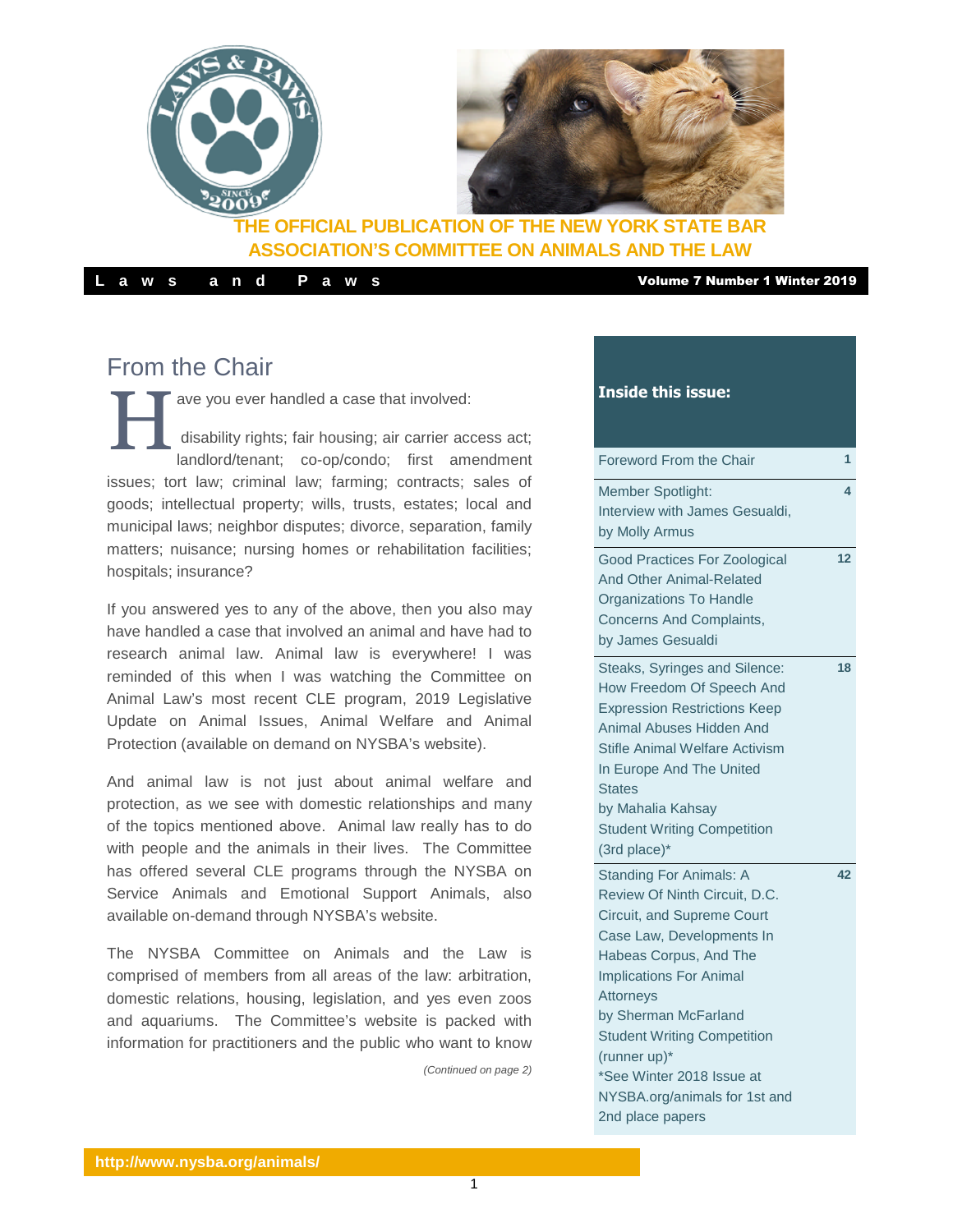## From the Chair (continued)

more about animal law issues generally. But it's also a great resource for attorneys who may not handle animal law issues on a regular basis but may come across an issue from time to time. https://www.nysba.org/animals

The Committee also hosts [animal law related webinars,](https://www.nysba.org/CustomTemplates/SecondaryStandard.aspx?id=95669) which are available at no cost, like Integrated Rescue Teams in Disasters, Intro to Animal Law, Exposing the Myth of Trophy Hunting as a Means to Conserve Endangered and Threatened Species, and Meat without the Animal: Plant-Based and Cell-Based Meat.

The Committee on Animals and the Law can be your "go-to" for all things animal that relate to your otherwise non-animal practice.

Enjoy this issue of Laws and Paws which includes amazing articles covering:

- Molly Armus' interview with Jim Gesualdi, former Chair of the Animals and the Law Committee and first recipient of the Committee's Exemplary Service Honor. Molly is the Chair of the Student Writing Competition Subcommittee;

- An article by Jim Gesualdi titled, "Good Practices For Zoological And Other Animal-related Organizations To Handle Concerns And Complaints," and

- Two papers written by the third place winner and runner-up of the Student Writing Competition, titled "Standing For Animals: A Review Of Ninth Circuit, D.C. Circuit and Supreme Court Case Law, Developments in Habeas Corpus, and the Implications for Animal Attorneys" by Sherman McFarland and "Steaks, Syringes and Silence: How Freedom of Speech and Expression Restrictions Keep Animal Abuses Hidden And Stifle Animal Welfare Activism in Europe and the United States" by Mahalia Kahsay.

Amy Pontillo, Chair, Committee on Animals and the Law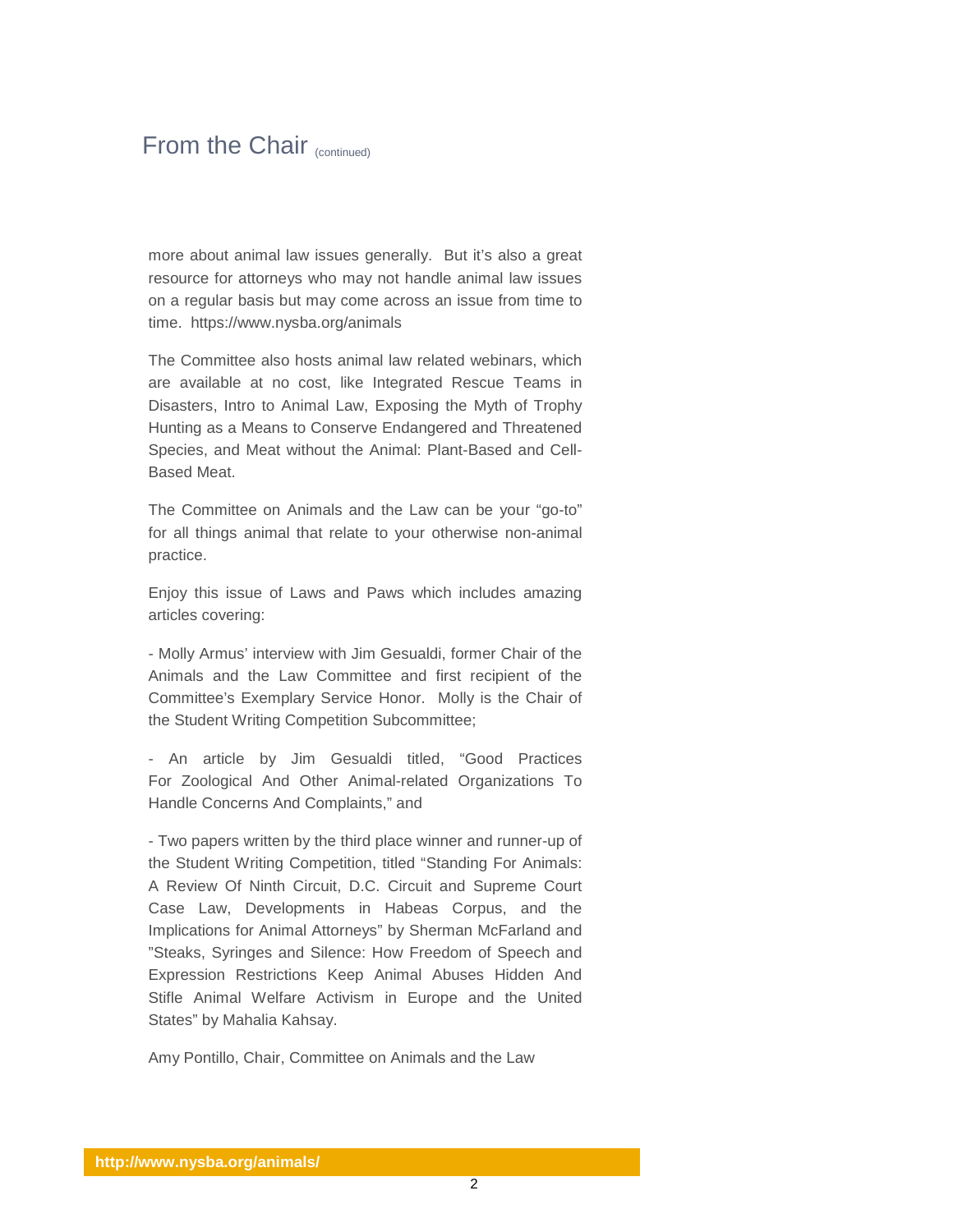# Committee on Animals and the Law 2020 Annual Meeting

On January 29, 2020 the Committee on Animals and the Law will hold its annual CLE program. This years program is "From Theory To Practice: The Legalities Of Animal Shelter And Rescue Operations." The program will be presented by experts in their fields and will offer a practical discussion of laws relating to animals. Topics discussed will include starting a shelter or rescue not-for-profit organization; defining what a true shelter or rescue is under the law; defining and respecting the lawyer's role as volunteer, counsel, or board member for an animal shelter or rescue; liabilities and insurance needs; essential contracts and agreements every shelter and rescue should have in place; animal adoption policies and best practices; spotting animal abuse and reporting requirements; interstate and international rescues; no-kill shelters; and a variety of other relevant topics.



To register, please visit www.NYSBA.org.

Amy Pontillo, Esq., Committee Chairperson Ashlee Cartwright, Esq., Committee Co-Chairperson Kirk Passamonti, Esq., Publications Subcommittee Chairperson Charis Nick-Torok, Esq., Secretary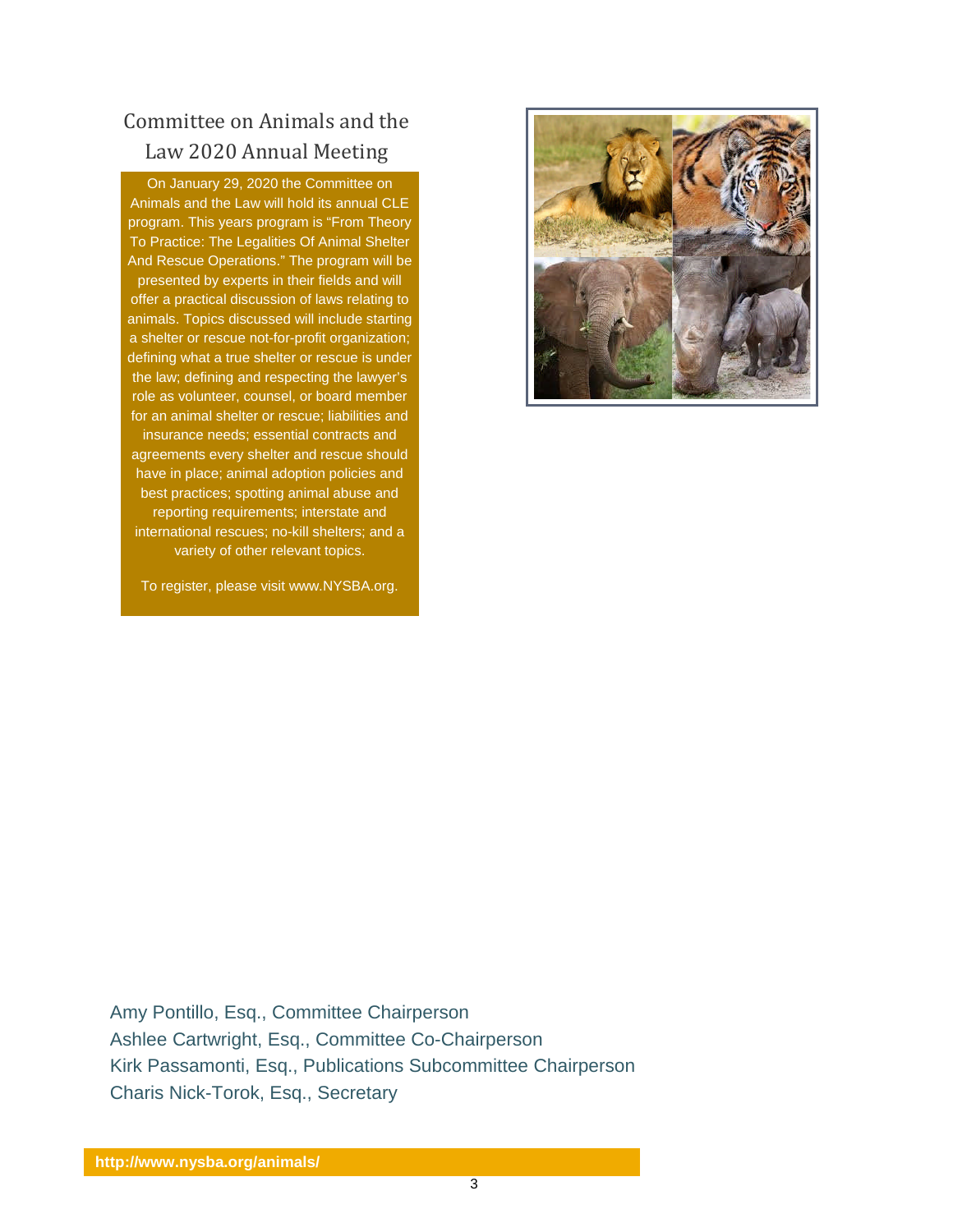# **NYSBA COMMITTEE ON ANIMALS AND THE LAW MEMBER SPOTLIGHT: JAMES GESUALDI, ESQ.,**

**FOUNDING MEMBER AND PAST CHAIR OF THE NYSBA'S COMMITTEE ON ANIMALS AND THE LAW, RECIPIENT OF THE COMMITTEE'S 2018 EXEMPLARY SERVICE HONOR, AUTHOR OF THE BOOK "EXCELLENCE BEYOND COMPLIANCE: ENHANCING ANIMAL WELFARE THROUGH THE CONSTRUCTIVE USE OF THE ANIMAL WELFARE ACT."**

### **INTERVIEW BY MOLLY ARMUS, ESQ.**

### **1. Why did animal law interest you and how did you get started?**

A week with dolphins and cancer patients and survivors in 1989 changed my life and motivated my interest in Animal Law. I was a "burnt out" young lawyer and the ladies (in our group) dealing with cancer and facing their own mortality with strength, courage, and dignity humbled me and put my "stress" into its proper perspective. My time with a dolphin named Little Bit, the last surviving "Flipper" from the 1960s television series, inspired me.

After that compelling experience, I began by working on Animal Law administrative and regulatory practice-related matters and I am still at it 30 years later. I had studied administrative law, legislative process, environmental law, preservation law, public administration, and similar subjects in preparation for a life in public service, so I had some relevant background before there was much of a sense of Animal Law as a distinct area of legal practice. This provided the basis for dedicating my life to helping animals and people.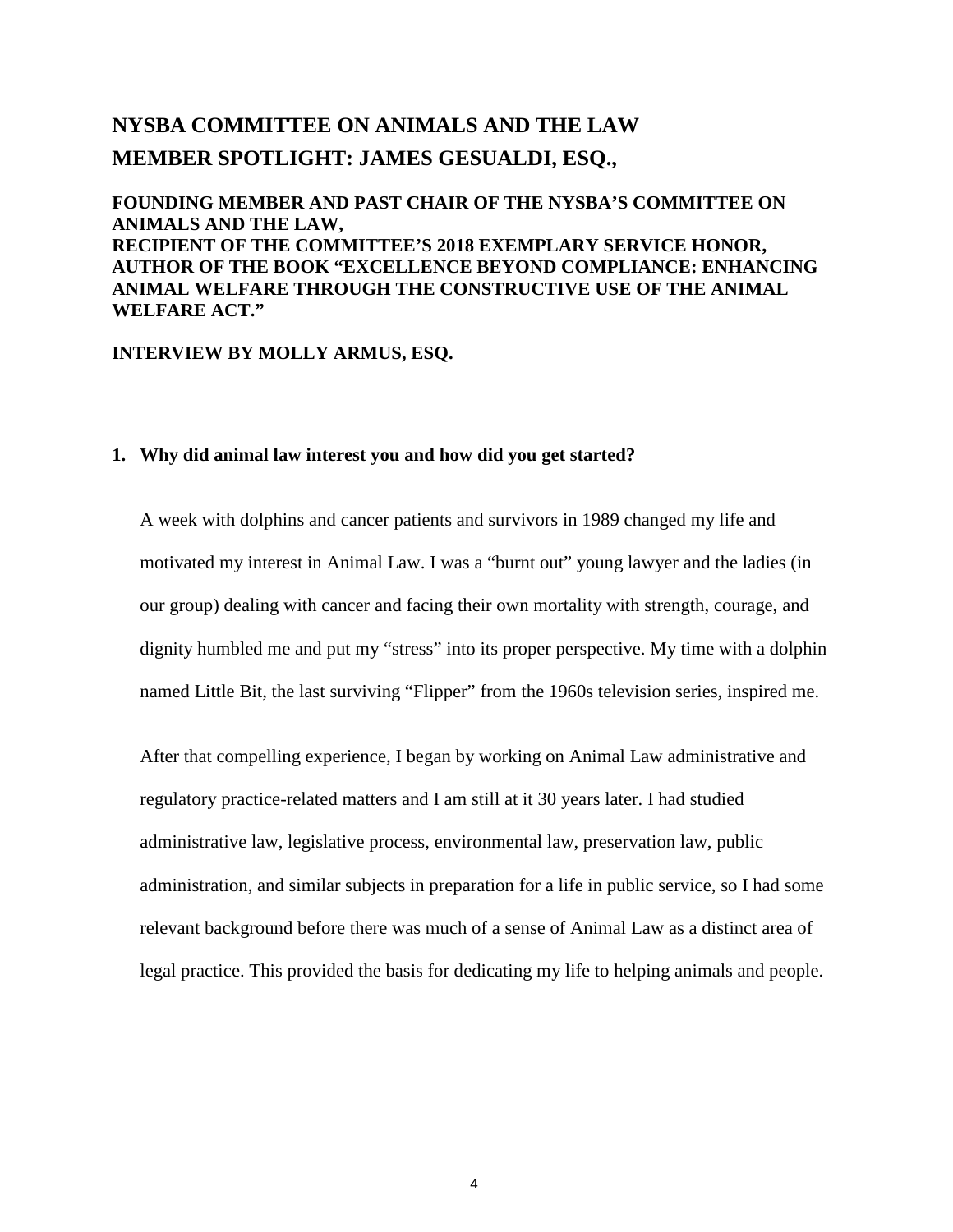#### **2. What would you say most motivates you to do what you do?**

We are here to serve. The law is a service profession. I am privileged to serve animals and their interests and well-being every day as well as the people who care for them. Each day, I strive to make a difference for animals and people because we must always account for the human element– the people – to foster change that is positive, sustainable, and lasting.

#### **3. Has there been anyone in the past whose work inspired or influenced you?**

Many people and their work have influenced and inspired me throughout the years. Most recently, the young lawyers I have mentored have inspired me with their caring and thoughtful works.

And, there are many from the past that come to mind. Twenty something years ago, I received a note that the late John Prescott had sent to a number of leaders in the zoological world (the National Marine Mammal Stranding Response grants are named in his honor). His note included an article I had written and said something like, "this young man makes some good points." That inspired me then and inspires me today to do that for others. In the mid-1990s, after participating in the Marine Mammal Negotiated Rulemaking, I went up to the Consensus Building Institute and studied Lawrence Susskind's work on the "mutual gains approach," aimed at negotiating better outcomes. Susskind's approach continues to influence my bridge building efforts with Animal Law challenges today.

And, teaching Animal Law at Hofstra Law School with my friend and colleague Professor John DeWitt Gregory taught me so much. Professor Gregory treated the students as if they were practicing lawyers and it made for a much richer experience. He also called the draft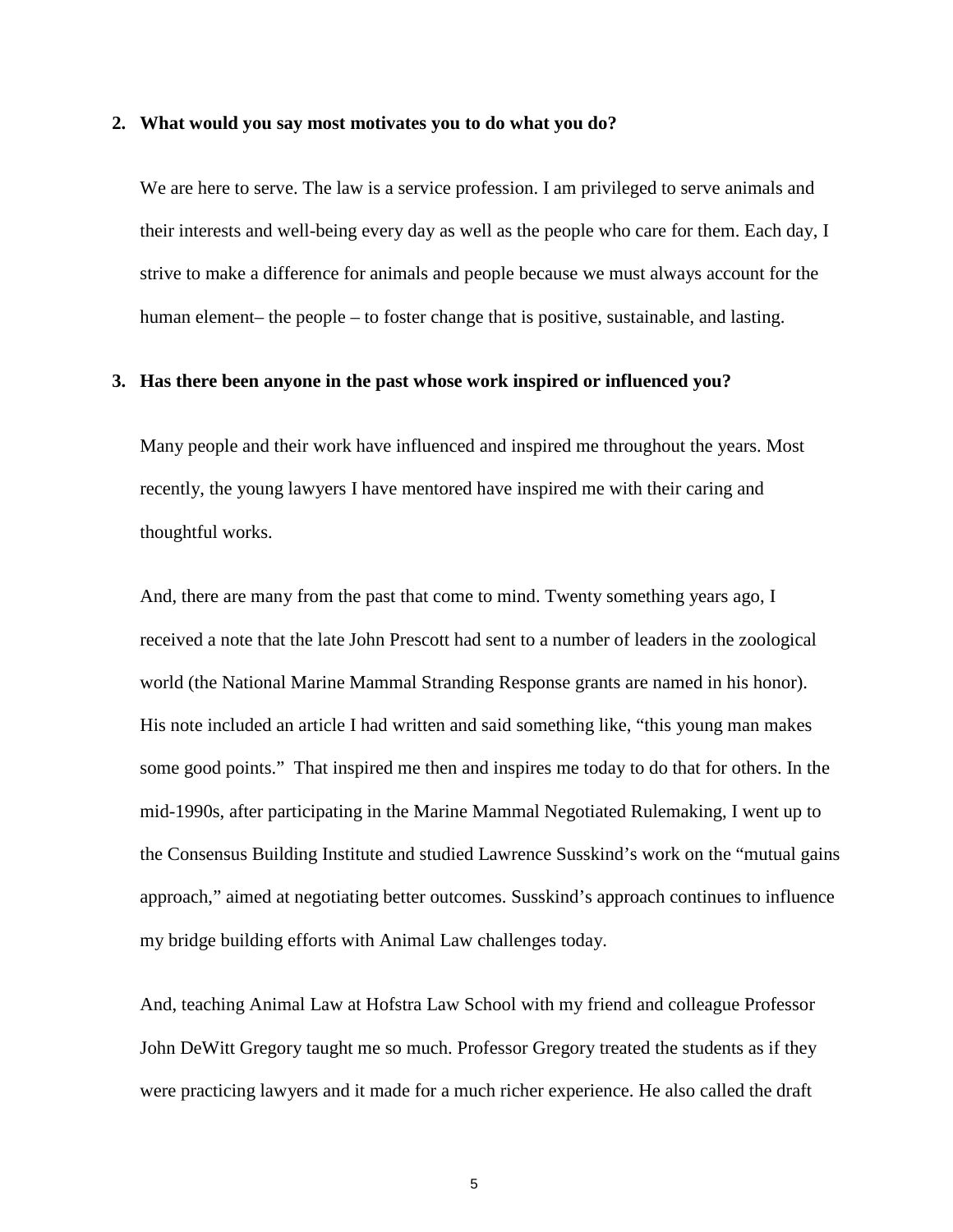research paper due during the semester (before submitting the final paper at the end of the semester) the "Good Draft" rather than a first or rough draft. A Good Draft means it must be good. Names are powerful motivators.

Some of the many others who have greatly influenced and inspired me are my long-time spiritual director, the late Sister Patty Tippen, IHM; the author Steve Chandler; and Dr. Ron DeHaven for being an innovative leader at USDA APHIS and Animal Care; and our beloved and late black lab Memphis.

### **4. What would you say are the biggest challenges in advocating for animals?**

The greatest challenge in advocating for animals is, most importantly, our understanding of people, including ourselves and people with a different perspective. That understanding promotes effectiveness in advocating for animals

As I have noted in talks and writings, encouraging more people to treat animals with greater compassion, dignity, and respect is more likely when we treat each other with greater compassion, dignity, and respect (this is my version of the "Golden Rule"). How we approach challenges matters. Respectfully engaging others matters.

Remember, it is all about serving animals and their interests and well-being. It starts with each one of us: elevating our consciousness, taking responsibility, and promoting constructive action. It makes us and our efforts more effective, reallocates resources towards advancing animal interests and well-being, and creates sustainable change.

**5. What do you feel are the biggest advancements made in animal law in recent years? What factors do you think have been most important in causing those advancements?**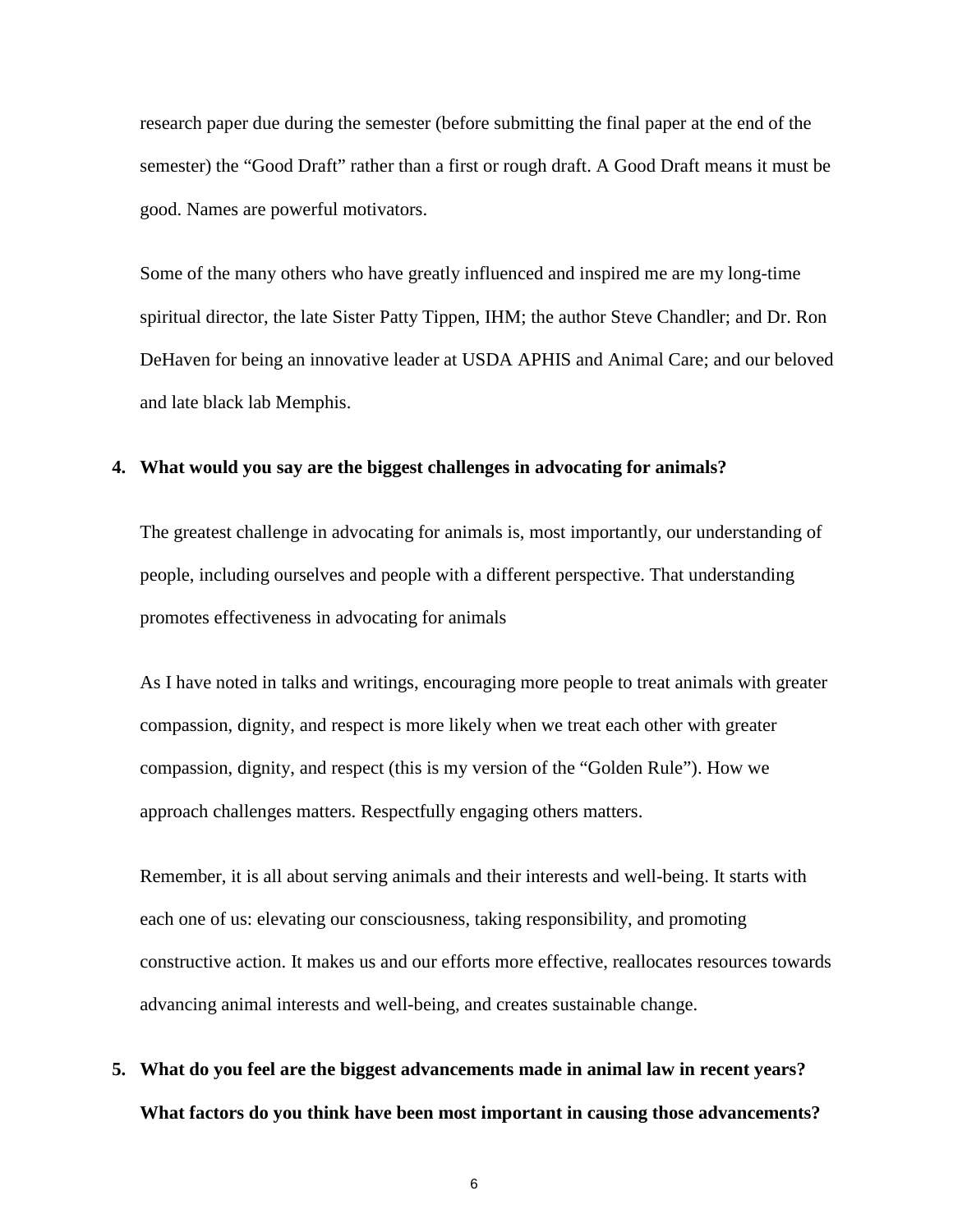The biggest advancements made in Animal Law in recent years are (1) the recognition and growth of Animal Law as a distinct area of practice (law school courses, bar association committees and sections, and events); and (2) within society, the increased recognition and appreciation of animals as other living beings whose interests and well-being warrant consideration and protection (e.g., in anti-cruelty laws and prosecutions, custody disputes, estate planning, and many other contexts).

These advances have occurred as the public's consciousness about animals has been raised. This heightened consciousness has been brought about by our love for those animals in our homes, which touch our families and hearts (and there are now more households with companion animals than children); scientific advances underscoring animal cognition, emotions, and suffering; the animal rights movement; Animal Law; and a host of other forces (e.g., humane education and, to an extent at least in my case, the good works of enlightened and responsible accredited zoos and aquariums).

# **6. How do you think New York measures up to the rest of the country in terms of animal protection? Do you think there are areas the state could improve on?**

Because most of my work involves the U.S. Animal Welfare Act, my perspective on animal protection in New York State has been greatly influenced by the outstanding work of the New York State Bar Association Committee on Animals and the Law over the course of the Committee's 17-year existence.

Since the Committee's establishment in 2002, it has been encouraging to see the steady and, at times, dramatic increase in animal protection legislation introduced and enacted. Companion animals are afforded greater protection today and New York State seemingly is

7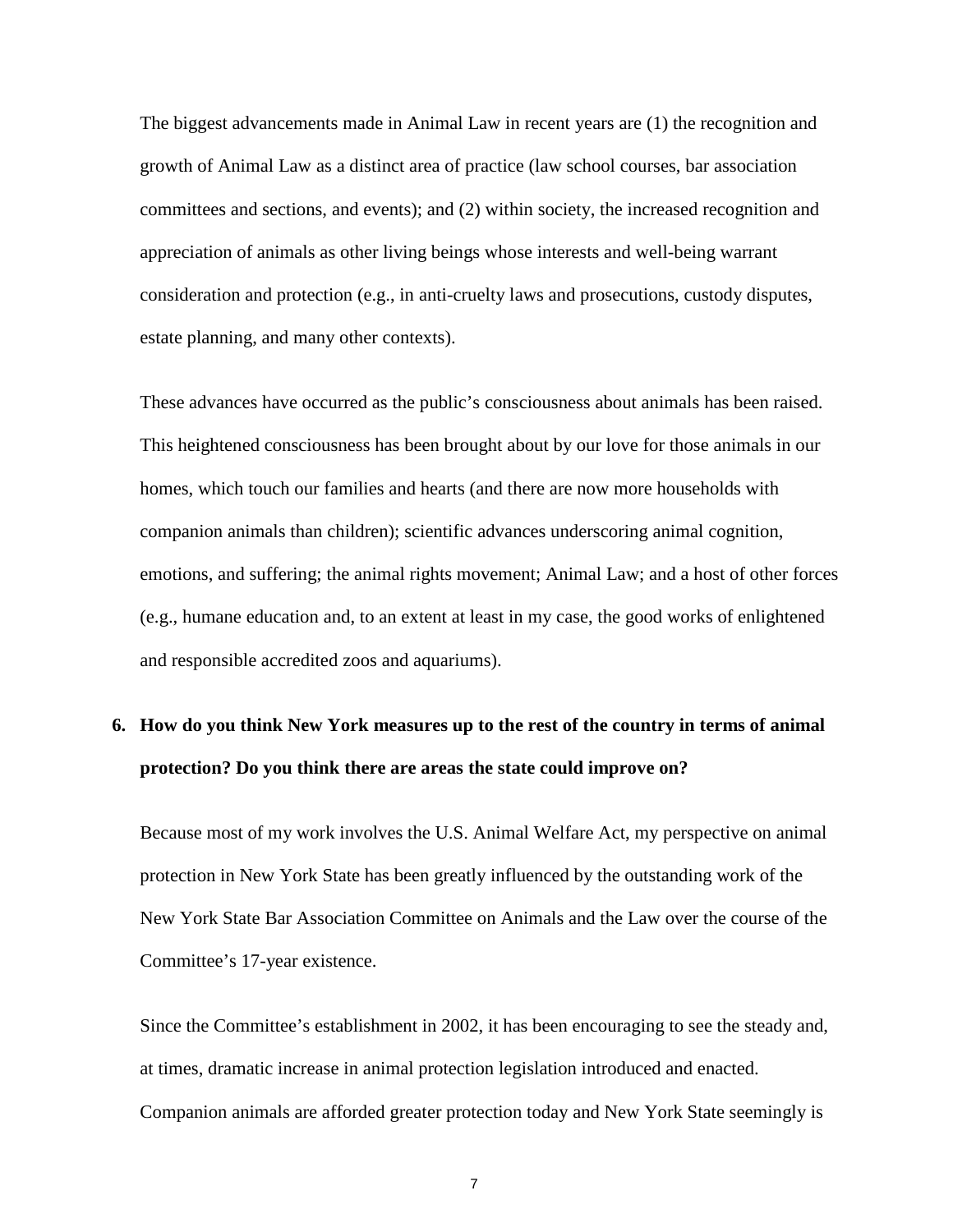among the more (but not necessarily the most) animal-friendly jurisdictions. It is significant that our state Senate now has a Committee on Domestic Animal Welfare chaired by Senator Monica Martinez (D-Brentwood).

Like most, if not all jurisdictions, there is still much New York could do to improve animal protection in our state. There is often a strong push to consolidate animal-related crimes into the Penal Law (from places like the Agriculture and Markets Law), to create new animalrelated crimes (and update existing ones), and to make penalties for animal-related crimes commensurate with the underlying offense against another living being. Other measures might be more readily attainable and have an immediate and beneficial impact on animal protection. These include expanded public outreach and humane education about existing animal protection laws and the humane care and treatment of animals, and enhanced and comprehensive animal crime and cruelty-related training for law enforcement and animal care and control officers. Statewide dog encounter training for law enforcement officers would better protect the public, the officers, and animals, especially dogs. It would also reduce potential liabilities and conserve public resources. Lastly, encouraging greater use of mediation to resolve Animal Law-related disputes, such as custody and veterinary malpractice claims, might result in more just outcomes for companion animals (and the people who care about them).

#### **7. What has been your proudest personal accomplishment in this field?**

Being active in the Animal Law field for three decades has been very fulfilling – creating a practice and life where I remain as passionate and committed as ever to serving animals and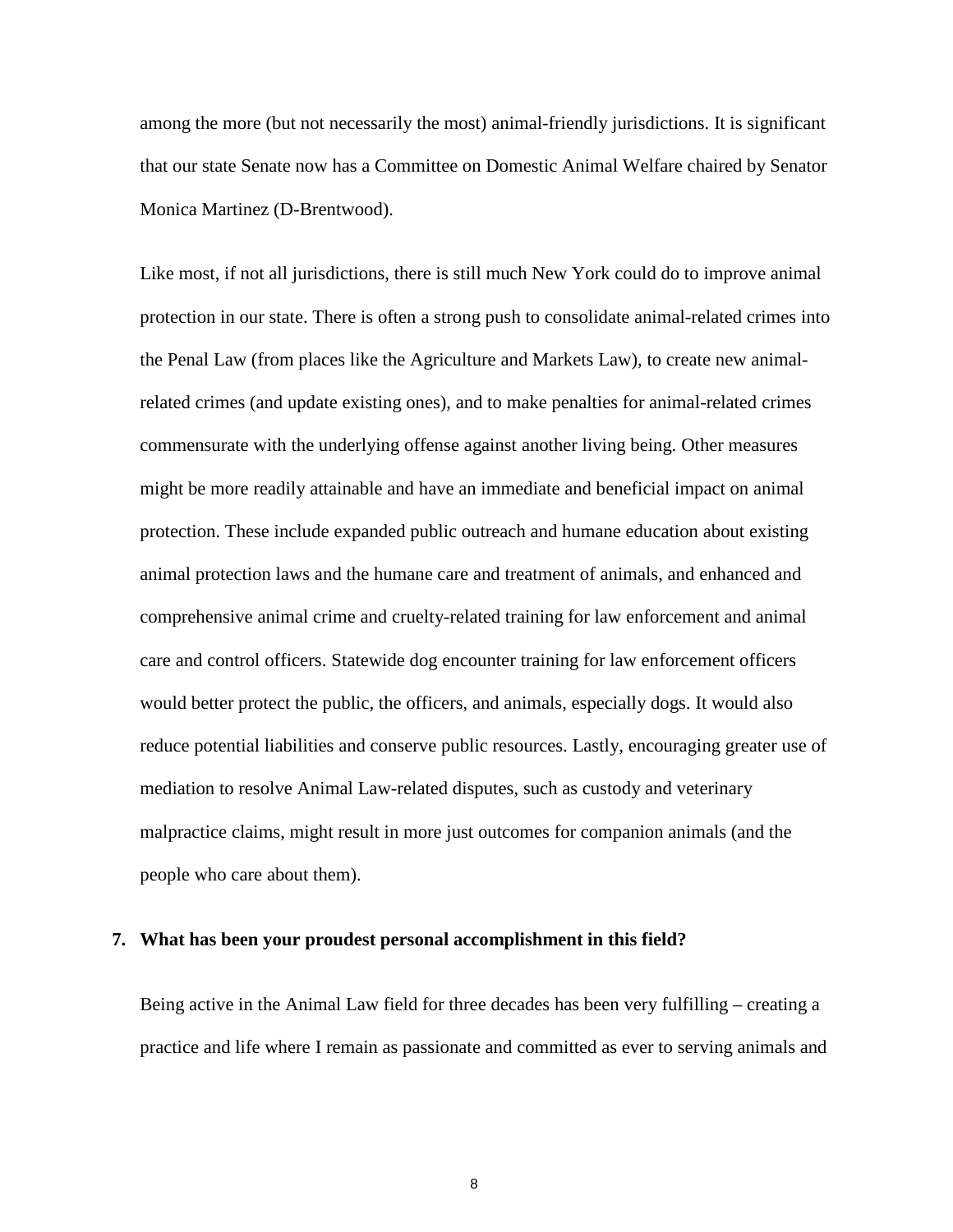their interests and well-being. And, I am most proud of working with disparate groups to help improve, protect, and save animals' lives.

I am also quite proud of:

- Participating in a number of significant events like the Marine Mammal Negotiated Rulemaking.
- Helping to launch and lead the New York State Bar Association Committee on Animals and the Law in making a difference for animals and people (in countless ways including establishing the first national Animal Law Student Writing Competition).
- Developing the Excellence Beyond Compliance® approach and publishing the book that asks the unifying (and motivating) question, "What can we do TODAY to improve the well-being of animals?"
- Learning from and working with my friend and colleague Professor John DeWitt Gregory to help our students become better lawyers.
- Mentoring young and young at heart lawyers (and ministering to others) through life's challenges.
- Helping many individuals and organizations transform themselves and their service on behalf of animals, especially in the face of adversity.
- Being asked to develop and write what has become the *Getting Better All the Time* column on continuous improvement in animal welfare for the San Diego Zoo Global Academy e-Newsletter.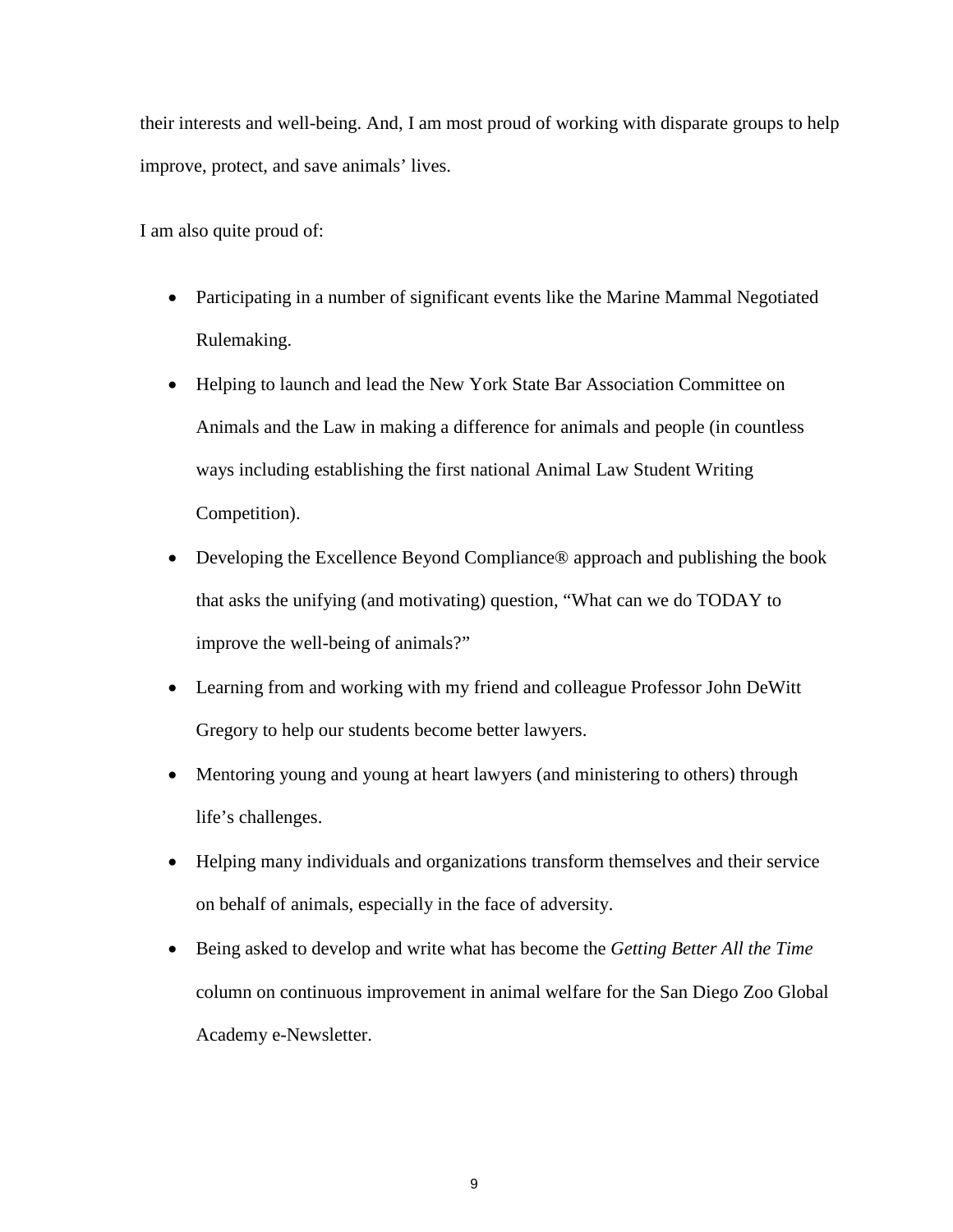- Being recognized by peers for contributions to Animal Law, and service to animals, their interests and well-being.
- Having the opportunity to continue to serve animals and their interests and wellbeing.

# **8. What is your response to those who think advocating for animals is unimportant or even silly?**

Advocating for animals is a meaningful form of service on behalf of other living beings. Thoughtfully and caringly executed, animal advocacy also factors in the human element, fostering positive, sustainable, and lasting change.

Serving animals and their interests and well-being can come in many forms.

As Pope Francis noted in his encyclical on the environment, "our indifference or cruelty towards fellow creatures of this world sooner or later affects the treatment we mete out to other human beings. We have only one heart, and the same wretchedness which leads us to mistreat an animal will not be long in showing itself in our relationships with other people." Thus, our care and treatment of our fellow living beings, nonhuman or human, is vitally important and that is true beyond the confines of this fleeting portion of our journey together.

#### **9. What do you enjoy doing when you are not working?**

When I am not "working," I enjoy musing about the future – the potential ramifications of the issues and challenges before me. As one former assistant once said, "Jim helps his clients solve their problems before they know they have them." Years ago, as a young lawyer, I did not fully appreciate the importance of taking a break from one's "work" until such a respite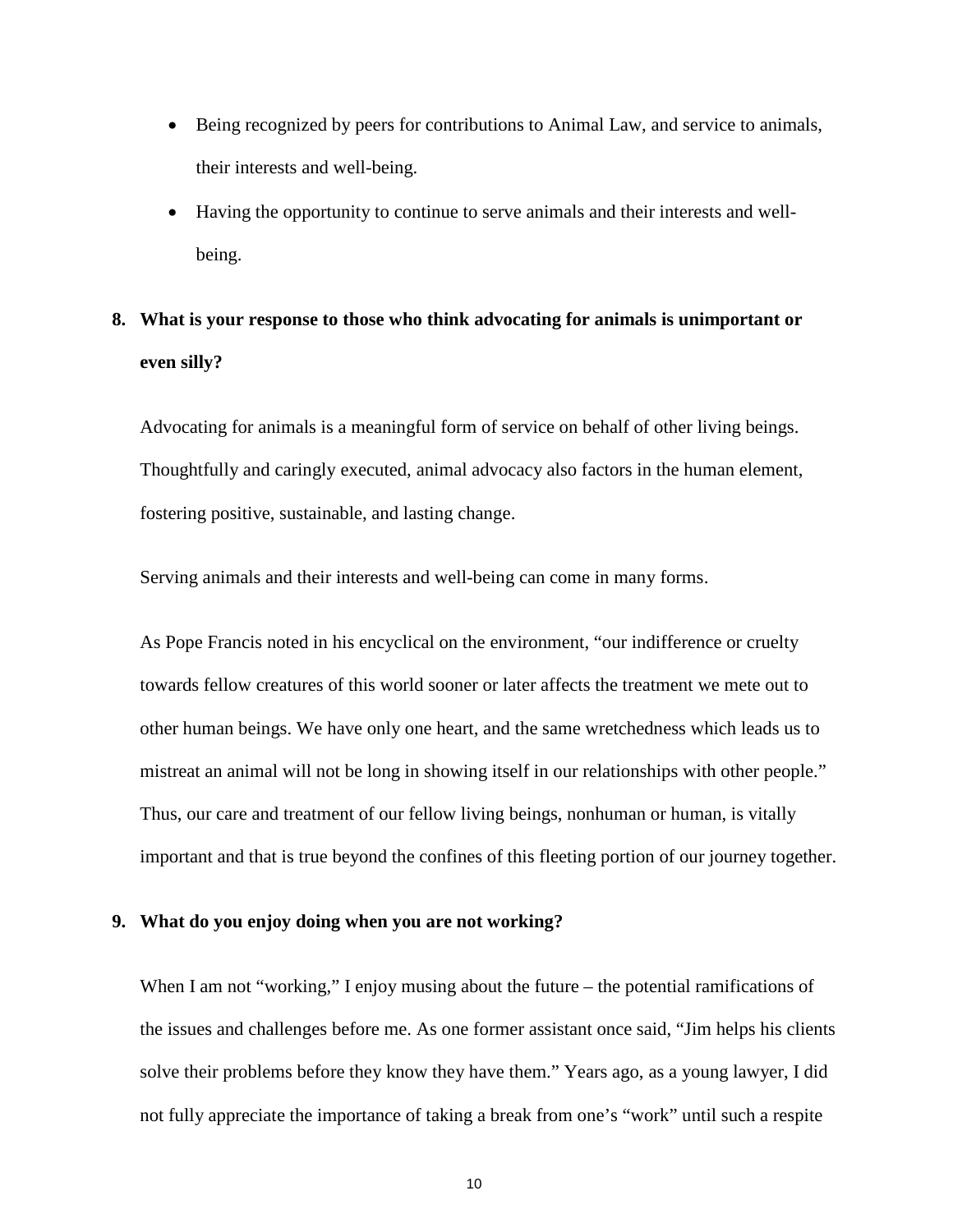changed my life and started my journey in Animal Law – three decades I describe as "lawyering from the heart."

With experience and enlightenment (at least a bit of that I hope), I am grateful for every "moment" at and away from "work." I love taking long (and often prayerful) walks, biking, reading (and sharing books), caring for all the plant life in the yard, and listening to live (and even recorded) music. Since its inception in 2016, being on the annual 80s Cruise has energized, inspired, and revitalized me.

### **10. What's the best advice you'd give to an attorney interested in entering this field?**

When coaching and mentoring law students and young and young at heart lawyers, I underscore that you can do this. You can create a meaningful life in Animal Law. But, you must be certain of what you want and be committed to doing what is necessary to get there. In my experience, many people will gladly help you along the way.

When I started, I had no idea I would be where I am today 30 years later. Through the years, my conscious vision for this practice became clearer and evolved. The constant was a dedication to keep at it, do more than expected or paid, go that extra mile, be creative, build bridges, and attain outcomes that ultimately serve animals and their interests and well-being.

\*\* \*

Thank you for the opportunity to reflect on these questions and share my experience.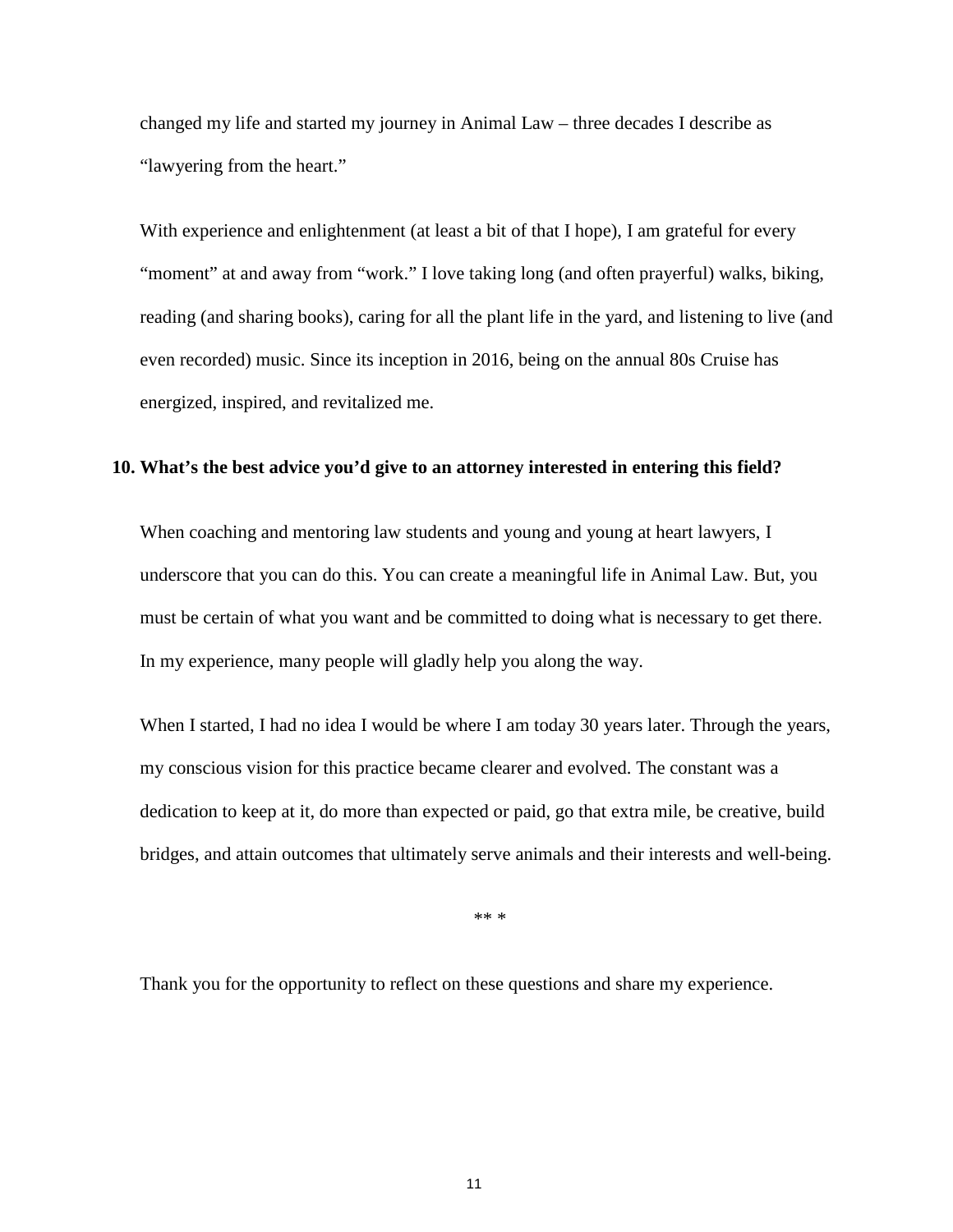### **Good practices for zoological and other animal-related organizations to handle concerns and complaints**

By James F. Gesualdi<sup>1</sup>

*Being criticized can be a tough thing to handle (even though it sometimes can be very useful to help you grow or improve something you do).*

### *Henrik Edberg*

### Introduction

Respected, responsible zoological and other animal-related organizations are committed to serving the animals in their care and have a proactive program for doing just that. One such approach is Excellence Beyond Compliance®, which prioritizes animals' interests and wellbeing and strives for continuous improvement.<sup>2</sup> Realistically, circumstances, issues and situations may arise that need to be dealt with. This article recommends good practices for zoological and other animal-related organizations to address expressions of concern and complaints regarding the resident animals and their well-being.

### Expressions of Concern and Complaints

*It isn't the complaint the customer remembers, but the outcome.*

### *Isadore Sharp*

The handling of concerns and complaints about an organization's efforts on behalf of the well-being of animals in their care is an important element of outstanding animal welfare and, to the extent applicable, the Animal Welfare Act's  $(AWA)^3$  compliance programs. Expressions of concern and complaints about anorganization can arise from anyone, internally and externally. Good practices for the handling of concerns and complaints can have a significant, positive impact on animals, people and organizations—most importantly when there is found to be a

<sup>&</sup>lt;sup>1</sup>James F. Gesualdi is an animal welfare attorney in Islip, Long Island, New York, and author of the book Excellence Beyond Compliance: Enhancing Animal Welfare Through the Constructive Use of the Animal Welfare Act, served as a special professor of law at Hofstra University School of Law where he taught Animal Law; a founding member and Chair of the New York State Bar Association Committee on Animals and the Law; founding Co-Chair of the Suffolk County Bar Association Animal Law Committee; a vice-chair of the American Bar Association Tort Trial and Insurance Practice Section Animal Law Committee; and Deputy Managing Editor for the American Bar Association, Section of Administrative Law and Regulatory Practice, Administrative & Regulatory Law News. He was the inaugural recipient in 2018 of the New York State Bar Association Committee on Animals & the Law's Exemplary Service Award and the 2019 recipient of the American Bar Association, Tort Trial and Insurance Practice Section, Animal Law Committee Excellence in the Advancement of Animal Law Award. 2 James F. Gesualdi, *EXCELLENCE BEYOND COMPLIANCE: Enhancing Animal Welfare Through the Constructive Use of the Animal Welfare Act*, Maurice Bassett (2014).

<sup>3</sup>7 U.S.C. §§ 2131–2159 (2016).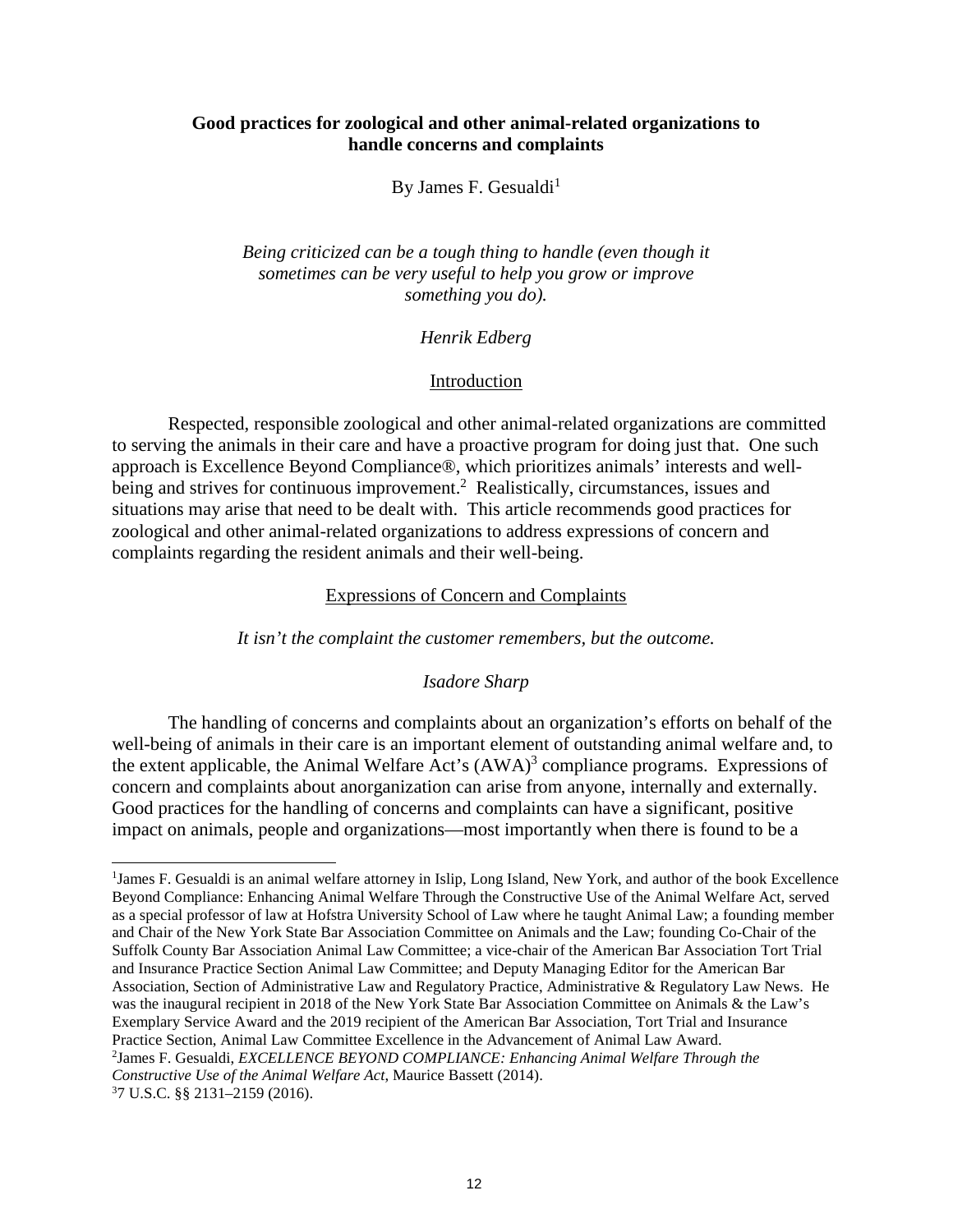valid basis for the concern or complaint. Even when concerns and complaints are proven unfounded, good practices for handling them provide an opportunity to demonstrate the organization's commitment to the animals. A zoological or other animal-related organization's well-executed action shapes public, regulatory agency and critics' perceptions of its commitment to and trustworthiness in serving animals, their interests and well-being.<sup>4</sup>

\*\* \*

For the purposes of this article's clarity, expressions of concern(s) and complaints shall be operationalized as follows:

### *Concerns*

Concerns may be seemingly slight, informal or more serious expressions regarding animal welfare or AWA compliance. These can include off-hand comments or suggestions from a colleague, volunteer, visitor, consultant, inspector or critic. For example, "those animals appear …" or "this seems…" or possibly more detailed and substantive observations referencing specific animal behavior, physical conditions or facility upkeep. A concern could also arise from new advances or developments elsewhere not yet introduced at this zoological or animal-related organization.

### *Complaints*

Complaints are usually more formal and can arise from staff though are perhaps more likely to be critic or public generated. In some cases, the complaint may be made public and be a high-profile matter especially when there may be a former employee or prominent animal protection, or critic group involved and actively publicizing it.

#### **Association of Zoos and Aquariums Standard for Animal Welfare Concerns**

The Association of Zoos and Aquariums (AZA) requires its accredited zoological organizations to have "a clear and transparent process for identifying, communicating, and addressing animal welfare concerns from paid or unpaid staff".<sup>5</sup> The exact process is established by each individual zoological organization and provides an additional means of elevating concerns apart from "the normal chain-of-command" when a "complainant believes that the welfare concern has not been adequately addressed ...."<sup>6</sup> The reviewing body (which may be an Animal Welfare Committee) must have staff with "the experience and authority necessary to evaluate submitted observations and implement any necessary changes" through the assistance of

<sup>4</sup> James F. Gesualdi, *Humility, Civility, and the Public Trust*, San Diego Zoo Global Academy e-Newsletter ("Getting Better All the Time"), October 2016, (Continuously improving animal welfare and enhancing animal well-being is one key to the sustainability of the zoological community. This is essential to maintain the goodwill of the public and uphold the public trust.)

available at: http://donate.sandiegozoo.org/site/MessageViewer?em\_id=48547.0.

<sup>5</sup> Association of Zoos & Aquariums, *the accreditation standards & related policies*,2020 edition, 1.5.8. at 15, available athttps://assets.speakcdn.com/assets/2332/aza-accreditation-standards.pdf.

<sup>6</sup> *Id.* (Emphasis added).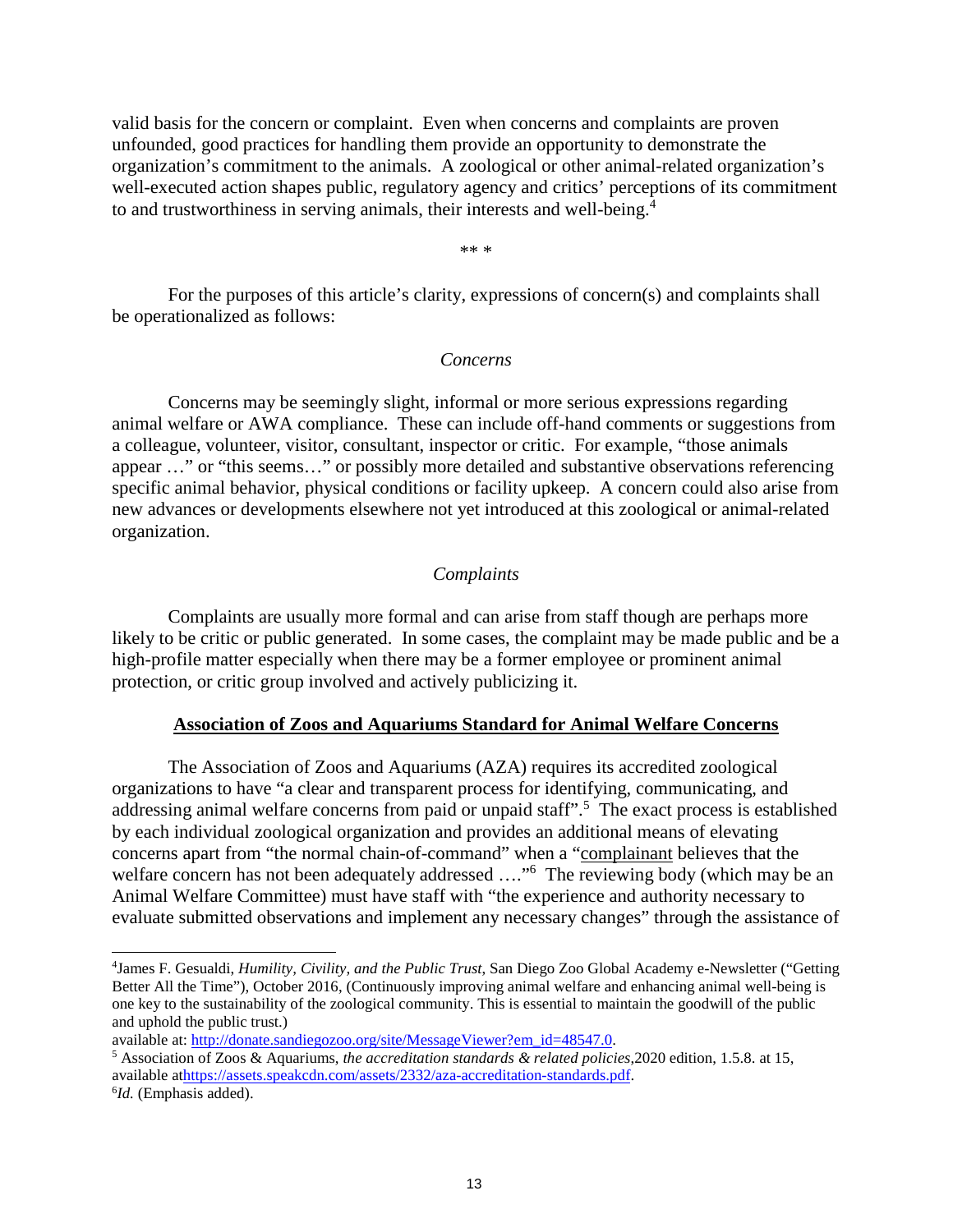the appropriate staff responsible for such implementation. It is often helpful for the reviewing body to indicate the nature of the changes sought while leaving details and specific actions to the responsible animal care staff. The "complainant" or "person submitting the observation" is to be given timely feedback. It does not appear that the AZA process requires or recommends internal staff updates on concern/complaint resolution or annual reporting of same.<sup>7</sup>

The AZA "animal welfare concern" process requirement encompasses only those matters raised internally by "paid and unpaid staff." Interestingly, though the AZA process relates to "concerns," it refers to the person submitting the concern as a "complainant." Individual zoological organizations may expand the scope of concerns reviewed and addressed.

AZA itself may also play a role if the situation is such that its Accreditation Commission requests information or a report on the matter. Another such way is through "Mid-Cycle [Accreditation] Inspections" for zoological organizations "with a large number of identified concerns; institutions with significantsafety and/or animal welfare concerns."<sup>8</sup>

### **USDA APHIS Animal Care Review of Complaints Under the Animal Welfare Act**

The USDA Animal and Plant Health Inspection Service (APHIS) Animal Care unit has a dedicated webpage and form for filing complaints with the agency about regulated entities including zoological organizations. There is suggested information to be incorporated that includes: "the date of the incident; the type(s) of animal(s) present; the behavior of the animal(s); the condition of the animal(s); the condition of the facility; the actions of the person with the animals; the location of the incident; etc."<sup>9</sup>

The agency reviews and follows up on each complaint, sometimes including a focused (complaint-driven) inspection.<sup>10</sup> The agency form may be submitted anonymously unless the complainant wants the agency to be able to contact them for further information. The agency notes that a Freedom of Information Act request is needed to obtain information on the outcome of any complaint. While anyone can submit a complaint to the agency, any review is generally limited to animals and situations regulated under the AWA (though the agency may refer complaints to other agencies having jurisdiction).

The AZA process is limited to addressing internally-generated "animal welfare concerns." A zoological organization's handling of a USDA review of an animal welfare complaint process will most likely involve responding to an agency inquiry or an inspection (and inspection report) focused on the area or areas noted in the complaint.

\*\* \*

7 *Id.*

<sup>8</sup> *Id.* at 116.

<sup>9</sup>*See*, USDA APHIA Animal Care, Animal Welfare Complaint, available at https://www.aphis.usda.gov/aphis/ourfocus/animalwelfare/complaint-form.

 $10$  USDA Animal Welfare Inspection Guide (Revised August 2019), 3.3.5. Type of Inspection (A complete inspection to follow up on a public complaint involving animal welfare) at 3-23, available at: https://www.aphis.usda.gov/animal\_welfare/downloads/Animal-Care-Inspection-Guide.pdf.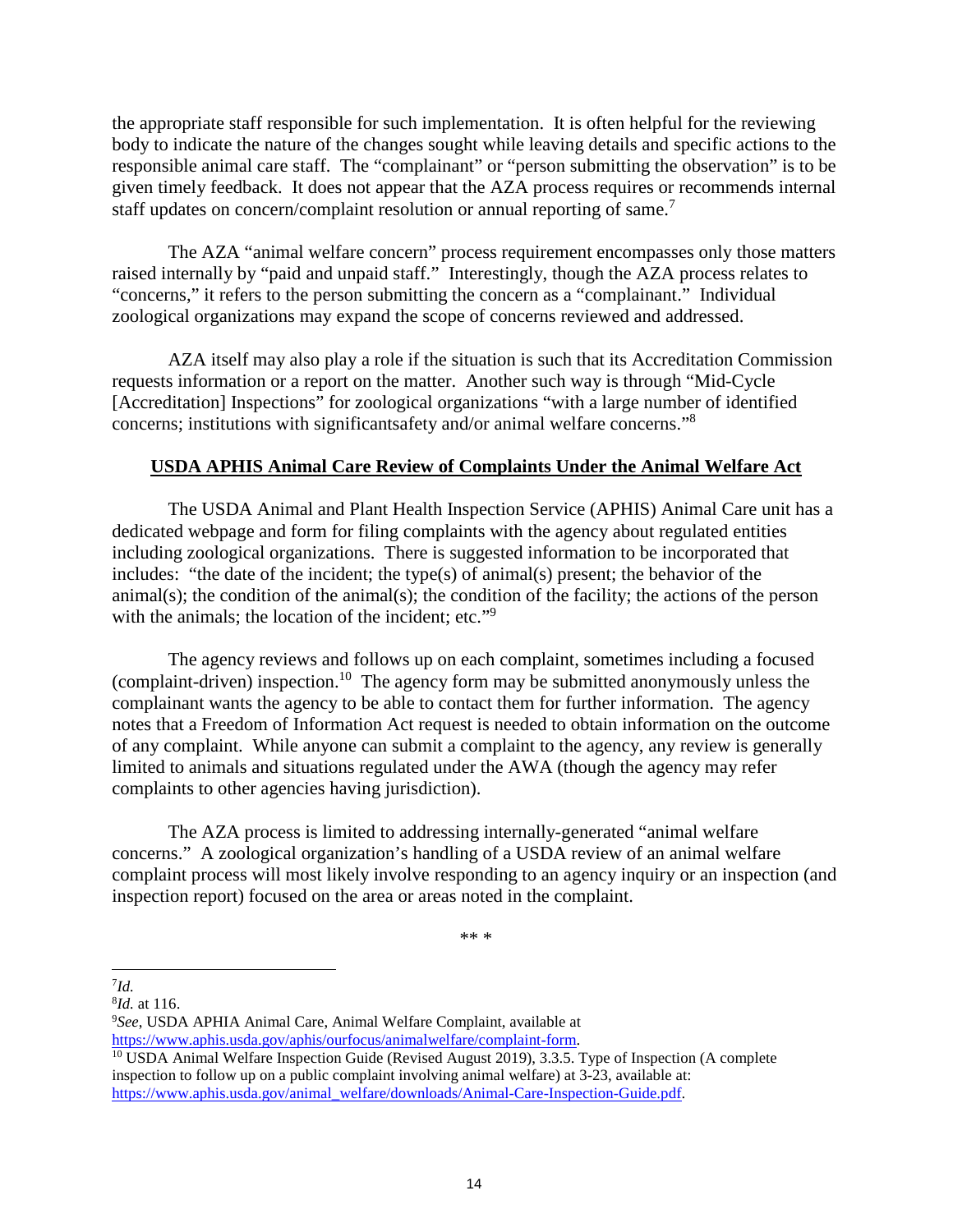### **Good Practices**

Good practices are important for effectively dealing with "animal welfare concerns," a USDA review of "animal welfare complaints," and any other animal-related concerns or complaints—especially when highly publicized. These practices include creating a culture and organization that emphasizes animal welfare, and an environment in which concerns are constructively addressed by appropriately experienced, trained and empowered caregivers and others with additional authority as needed.

The following elements constitute an effective program of good practices for addressing concerns and complaints.

### • Awareness and understanding

Staff (including volunteers and board members) must be made aware of the available means for expressing or submitting concerns and complaints. Some zoological and other animal-related organizations may also want to publicize this as it demonstrates commitment to the animals and transparency in furtherance of upholding the public trust and can also serve as an early warning system for identifying issues.

Information can be provided during orientation, in manuals, on internal-only areas of the website and perhaps the public portions of the website. Within the organization, reminders about the processes should be posted at least quarterly and that may be accomplished through newsletters and email messages.

### • Culture of empowerment

It must be abundantly clear to everyone, especially staff, that sharing legitimate concerns and complaints is important and appreciated. The review of concerns and complaints can help animals, staff, organizations and even those bringing the concern or complaint. Informal and formal means of expressing concerns and complaints should ensure that people are encouraged, rather than discouraged, from coming forward.

Relevant staff, such as animal and veterinary care, facilities, and maintenance should be empowered to address concerns and complaints as they arise in conjunction with their team when it is appropriate to do so. When this is done and completed, a note should be made in the proper records for future reference in reviewing items raised and resolved throughout the organization.

### • Four pillars

There are four pillars, including positions and processes, for addressing concerns and complaints.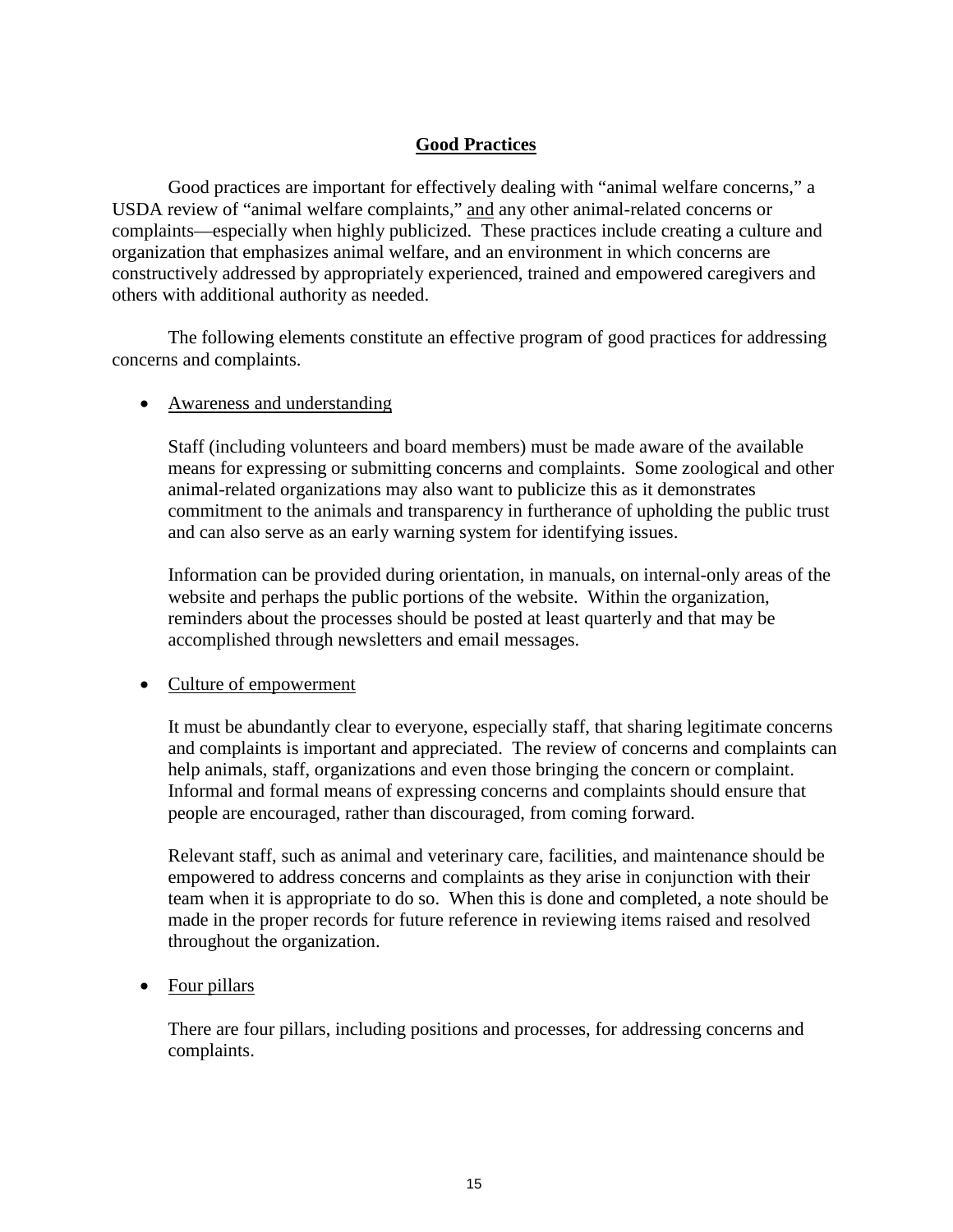Organizationally, it should be understood that there are a number of ways to resolve concerns and complaints depending upon the nature of the situation and the source of the concern or complaint.

- 1. Self-help in conjunction with an existing team when appropriate in terms of authority/responsibility, competence and safety to do so.
- 2. Raising the concern and/or complaint up the normal "chain of command."
- 3. Bringing the concern and/or complaint to the organization's Animal Welfare Officer  $(AWO)^{11}$  (and, if not available, the Animal Welfare Act Compliance Officer) for review and resolution or referral to the Animal Welfare Leadership Group or Animal Welfare Committee. Enlightened organizations should have an executive level AWO responsible for overseeing and addressing all aspects of animal welfare (as well as an AWA Compliance Officer or ACO).
- 4. Formally submitting the concern or complaint to the Animal Welfare Leadership Group<sup>12</sup> or Animal Welfare Committee for review and resolution.
- Recordkeeping

Good records are important for documenting and tracking concerns, complaints, follow up reviews and actions through to resolution and even assessment of effectiveness. This fosters responsibility and accountability. It also aids in periodic internal review, perhaps at least once annually, of concerns, complaints, resolutions, impacts and lessons learned. These reviews, when distributed and shared, further accelerate improvements.

• Reporting

Reporting of concerns and complaints is essential to avoid confusion.

As internally generated concerns and complaints are addressed and resolved, the person or persons bringing them should be advised of the outcome. In addition, other similar areas or the entire organization should be appraised of resolved concerns and complaints to bring attention to similar circumstances and potential improvements to those areas.

The resolution of externally generated concerns and complaints should be reported as above and to the individual, organization or agency bringing it. Such transparency ensures the public trust in the organization.

<sup>11</sup>See supra note 2, 4. Animal Welfare Officer.

<sup>12</sup>See supra note 2, 5. Animal Welfare Leadership Group.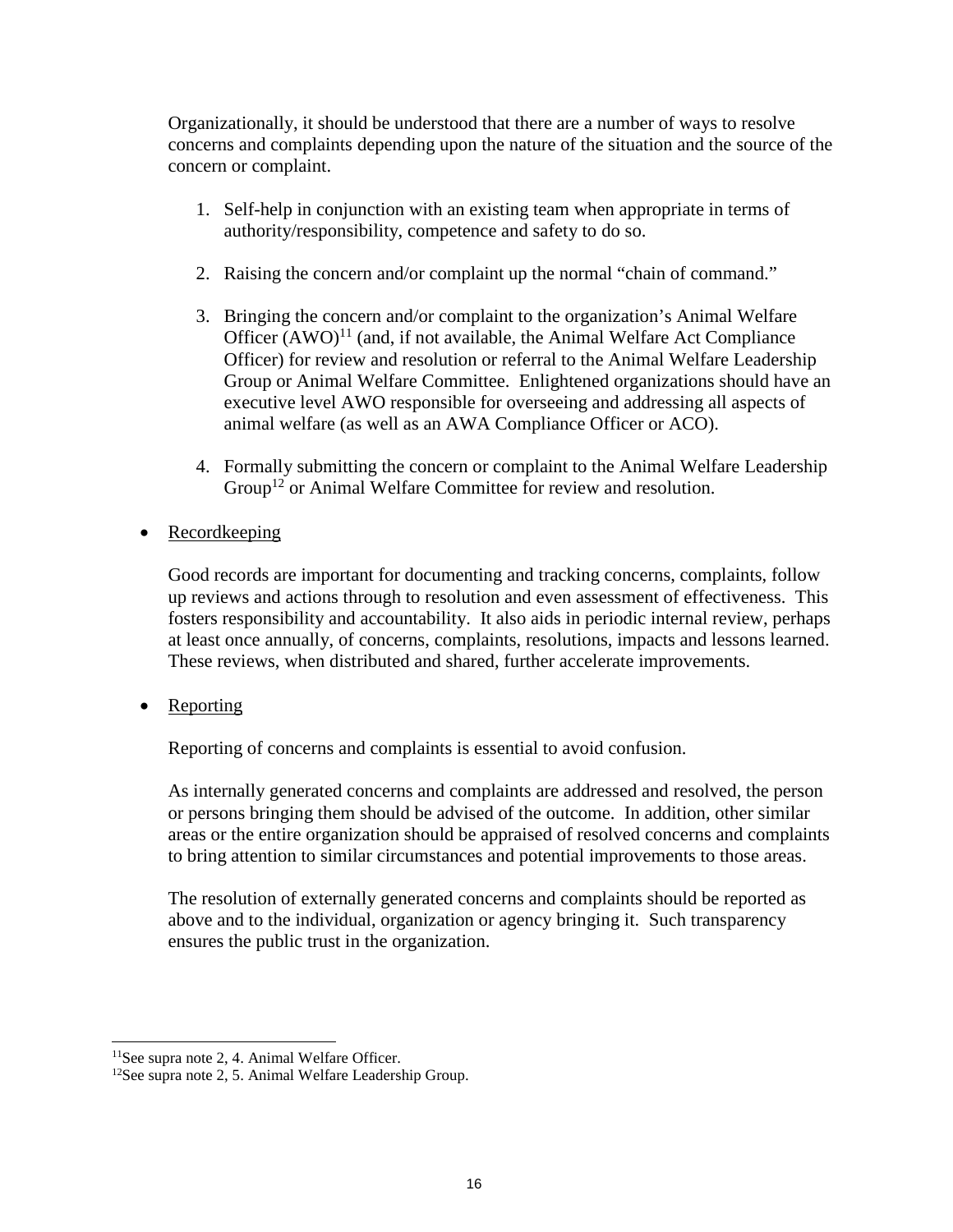### • Communications and messaging

Effective, sincere, open and honest communication ensures that the public understands that the zoological organization at issue is dedicated to its animals and their well-being. This is essential for both good internal and external relations.

Messaging should remain constructive even when concerns and complaints have been found to be without merit. In cases where a concern or complaint is proven to be unfounded or unwarranted, the enlightened, progressive, zoological or other animalrelated organization will still examine the situation for other potential improvements. Such an approach could play out as follows:

*We take seriously any concern or complaint regarding the animals in our care. We have carefully reviewed the concern/complaint and found it unsubstantiated. In conducting our review, we have identified several [unrelated] improvements that would benefit our animals' welfare. We have implemented [will undertake] those improvements because our overriding priority, which motivates everything we do, is the well-being of the animals entrusted to our care.*

### **Conclusion**

Good practices for handling of informal and formal concerns and complaints allow for constructive response and resolution appropriate to the situation. It also provides additional awareness about the importance of identifying and improving potentially problematic conditions or situations.

By empowering those with constructive concerns and complaints and by establishing an effective process and an accountable staff position responsible for resolving them, zoological organizations and other animal-related organizations can use expressions of concern and complaints to drive continuous improvement and to demonstrate to the public their steadfast commitment to the animals.

> *Criticism may not be agreeable, but it is necessary. It fulfills the same function as pain in the human body. It calls attention to an unhealthy state of things.*

> > *Winston Churchill*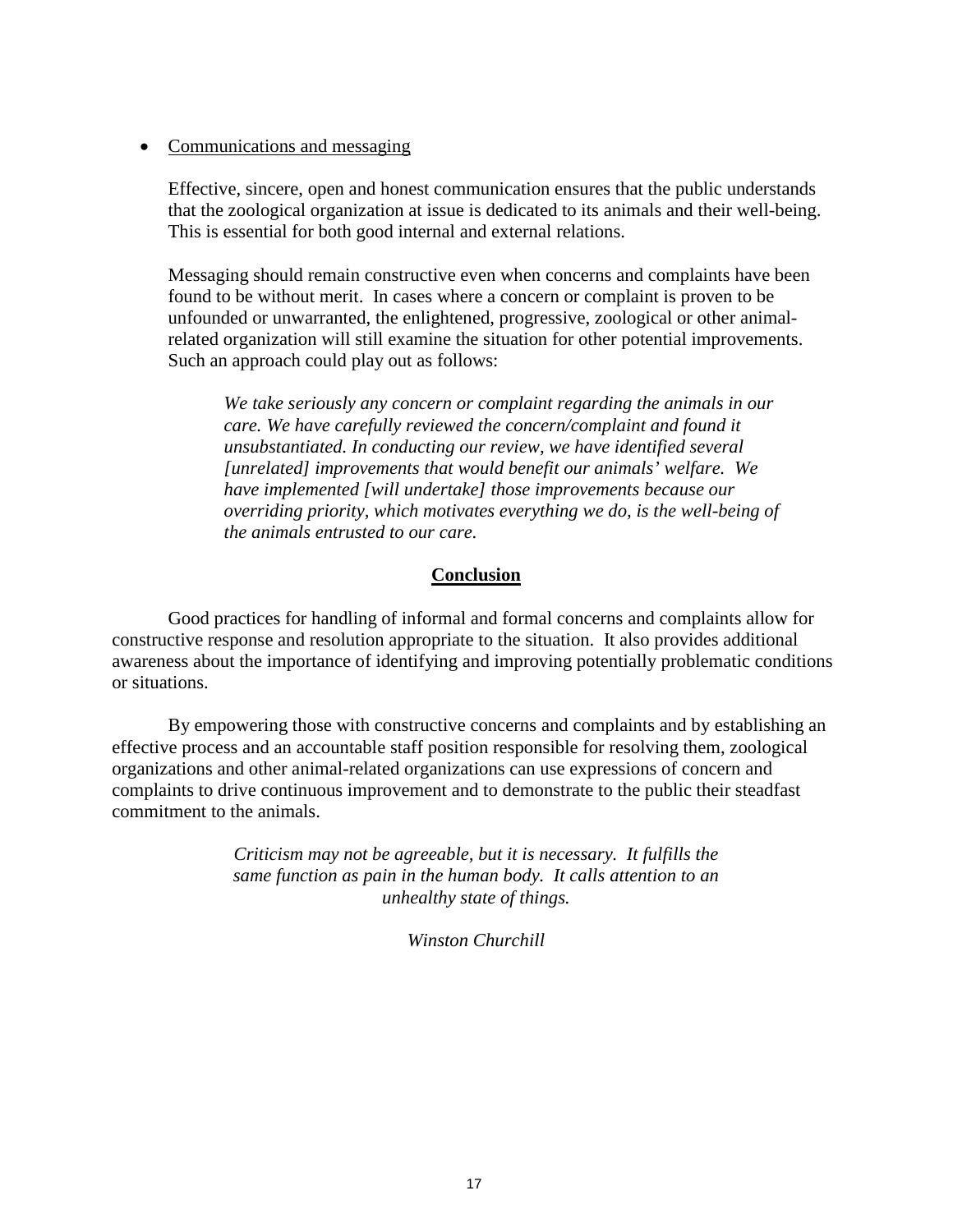### **STEAKS, SYRINGES, AND SILENCE: HOW FREEDOM OF SPEECH AND EXPRESSION RESTRICTIONS KEEP ANIMAL ABUSES HIDDEN AND STIFLE ANIMAL WELFARE ACTIVISM IN EUROPE AND THE UNITED STATES\***

### **By: Mahalia Kahsay**

*\*Primary Publication. This article was published in English in dA. Derecho Animal (Forum of Animal Law Studies) 10/1 (2019), DOI: https://doi.org/10.5565/rev/da.364*

### I. INTRODUCTION

The agricultural use of animals accounts for the slaughter of over 60 billion land animals annually worldwide.<sup>1</sup> A dramatic increase in animal production in the U.S. parallels a worldwide trend towards mass production. In the U.S. for example, for every one egg producer today, twenty egg producers worked four decades ago; the number of pig farmers declined by ninetynine percent in the same period.<sup>2</sup> The average consumer in an industrialized country eats over 180 pounds of meat, 450 pounds of dairy, and twenty-five pounds of eggs per year.<sup>3</sup>

To keep up with demand, mass production—fueled by efficiency—is skyrocketing. Crowded conditions, increased automation, a single species per warehouse – these conditions characterize the industrial systems that today produce over half of the world's pork and over two-thirds of its poultry, meat and eggs.<sup>4</sup> These industrial enterprises provide harsh environments and crowded conditions. For example, both meat and egg chickens have personal space the size of a single sheet of paper; pregnant pigs sit confined so tightly they cannot walk one step.<sup>5</sup>

<sup>2</sup> Peter Singer, *Open the Cages!*, THE NEW YORK REVIEW OF BOOKS (May 12, 2016) (reviewing WAYNE PACELLE, THE HUMANE ECONOMY: HOW INNOVATORS AND ENLIGHTENED CONSUMERS ARE TRANSFORMING THE LIVES OF ANIMALS (2016)), http://www.nybooks.com/articles/2016/05/12/humane-economy-open-the-cages/. <sup>3</sup>PARK & SINGER, *supra* note 1, at 124.

<sup>1</sup>SaskiaStucki, *(Certified) Humane Violence? Animal Welfare Labels, the Ambivalence of Humanizing the Inhumane, and What International Humanitarian Law Has to Do with It*, 111 AJIL UNBOUND, 277, 277 (2017); Miyun Park & Peter Singer, *The Globalization of Animal Welfare: More Food Does Not Require More Suffering*, FOREIGN AFFAIRS, Mar./Apr. 2012, at 122.

<sup>4</sup> *Id.* at 126.

<sup>5</sup> *Id.*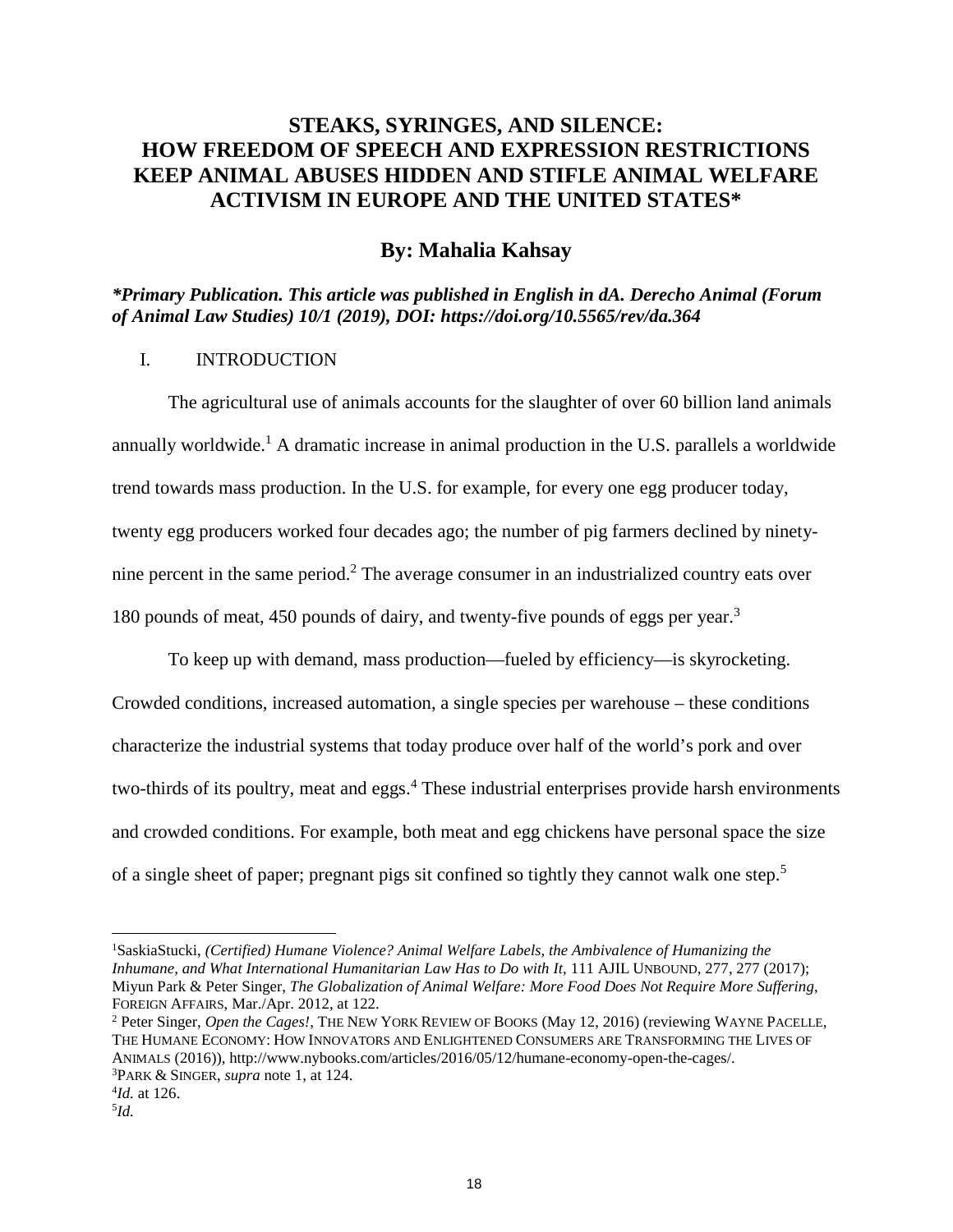The public cannot support agricultural animal welfare reforms without information about the state of animal welfare inside industrial enterprises. Unsurprisingly, an increase in public interest has been met with resistance from the agricultural industry, especially in the United States. Under the guise of protecting private property and the food industry, the U.S. federal government passed an anti-terrorism act targeting animal rights activists. Many states went one step further, criminalizing photography or video filming inside animal enterprises without the consent of the owner. These laws are commonly referred to as "ag-gag laws."

In Europe, attempts to expose abuses inside animal enterprises meet a different challenge: videos exposing animal welfare conditions are blocked from broadcast on television and general dissemination. Under Article 10 of the European Convention on Human Rights, all individuals under the jurisdiction of any Council of Europe member state have "the right to freedom of expression," notwithstanding certain exceptions. Animal activists in Europe challenge applicable member state criminal and civil code regulations as illegal restrictions on their right to freedom of expression. The European Court of Human Rights adjudicates these claims, weighing the function of the expression against member states' duty to protect, speech, privacy, and safety.<sup>6</sup>

#### I. FREEDOM OF EXPRESSION IN THE EUROPEAN HUMAN RIGHTS REGIME

The Council of Europe ("Council") self-identifies as Europe's leading human rights organization.<sup>7</sup> Founded on May 5, 1949 to promote democracy, the Council currently boasts forty-seven member states, including all twenty-eight EU member states.<sup>8</sup> Operating

<sup>6</sup> JACOBS, WHITE, & OVEY: THE EUROPEAN CONVENTION ON HUMAN RIGHTS 17, 484 (Bernadette Rainey et. al. eds., Oxford Univ. Press 7th ed. 2017).

<sup>7</sup>COUNCIL OF EUROPE, https://www.coe.int/en/web/about-us/who-we-are (last visited Dec. 12, 2017).

<sup>8</sup>OUR MEMBER STATES, https://www.coe.int/en/web/about-us/who-we-are (last visited May 21, 2018).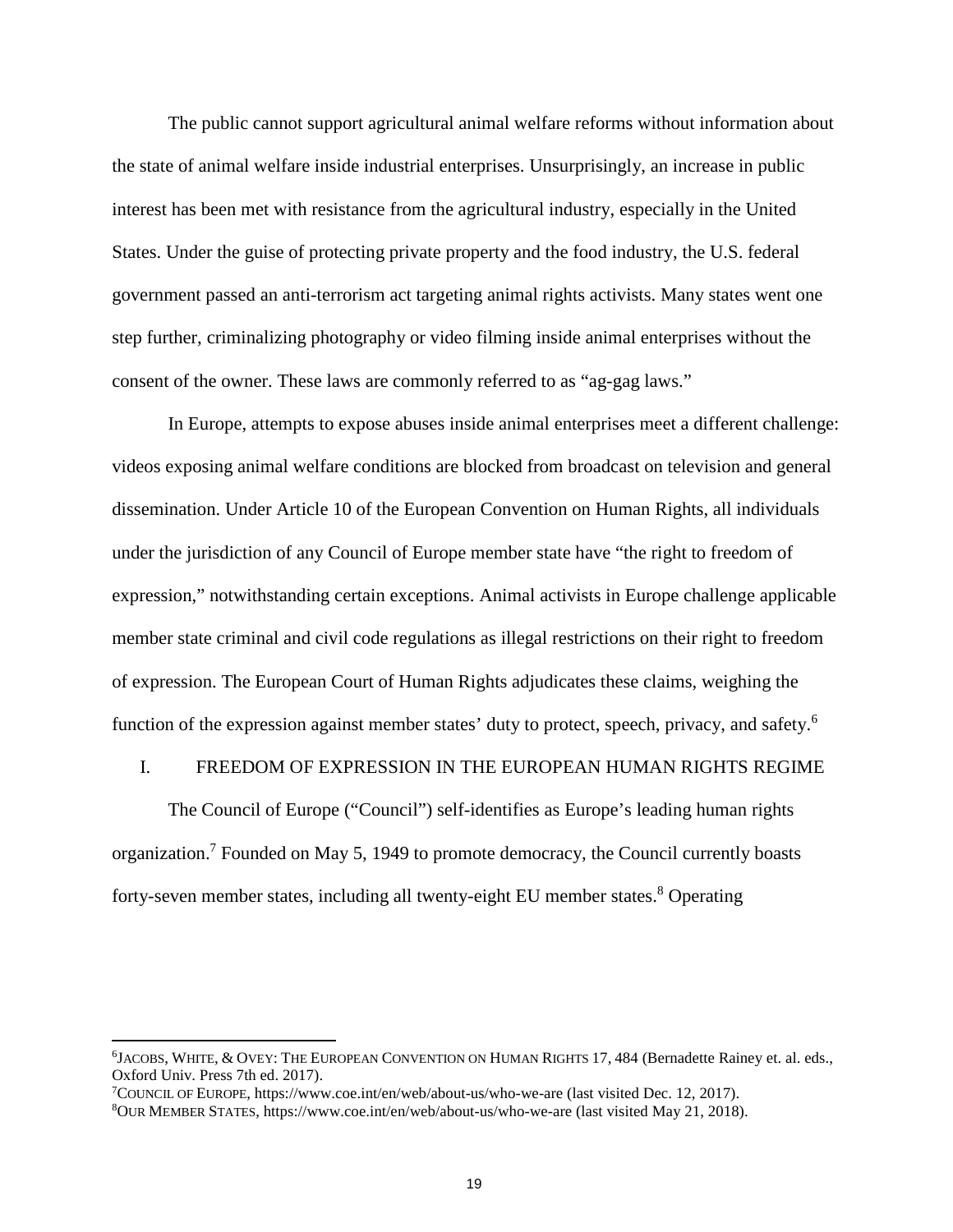independently from the EU, the Council focuses on human rights, rule of law, and democracy. Council member states ratified the European Convention on Human Rights ("Convention").<sup>9</sup>

### a. The Object And Purpose Of The European Convention On Human Rights.

The Convention entered into force in 1953.<sup>10</sup> Inspired by the Universal Declaration of Human Rights, the Convention aimed to achieve unity, prevent a second Holocaust atrocity, and protect states from communism.<sup>11</sup> As a result, drafters focused on rights within "the sphere of freedom of the individual vis-á-vis the [g]overnment," whose implementation established a duty of governments to refrain from interfering with their exercise.<sup>12</sup> The Convention's Preamble recognizes the delicate balance between the democratic nature of member state governance, and common observance of human rights in the Convention.<sup>13</sup> It affirms the "like-mindedness" of European nations, whose shared tradition allows them to work together "for the collective enforcement" of the rights."<sup>14</sup> All member states must secure to all individuals in their territorial jurisdiction, the rights and freedoms guaranteed under the Convention.<sup>15</sup>

To ensure member states' compliance, the Convention established the permanent European Court of Human Rights ("Court").<sup>16</sup> The Court's jurisdiction applies to "all matters concerning the interpretation and application of the Convention" and subsequent protocols.<sup>17</sup> Final judgments by the Court bind member states; the Committee of Ministers supervise their

<sup>9</sup> European Convention on Human Rights, Nov. 4, 1950 (entered into force Sept. 3, 1953).

<sup>10</sup>THE EUROPEAN COURT OF HUMAN RIGHTS, http://www.echr.coe.int/pages/home.aspx?p=basictexts (last visited Dec. 12, 2017).

<sup>11</sup>RAINEY et. al., *supra* note 6, at 3-4.

<sup>&</sup>lt;sup>12</sup>THEORY AND PRACTICE OF THE EUROPEAN CONVENTION ON HUMAN RIGHTS6 (Pieter van Dijk et al. eds., Intersentia: Antwerpen - Oxford 4th ed. 2006).

<sup>&</sup>lt;sup>13</sup>European Convention on Human Rights,pmbl (broadly affirming the drafting parties and subsequent member states' belief in "those fundamental freedoms which are the foundation of justice and peace in the world and are best maintained on the one hand by an effective political democracy and on the other by a common understanding and the observance of the Human Rights upon which they depend").

 $^{14}$ *Id*.

<sup>15</sup>RAINEY et. al., *supra* note 6 at 6, 17; *See also* Section 1 of the European Convention on Human Rights, arts. 1-18. <sup>16</sup>*Id*. art. 19 "Establishment of the Court"; *See also* RAINEY et. al. *supra* note 6, at 17 (having the largest territorial jurisdiction in the world, the Court covers over 47 member states and over 800 million people).

<sup>&</sup>lt;sup>17</sup> European Convention on Human Rights, art 32.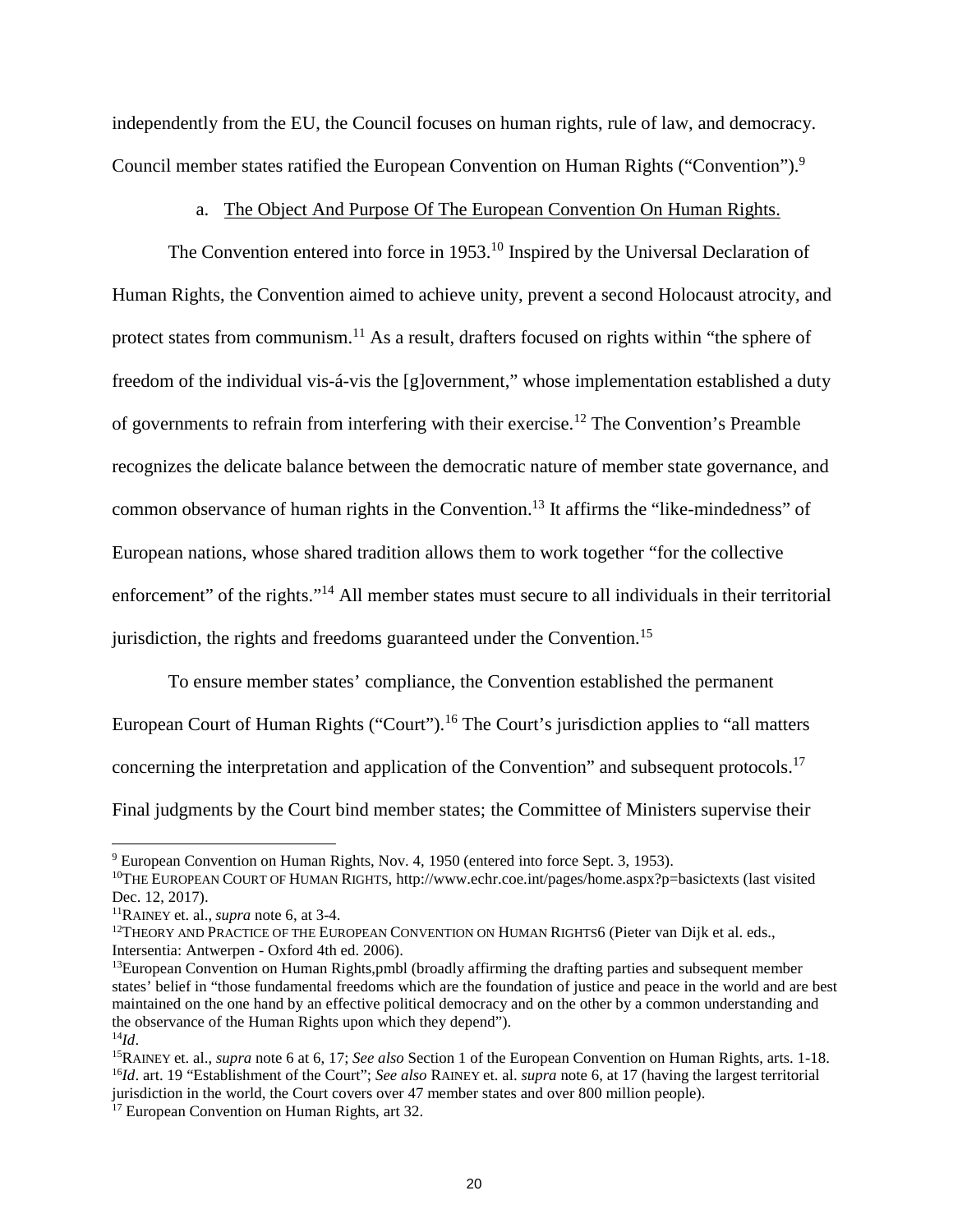execution.<sup>18</sup> Importantly, non-compliant states may be brought back to the Court for failing to implement a judgment.<sup>19</sup>

### b. Freedom Of Expression Under The European Convention On Human Rights.

The Convention protects the "right to freedom of expression" under Article 10:

Everyone has a right to freedom of expression. This right shall include freedom to hold opinions and to receive and impart information and ideas without interference by public authority and regardless of frontiers…<sup>20</sup>

The freedom of expression protects both the content of the expression and the communication itself, covering anyone involved in the making of the protected communication.<sup>21</sup> While the text of Article 10 protects opinion expression, the Court's caselaw protects the communication of facts unconditionally, even untrue facts.<sup>22</sup> As a result, many forms of expression, including books, film, video-recordings, information pamphlets, and the internet, are protected.<sup>23</sup> Because the Convention allows states to limit expression via restrictions "prescribed by law" and "necessary in a democratic society,"<sup>24</sup> questions of necessity and proportionality underlie the

Court's assessment of states' domestic restrictions.

### II. THE FREE SPEECH REGIME IN THE UNITED STATES

Individual rights have played a central role in U.S. constitutional culture since U.S.

independence.<sup>25</sup> A lack of explicit free speech protections in the U.S. Constitution pushed many

<sup>20</sup>European Convention on Human Rights, art. 10  $\S$  1.

<sup>18</sup> European Convention on Human Rights, art 46; RAINEYet. al., *supra* note 6, at 5.

<sup>19</sup>*See Case of VereinGegenTierfabrikenSchweiz (VgT) v. Switzerland*, No. 32772/02, Eur. Ct. H.R. (June 30, 2009) (holding that Switzerland "failed to comply with their positive obligation under Article 10" after the Swiss Federal Court failed to order the commercial's broadcast after the Court's initial judgment).

<sup>&</sup>lt;sup>21</sup>CHRISTOPHGRABENWARTER, EUROPEAN CONVENTION ON HUMAN RIGHTS COMMENTARY 253 (C.H. Beck 2014).  $^{22}Id.$ 

<sup>23</sup>RAINEYet. al., *supra* note 6, at 484.

<sup>24</sup>European Convention on Human Rights, art. 10.

<sup>25</sup>MARK TUSHNET, THE CONSTITUTION OF THE UNITED STATES OF AMERICA: A CONTEXTUAL ANALYSIS 187 (Oxford: Hart Publishing 2nd ed. 2015) (noting the very first amendments to the U.S. Constitution were explicitly "described as a Bill of Rights").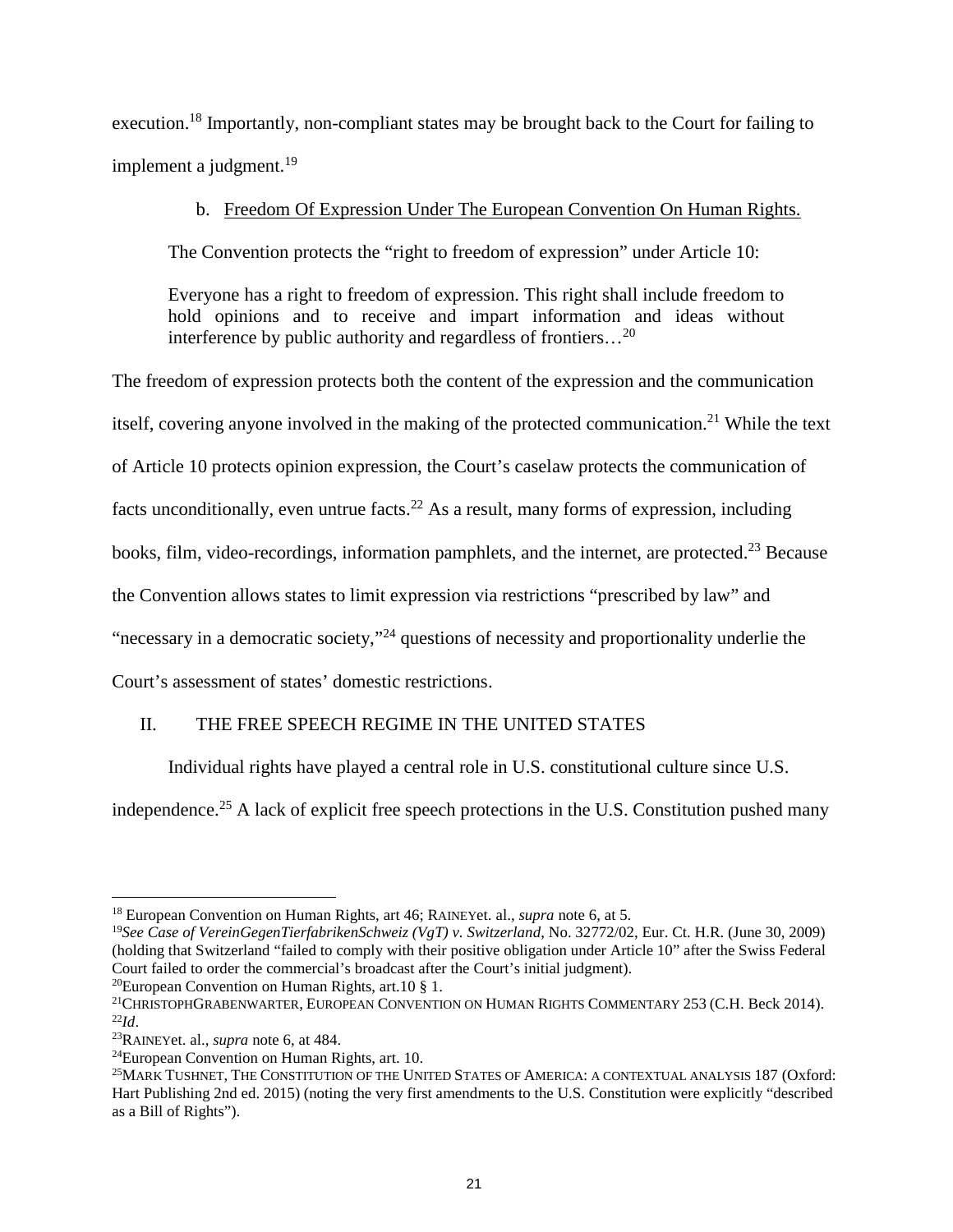framers to advocate for the inclusion of a freedom of speech clause in the Bill of Rights.<sup>26</sup> Thomas Jefferson warned against the "tyranny of the legislatures"<sup>27</sup> and many scholars believe the First Amendment sought to limit speech restricting laws, like those from England prohibiting "seditious libel" to punish dissent in the colonies, on future U.S. soil. $^{28}$ 

### a. The Context And History Of The First Amendment.

These concerns led Congress to word the First Amendment as an explicit limit on the

federal government.<sup>29</sup> Rather than frame the freedom of speech as a positive individual right, a

limit commences the Bill of Rights. The First Amendment of the U.S. Constitution guarantees:

Congress shall make no law respecting an establishment of religion, or prohibiting the free exercise thereof; or abridging the freedom of speech, or of the press; or the right of the people peaceably to assemble, and to petition the government for a redress of grievances. $3\overline{0}$ 

The U.S. Supreme Court has since recognized that in the United States exists a "profound

national commitment to the principle that debate on public issues should be uninhibited, robust,

and wide-open."<sup>31</sup> Justice Brennan's famous statement clarifies that this commitment goes so far

as to include "…vehement, caustic, and sometimes unpleasantly sharp attacks on government

and public officials."<sup>32</sup>As a result, speech is special, well-loved, and vehemently protected.

b. Free Speech Jurisprudence Under The First Amendment.

<sup>&</sup>lt;sup>26</sup>FLOYD ABRAMS, THE SOUL OF THE FIRST AMENDMENT 6 (Yale Univ. Press 2017).

<sup>&</sup>lt;sup>27</sup>THOMAS I. HABER & DAVID EMERSON, POLITICAL AND CIVIL RIGHTS IN THE UNITED STATES: A COLLECTION OF LEGAL AND RELATED MATERIALS 4 (Dennis & Co., 2nd ed. 1952).

<sup>28</sup>ERWIN CHEMERINSKY, CONSTITUTIONAL LAW, PRINCIPLES, AND POLICIES 968 (Wolters Kluwer 5th ed. 2015) (clarifying, however, that many of the Constitution's drafters helped adopt the Alien and Sedition Acts of 1798 to punish "false, scandalous, and malicious writing or writings against the government of the United States…"). <sup>29</sup>*Id.* at 9.

<sup>30</sup>U.S. CONST.amend. I.

<sup>31</sup>*New York Times v. Sullivan*, 376 U.S. 254, 270 (U.S. 1964).

<sup>32</sup>*Id.*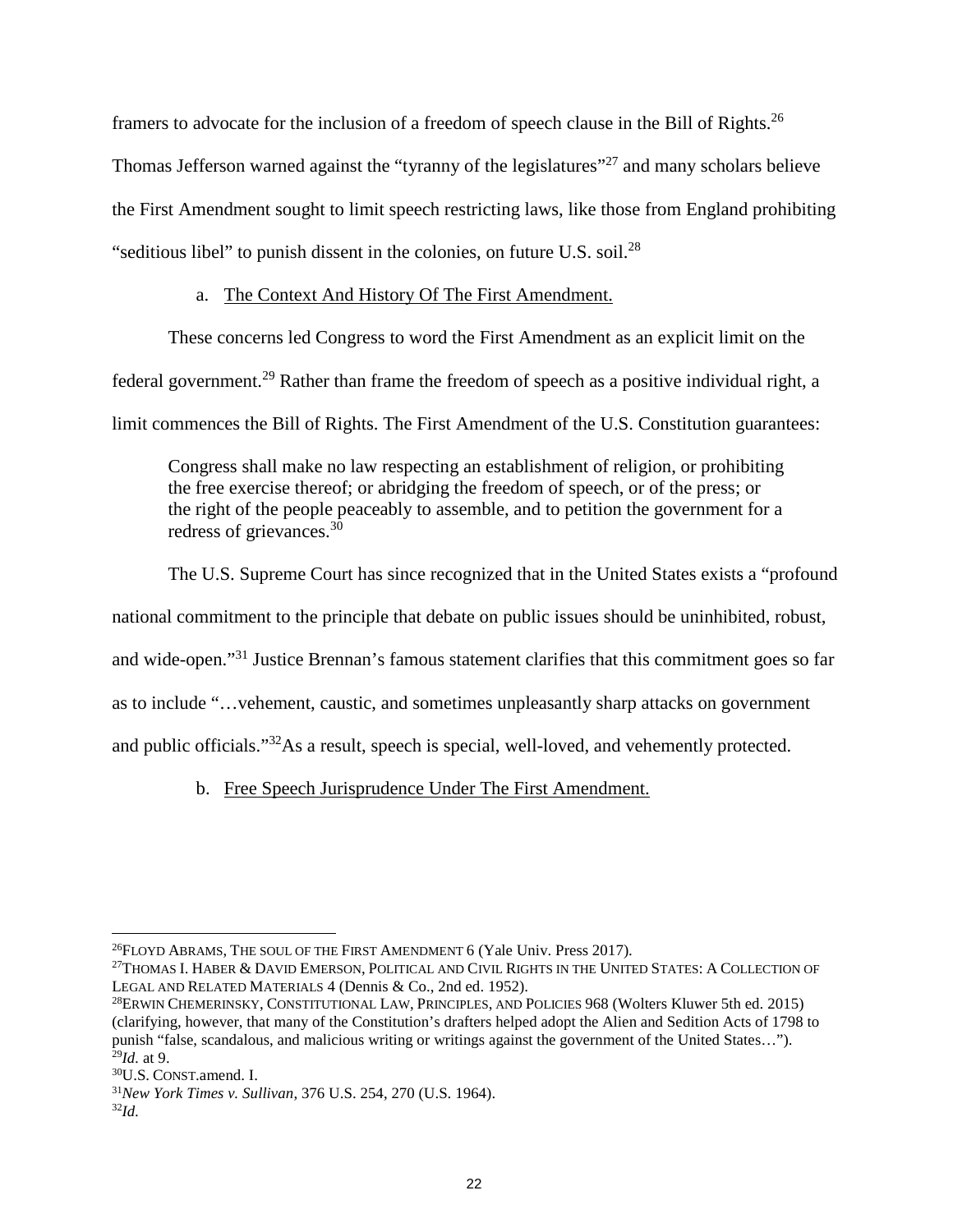The U.S. Supreme Court has long held that the First Amendment "does not confer an absolute right to speak…whatever one may choose."<sup>33</sup> The core of the First Amendment forbids the government's regulation of speech based on its content or message.<sup>34</sup> A content-based limitation imposes a legal restriction dependent on the words said, whereas a content-neutral restriction limits speech based on the time, place, or manner of speech.<sup>35</sup> U.S. courts apply a formal categorical approach; once the right to free speech is implicated, it weighs heavily.<sup>36</sup>

Accordingly, U.S. Supreme Court calls for the strictest scrutiny for restrictions that "suppress, disadvantage, or impose differential burdens upon speech because its content."<sup>37</sup> Simply because the court finds a content-based restriction, however, does not automatically render the restriction unconstitutional. Rather, the government may justify the restriction as necessary to avoid undesirable consequences of the speech.<sup>38</sup> Therefore, state government restrictions that prohibit or limit speech, while authorizing criminal punishments for violations, must pass a strict scrutiny test.<sup>39</sup>

The U.S. Supreme Court affirms the need to maintain open and free political discussion to ensure the government can respond to the peoples' will.<sup>40</sup> "Silence coerced by law," the court declared, is "the argument of force in its worst form."<sup>41</sup> As a result of these competing interests, the U.S. Supreme Court developed complex jurisprudence balancing government interests and speech protections.

<sup>33</sup>*Gitlow v.New York*, 268 U.S. 652, 666 (U.S. 1925).

<sup>34</sup>CHEMERINSKY *supra* note 28, at 976.

<sup>35</sup> Richard A. Epstein, *The Fundamentals of Freedom of Speech*, 10 HARVARD J. OF L. AND PUBLIC POLICY 53, 53 (1987).

<sup>36</sup> Daniel Halberstam, *Desperately Seeking Europe: On Comparative Methodology and the Conception of Rights*, 5 INT'L J. CONST. L. 166, 168 (2007).

<sup>37</sup>CHEMERINSKY, *supra* note 28, at 977 (quoting *Turner Broad. Sys.v. FCC*, 512 U.S. 622, 641 (U.S. 1994)). <sup>38</sup>*Id*. at 983 (explaining that such a justification also requires the consequences be uniquely connected to the suppressed speech, and not also a consequence of the allowed free speech). <sup>39</sup>*Id.* at 1015.

<sup>40</sup>*New York Times*, 376 U.S. 254 at 269 (citing *Stromberg v. California*, 283 U.S. 359, 369 (U.S. 1931)). <sup>41</sup>*Id*. at 283.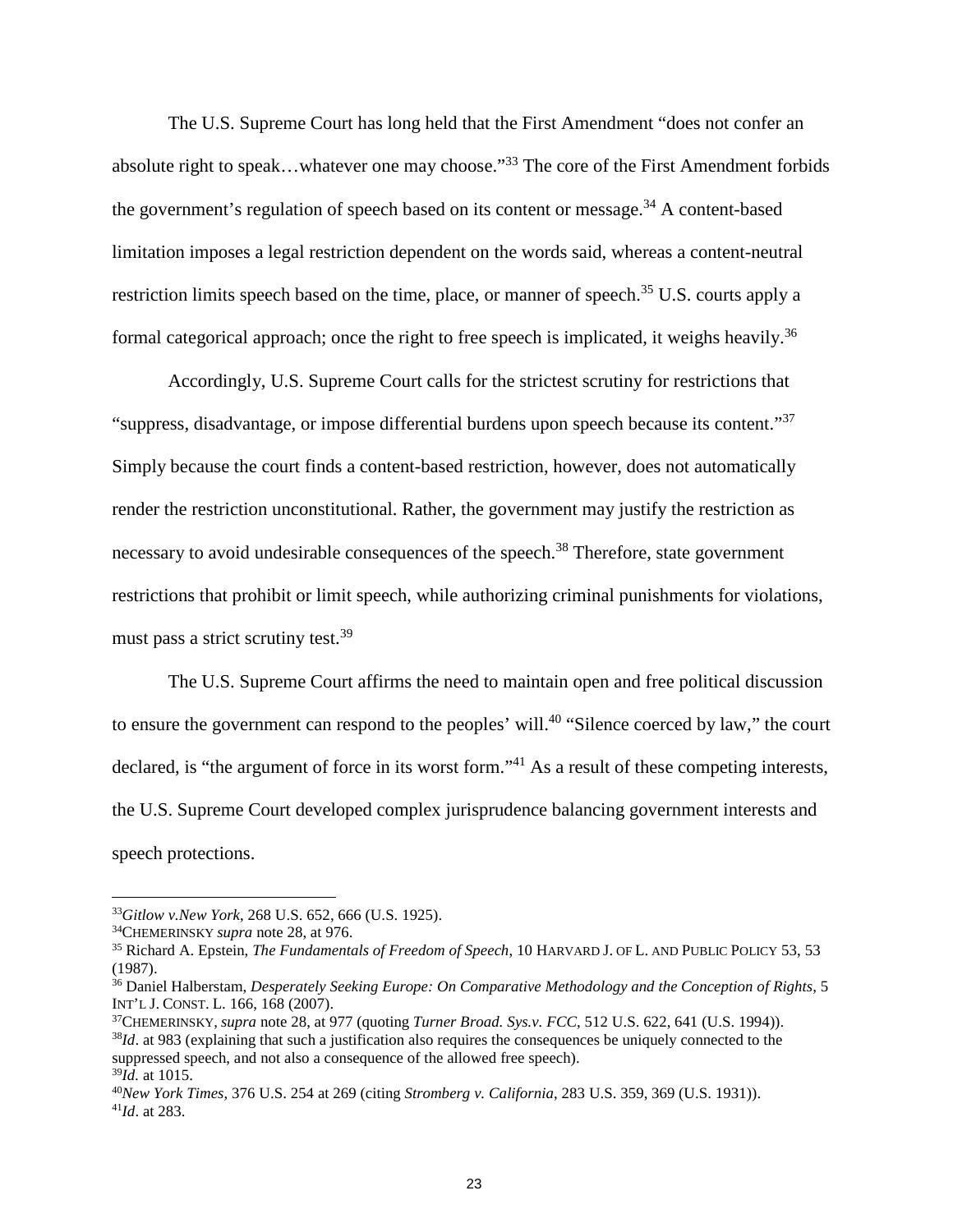#### **CASE LAW ANALYSIS**

### I. EUROPE

Animals used in agriculture in Europe benefit from more widespread and uniform anticruelty measures than animals in the United States. For example, veal crates, pregnant sow crates, and laying hen battery crates—often considered the most cruel forms of confinement are all illegal in the European Union.<sup>42</sup> On the other hand, free speech restrictions found in many European countries exceed those in the United States. These restrictions include criminal liability for defamation in Germany, a prohibition on paid political advertising in the UK, and a federal constitutional provision in Switzerland guaranteeing the impartiality of radio and television together with a legislative prohibition on religious and political advertisements.<sup>43</sup>

### a. Analyzing Member State Violations Under Article 10 Of The Convention.

The Court's case law affirms the special role "freedom of expression" plays in both in protecting democracy and other Convention rights.<sup>44</sup> With these purposes in mind, the Court developed principles to ascertain whether member state restrictions on the freedom of expression are permissible under the *restrictions clause* of Article 10.<sup>45</sup> In addition to the requirement that each restriction be "prescribed by law," "necessary in a democratic society," and satisfy one of

<sup>42</sup>Council Directive 2008/119, of Dec. 18, 2008, *Laying down minimum standards for the protection of calves*, 2008 O.J. (L 10) (EC); Council Directive 2008/120, of Dec. 18, 2008 *Laying down minimum standards for the protection of pigs*, 2008O.J. (L 47) (EC); Council Directive 1999/74, of July 19, 1999, *Laying down minimum standards for the protection of laying hens*, 1999 O.J. (L 203) (EC).

<sup>43</sup>*Case of Tierbefreier E.V. v. Germany*, No. 45192/09, Eur. Ct. H.R. ¶ 30 (Jan. 16, 2014); *Case of Animal Def. Int'l v. The United Kingdom*, No. 48876/08, Eur. Ct. H.R. ¶ 3 (Apr. 11, 2013); *VgtVereinGegenTierfabriken*, Eur. Ct. H.R. ¶¶ 24, 28, 30; *See* STRAFGESETZBUCH [GERMAN CRIMINAL CODE] § 187; *See* COMMUNICATIONS ACT 2003 (U.K.); *See also* SCHWEIZERISCHESBUNDESGESETZÜBER RADIO UND FERNSEHEN [FEDERAL ACT ON RADIO AND TELEVISION] Mar. 24, 2006 (Switz.).

<sup>44</sup>RAINEYet. al., *supra* note 6, at 486.

 $^{45}$ European Convention on Human Rights, art. 10 § 2: "The exercise of these freedoms, since it carries with it duties and responsibilities, may be subject to such formalities, conditions, restrictions or penalties as are prescribed by law and are necessary in a democratic society, in the interests of national security, territorial integrity or public safety, for the prevention of disorder or crime, for the protection of health or morals, for the disclosure of information received in confidence, or for maintaining the authority and impartiality of the judiciary."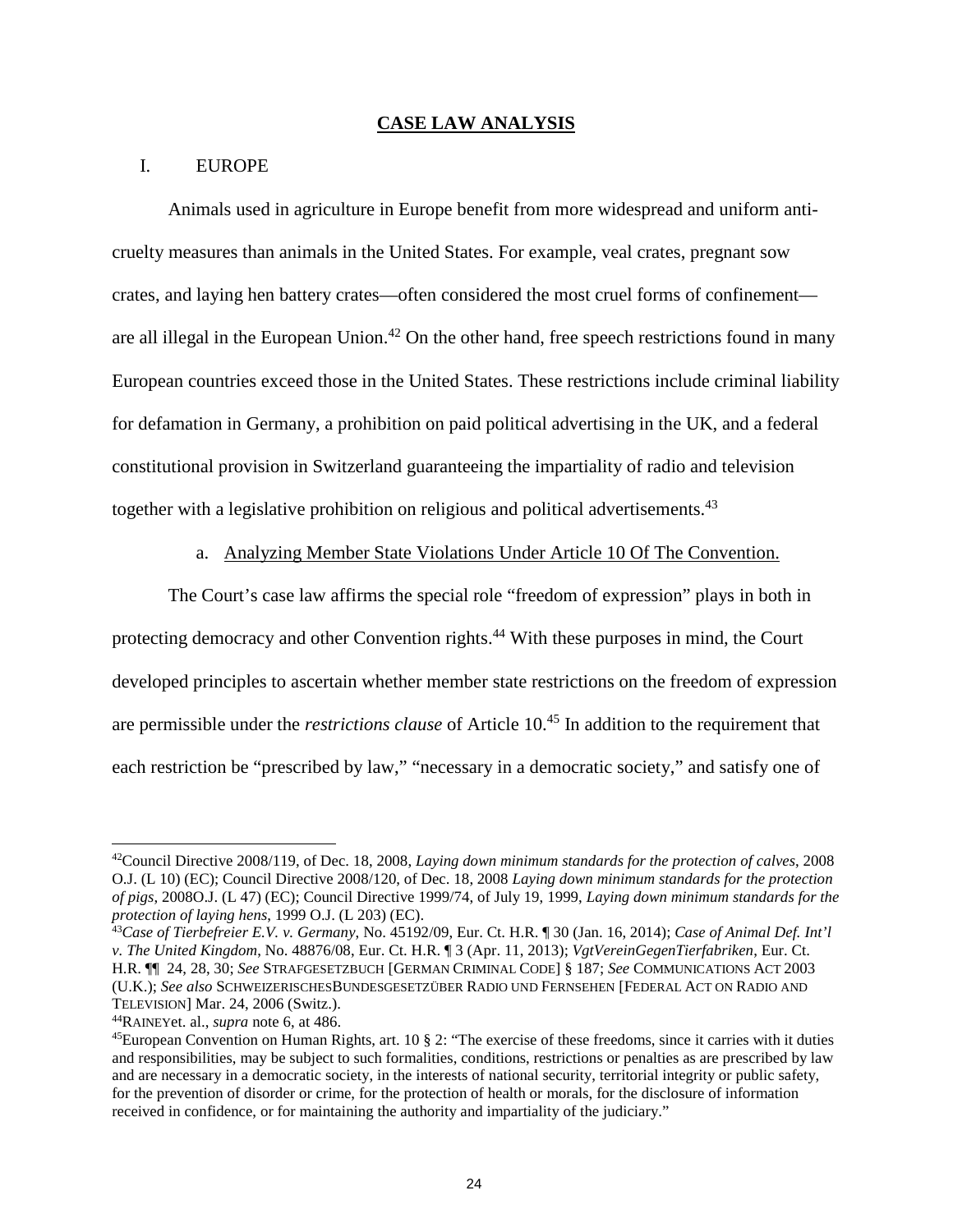the listed interests, the Court requires they be strictly construed and convincingly established.<sup>46</sup> Such construction "implies the existence of a 'pressing social need.'"<sup>47</sup>

When examining a restriction, the Court assesses the proportionality of the restriction to the alleged pressing social need with the whole case in mind, balancing the restriction and "the legitimate aims pursued" in their proper contexts.<sup>48</sup> In applying a margin of appreciation and recognizing that "the essence of democracy [requires] diverse political programmes to be proposed and debated…"<sup>49</sup> the Court acknowledges member state diversity. But, the deference granted to member states has its limits. For example, the Court has held "there is little scope under Article 10  $\S$  2 for restrictions on debates on questions of public interest."<sup>50</sup> Finally, even a necessary, pressing, and legitimate interference must be construed strictly and established convincingly, in particular "when the nature of the speech is political rather than commercial."<sup>51</sup>

b. Freedom of Expression For Animal Rights Activists And Organizations.

In the following cases, the Court specifically assessed restrictions which allegedly violated Article 10 by suppressing activists' ability to express pro-animal views. These cases highlight how the Court assesses whether the government sponsored restriction, prescribed by law, can withstand scrutiny as a legitimate exception under section 2 of Article 10. In this way, the Court's analysis follows the object and purpose of the Convention itself, balancing the need for member states to manage an effective political democracy against the Convention's aim to protect the very human rights on which member state democracies depend.<sup>52</sup>

<sup>46</sup>VAN DIJK et al., *supra* note 12, at 774.

<sup>47</sup>GRABENWARTER, *supra* note 21, at 262.

<sup>48</sup>VAN DIJK et al., *supra* note 12, at 775.

<sup>49</sup>*Case of CentroEuropa 7 S.R.L. & Di Stefano v. Italy*, Eur. Ct. H.R. ¶ 129 (June 7, 2012).

<sup>50</sup>*Animal Def. Int'l*, Eur. Ct. H.R. ¶ 102 (citing *Wingrove v. The United Kingdom*, Eur. Ct. H.R. ¶ 58 (Nov. 25, 1996).

<sup>51</sup>*VgtVereinGegenTierfabriken*, Eur. Ct. H.R. ¶ 66.

<sup>52</sup>*See* European Convention on Human Rights, pmbl.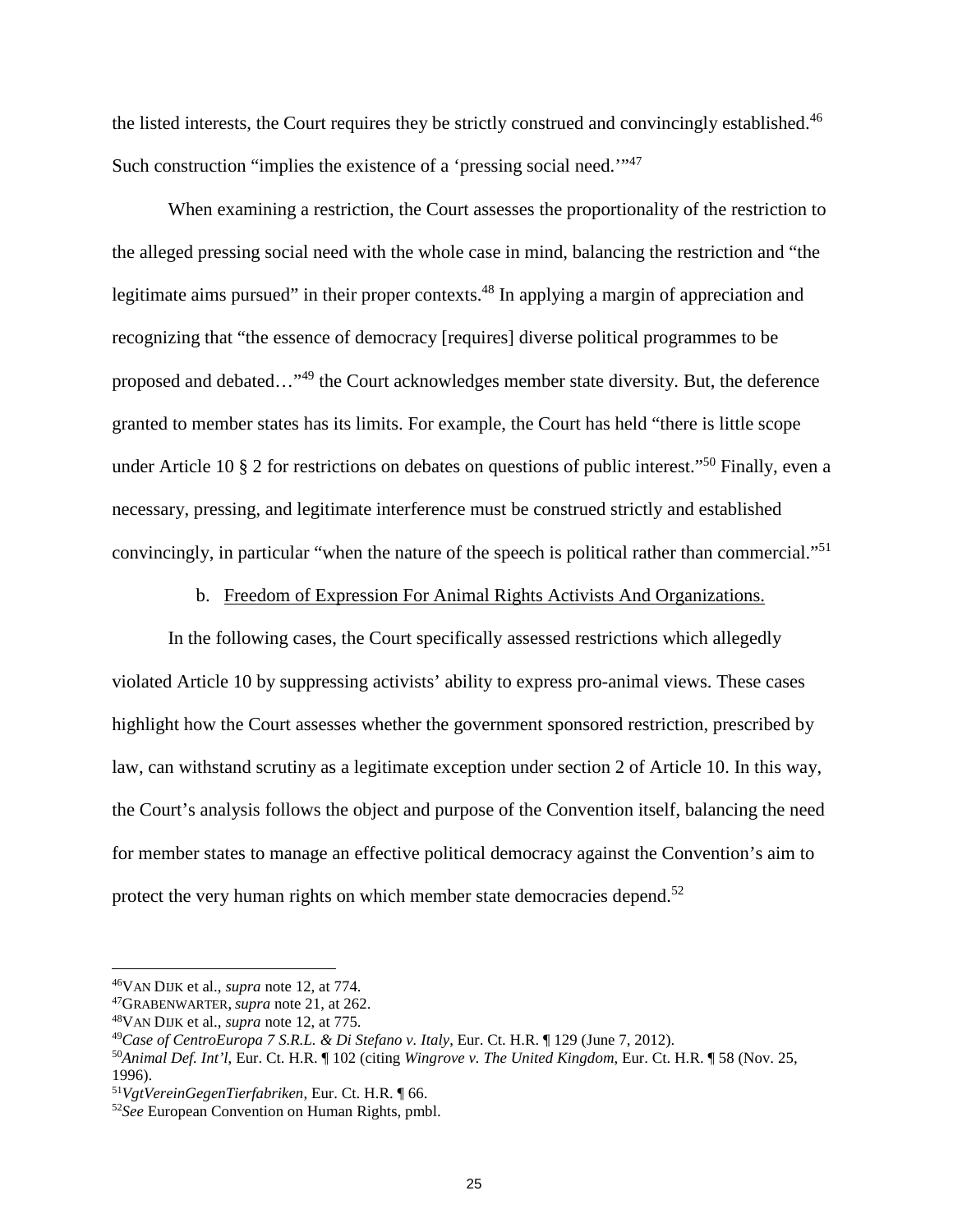### i. When animal welfare ad campaigns become political: molding democratic visions through political advertisement restrictions in *Case of Animal Defenders International v. The United Kingdom.*

In *Case of Animal Defenders International v. The United Kingdom,* Animal Defenders International ("NGO") alleged the UK violated Article 10 after the British Broadcast Advertising Clearance Centre ("Centre") categorized their advertisement as political and accordingly prohibited its broadcast.<sup>53</sup> The applicant NGO organized campaigns against the use of animals for science and leisure.<sup>54</sup> These campaigns sought to change the law and influence UK parliamentary opinion and public policy; one such campaign titled "my mate's a primate," involved the advertisement at issue.<sup>55</sup> The advertisement featured a girl in chains emerging from a cage, while messages about the mental capacity and genetic makeup of chimps appeared in writing on a blank screen.<sup>56</sup> The advertisement ended urging viewers help stop this use of animals; at the end, the chimp replaced the girl in chains in the cage.<sup>57</sup>

The Court found the restriction resulted from "the culmination of an exceptional examination by parliamentary bodies," all of which "found the prohibition to have been a necessary interference."<sup>58</sup> The Court also found the restriction proportionate and "specifically circumscribed to address the precise risk of distortion the State sought to avoid."<sup>59</sup> The prohibition, part of a greater regulatory framework involving the public interest, resulted from "the culmination of an exceptional examination by parliamentary bodies."<sup>60</sup> Thus, Court found prohibition a necessary interference – the UK had not violated Article 10.<sup>61</sup>

- $54$ *Id*. **[8.**]
- $55$ *Id*.  $\P\P$  8, 9. <sup>56</sup>*Id*.
- <sup>57</sup>*Id*.
- <sup>58</sup>*Id*. ¶ 114.
- <sup>59</sup>*Id*. ¶ 117.
- <sup>60</sup>*Id*. ¶ 114.
- <sup>61</sup>*Id*. ¶¶ 114, 123.

<sup>53</sup>*Animal Def. Int'l*, Eur. Ct. H.R. ¶¶ 1, 10.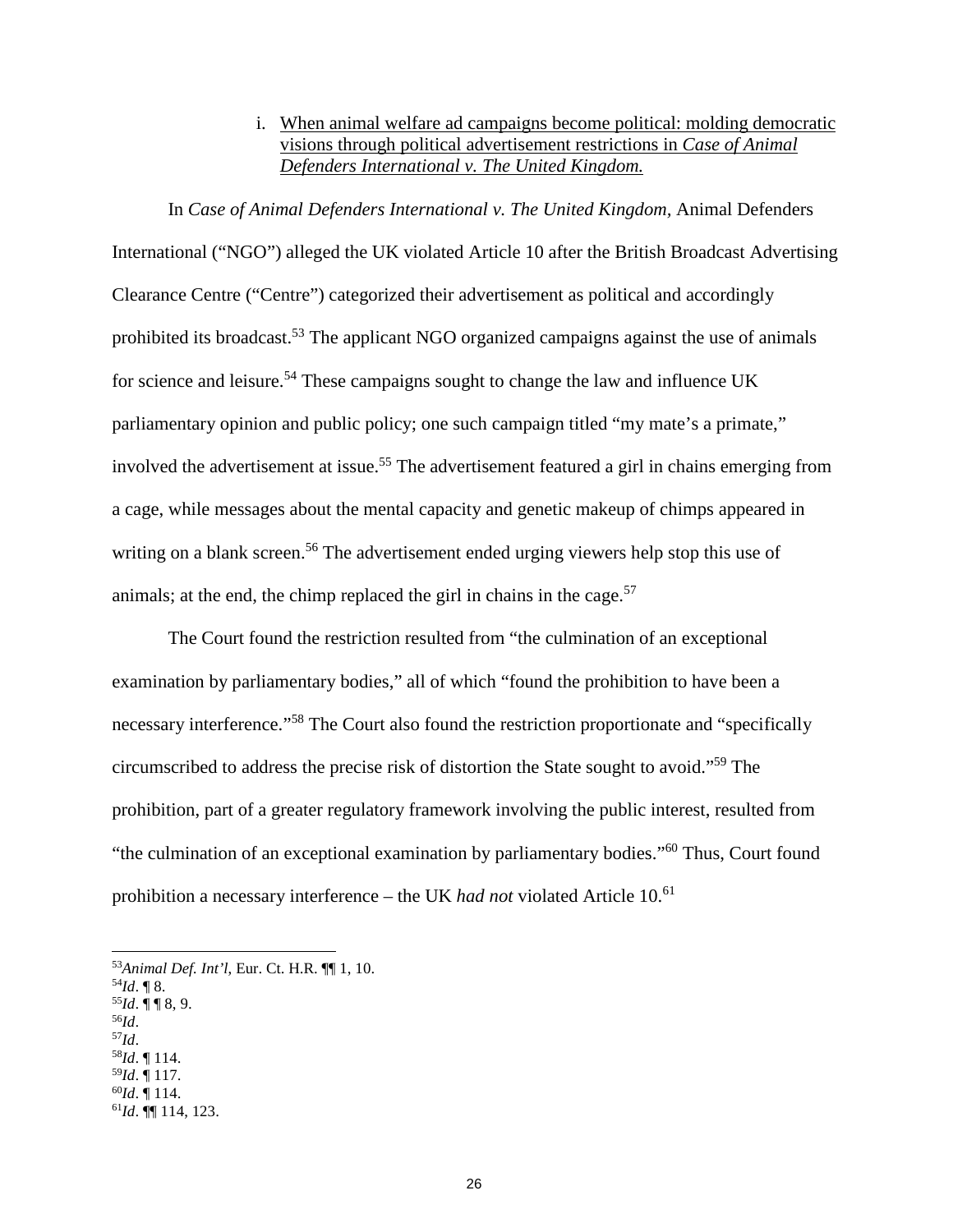### ii. Protecting reputations in *Tierbefreier v. Germany*: when freedom of expression threatens to harm a company's image.

In *Tierbefreier E.V. v. Germany*, applicants argued a civil injunction against the distribution of video footage from an undercover animal research facility investigation violated their freedom of expression under Article 10 of the Convention.<sup>62</sup> One of the applicants, a journalist, began work a research facility that bred monkeys and conducted animal experiments.<sup>63</sup> The journalist secretly filmed animals inside the facility, collecting over forty hours of footage.<sup>64</sup> The journalist made one short film with the footage, criticizing the company's treatment of animals, and multiple German broadcast companies aired this film.<sup>65</sup> The applicant association used much of the same footage to make a second, longer film, which claimed the company "systematically flouted" applicable laws and alleged staff treated animals cruelly.<sup>66</sup>

The Court first acknowledged that both parties accepted that the civil injunction interfered with the applicants' freedom of expression. Next, the Court concluded that the civil injunction against the footage qualified as an interference "prescribed by law."<sup>67</sup> This interference also pursued a legitimate aim under section 2 of Article 10: "the protection of the reputation or rights of others."<sup>68</sup> The Court acknowledged the need to provide special protection to questions of public interest,  $69$  but nevertheless found compelling the applicants' use of unfair means in their so-called "battle of ideas" against the company.<sup>70</sup> Ultimately, the Court approved of the injunction.<sup>71</sup> Besides, as the German courts had already stated, the applicants were free to

<sup>67</sup>*Id*. ¶ 48.

<sup>62</sup>*Case of Tierbefreier E.V. v. Germany*, No. 45192/09, Eur. Ct. H.R. ¶¶ 7, 12, 21 (Jan. 16, 2014).

<sup>63</sup>*Id*. ¶ 5.

<sup>64</sup>*Id*. ¶¶ 5-6.

 $^{65}Id. \overline{96}$ .

<sup>66</sup>*Id*. ¶ 7.

<sup>68</sup>*Id*. ¶ 49; *See* European Convention on Human Rights, art.10 § 2.

<sup>69</sup>*Id*. ¶ 52.

 $^{70}$ *Id*. ¶ 54, 56.

 $71$ *Id*. ¶ 59.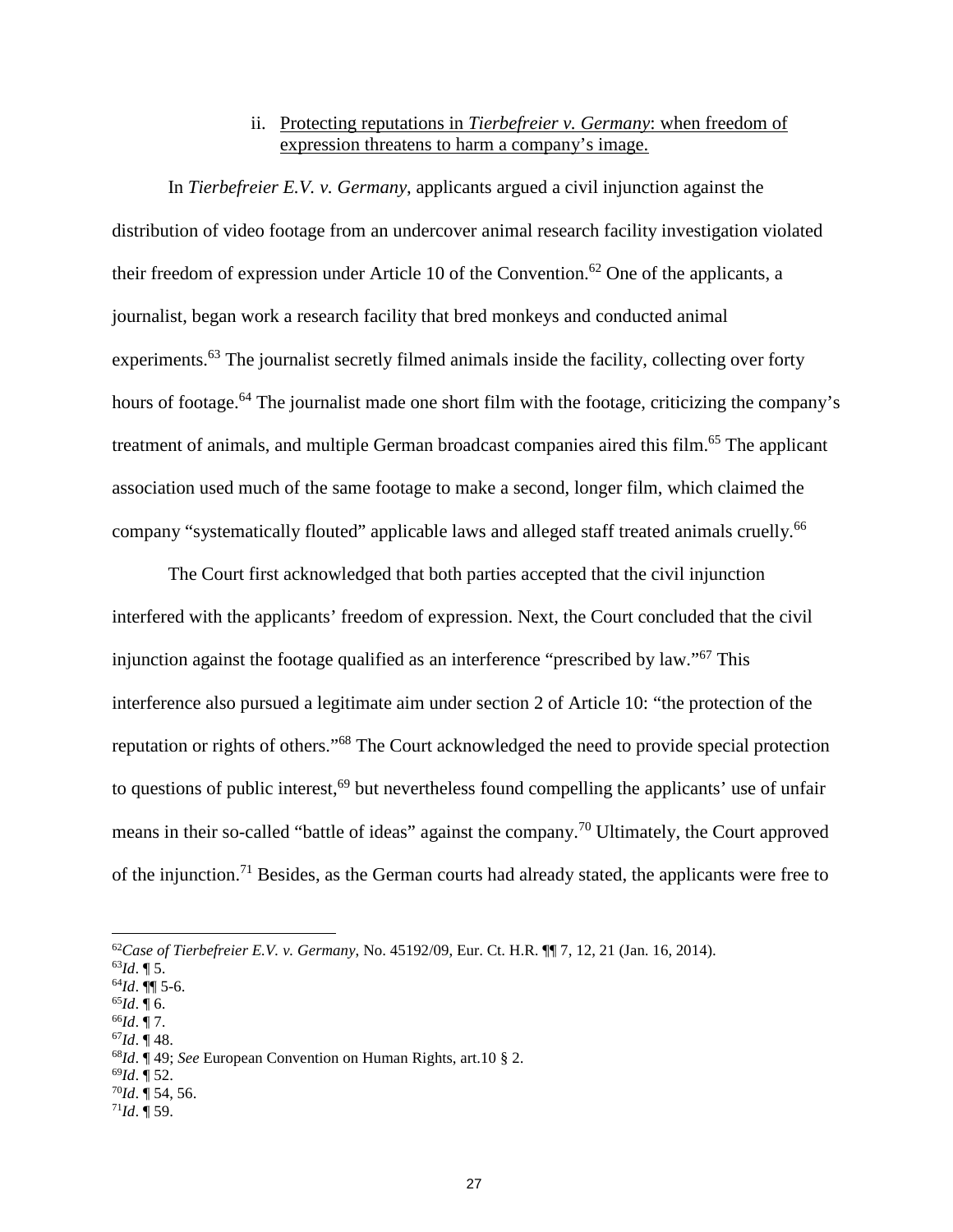criticize animal experiments in other ways.<sup>72</sup> The Court found Germany *had not* violated Article 10 under the Convention.<sup>73</sup>

### II. UNITED STATES

Live animals and agricultural products, including live cows, pigs, and chickens, used in animal agricultural operations in the United States lack legal treatment protections under federal law.<sup>74</sup> U.S. federal law defines animal agricultural operations to include "the production and marketing of agricultural commodities and livestock;"<sup>75</sup> agricultural products include commodities "whether raw or processed…derived from livestock that is marketed in the U.S. for human or livestock consumption."<sup>76</sup>

Agricultural animals fare no better under state law, as many exempt "livestock," "production animals," or "poultry" from their animal cruelty statutes.<sup>77</sup> As a result, the public must voice their animal welfare concerns with its wallet. If treating animals humanely becomes economically profitable, industries will respond accordingly. Unfortunately, consumers yield little power because several obstacles prevent consumers from making informed decisions.

First, a lack of federal and state protections welfare protections for agriculture animals leaves consumers without regulated humane alternatives. Next, consumers must rely on whistleblower information about animal cruelty in agricultural production. This reliance makes the new wave of so called "ag-gag laws"—laws criminalizing undercover investigation activities

<sup>72</sup>*Id*.

 $^{73}Id.$  ¶ 60.

<sup>74</sup>*See* ANIMAL WELFARE ACT OF 1970, 91 P.L. 579 (1970); *See also* DOGS, CATS, AND OTHER ANIMALS: RESEARCH OR EXPERIMENTAL USE, 89 P.L. 544 (1966).

<sup>75</sup>INFORMATION GATHERING, 7 U.S.C. § 8791(b)(1) (2017).

<sup>76</sup> Food, Conservation, and Trade Act of 1990 § 2103 (1) Reporter 104 Stat. 3359.

<sup>77</sup>*E.g.,*UTAH CODE ANN. § 76-9-301(b)(ii)(C) (2017) (defining "animal" to exclude "livestock, if… the conduct toward the creature, and the care provided to the creature, is in accordance with accepted animal husbandry practices." Such accepted animal husbandry practices are not further defined.); *Cf.* IDAHO CODE § 25- 3501A(3)(2)(b) (forbidding law enforcement from removing a production animal despite a violation without first obtaining written permission from a department investigator); *See also* MO. REV. STAT. § 578.182(1)(3) and FLA. STAT. § 828.125(5).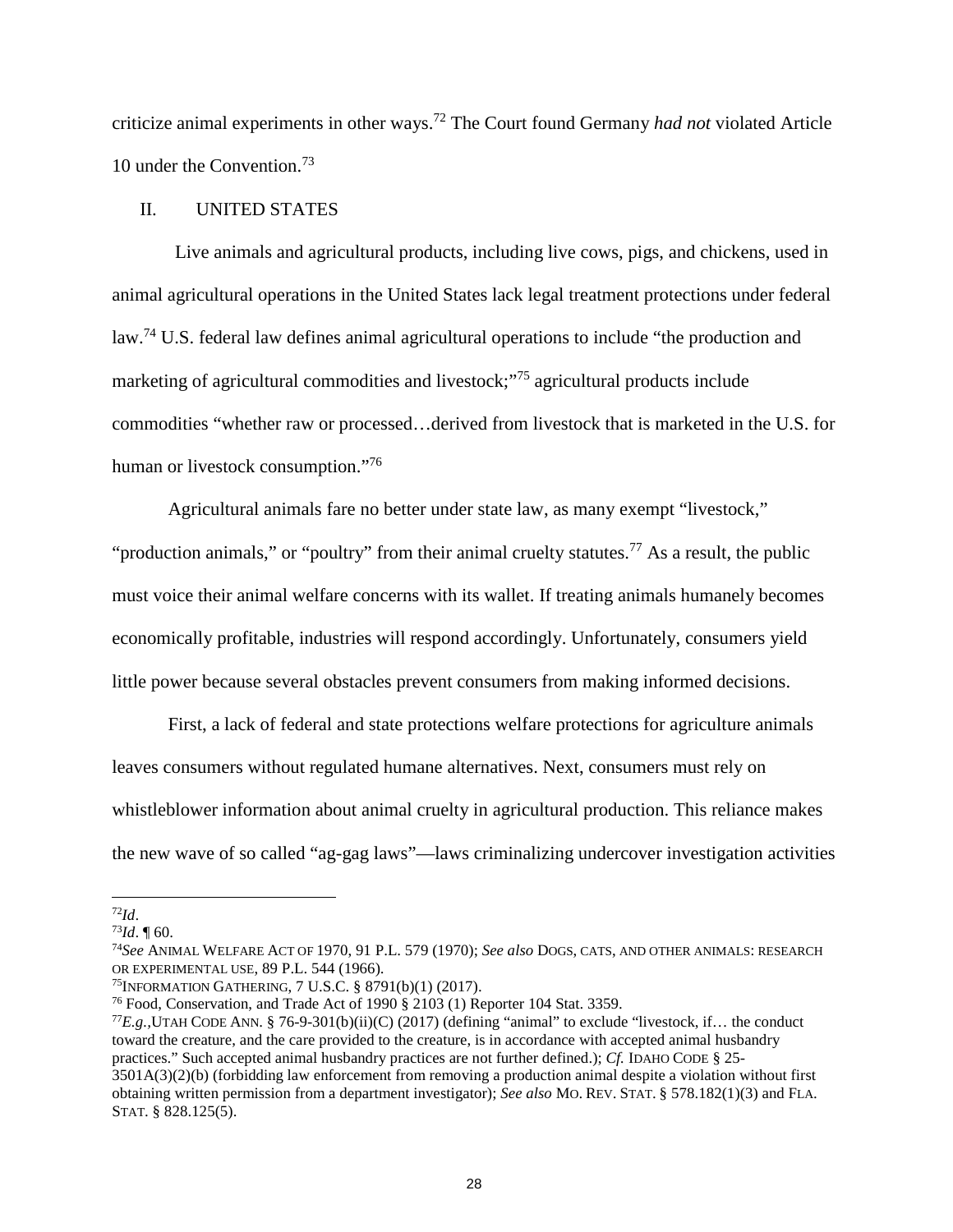in industrial animal agricultural complexes—all the more devastating. State governments' active support of the animal agriculture industry threatens consumers' access to information. When legislators respond to industry fears of exposure by reducing transparency, animals lose.

### a. Federal Protections For Agricultural Animals In The United States.

Few federal statutes address animal welfare. The Animal Welfare Act of 1966 ("Welfare Act") and subsequent amendments regulate the sale, handling, and transport of dogs, cats, and research animals; later amendments regulate dog fighting and pet stores.<sup>78</sup> The Welfare Act explicitly excludes agricultural animals.<sup>79</sup> The Humane Slaughter Act of 1958 attempted to create a baseline standard for all animal slaughter in the U.S, by mandating that "no method of slaughtering or handling in connection with slaughtering shall be deemed to comply with the public policy of the U.S. *unless it is humane*."<sup>80</sup> It defines two slaughter methods as humane: one requires certain livestock be "rendered insensible to pain" before being "thrown, cast or cut,"<sup>81</sup> while the other grants a religious exception to any faith slaughtering via "simultaneous and instantaneous severance of the carotid arteries with a sharp instrument."<sup>82</sup> Importantly, any requirements for humane treatment throughout the animal's life are absent.

#### b. "Ag-Gag Laws" in the United States.

Undercover investigations in slaughterhouses and animal facilities in the U.S. have an infamous history. In the early  $20<sup>th</sup>$  Century, Upton Sinclair's expose of Chicago's meatpacking industry in *The Jungle* produced public outcry and prompted Congress to regulate animal

<sup>78</sup>ANIMAL WELFARE ACT OF 1970, 91 P.L. 579 (1970).

 $79$  7 U.S.C. § 2132(g) (2017) (by defining the term "animal" to exclude "other farm animals, such as, but not limited to livestock or poultry," the act does not cover any agricultural production animals). <sup>80</sup>HUMANE METHODS, 7 U.S.C. § 1902 (2017).  $^{81}$ *Id.* § 1902(a).

<sup>82</sup>*Id*. § 1902(b).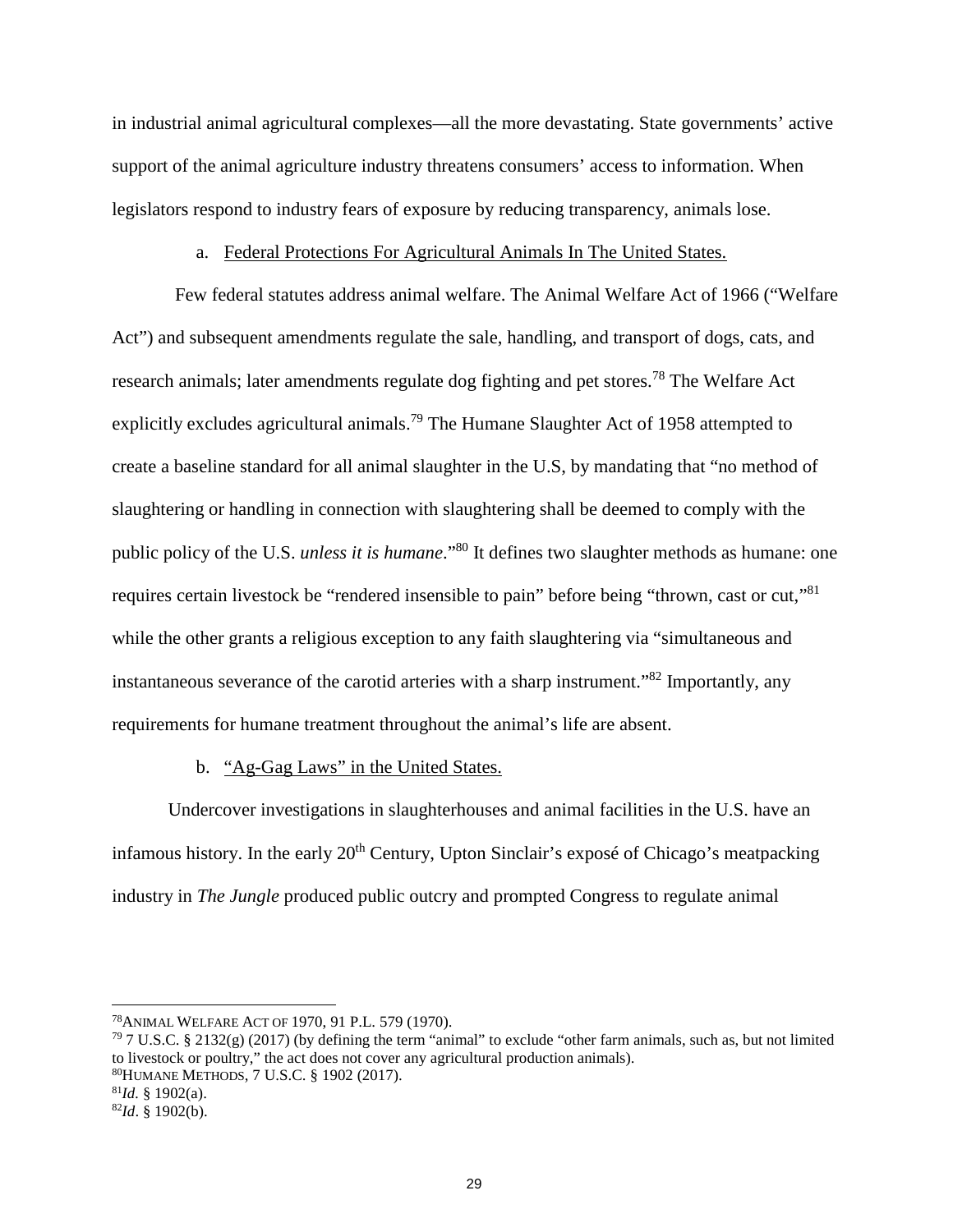products and slaughterhouse conditions.<sup>83</sup> Beginning in the 1990s, animal rights groups like Mercy for Animals, People for the Ethical Treatment of Animals ("PETA"), and the Animal Legal Defense Fund ("ALDF"), aided by new camera technology, began posing as employees to conduct undercover investigations in animal facilities.<sup>84</sup> These groups conducted over  $100$ investigations in the last fifteen years alone, collecting hours of graphic footage.<sup>85</sup>

The video footage shocked viewers.<sup>86</sup> Recordings showed workers dragging sick cows on cement floors, beating pigs with sledgehammers, and stomping chickens to death.<sup>87</sup> Public outrage swiftly led to serious consequences. In 2012, a meat-packing company in California bankrupted and McDonalds refused to buy pork from producers who used gestation crates.<sup>88</sup>

The footage obtained through these investigations outraged not only consumers, but also producers. Panicked industry leaders rushed to their state legislatures for help in stopping what they compared to "terrorism… used by enemies for centuries to destroy the ability to produce food and the confidence in the food's safety."<sup>89</sup> In 1990, Kansas became the first state to criminalize investigatory acts inside animal facilities: anyone who entered the facility "to take pictures by photograph, video camera, or by any other means… without the effective consent of the owner and with the intent to damage the enterprise…" faces a class A nonperson misdemeanor.<sup>90</sup> Since 1990, eight states passed similar civil or criminal legislation.

<sup>83</sup> Ted Genoways, *Close to the Bone: The Fight Over Transparency in the Meat Industry*, NEW YORK TIMES MAGAZINE, Oct. 5, 2016.

<sup>84</sup> Christopher Berry, Staff Attorney, Animal Legal Defense Fund, Guest Speaker at the University of Michigan's Student Animal Legal Defense Fund Lunch Talk on Ag-Gag Law (Nov. 2, 2017). <sup>85</sup>*Id*.

<sup>86</sup>*Id*.

<sup>87</sup> New York Times Editorial Board, *No More Exposés in North Carolina*, THE NEW YORK TIMES, Feb. 1, 2016. <sup>88</sup> Christopher Berry, Staff Attorney, Animal Legal Defense Fund, Guest Speaker at the University of Michigan's Student Animal Legal Defense Fund Lunch Talk on Ag-Gag Law (Nov. 2, 2017); *See also* Genoways, *supra* note 146.

<sup>89</sup>*Animal Legal Defense Fund v. Otter*, 118 F.Supp.3d 1195, 1200 (D.Idaho 2015).

<sup>90</sup>KAN ANN. STAT. § 47-1827 (2017).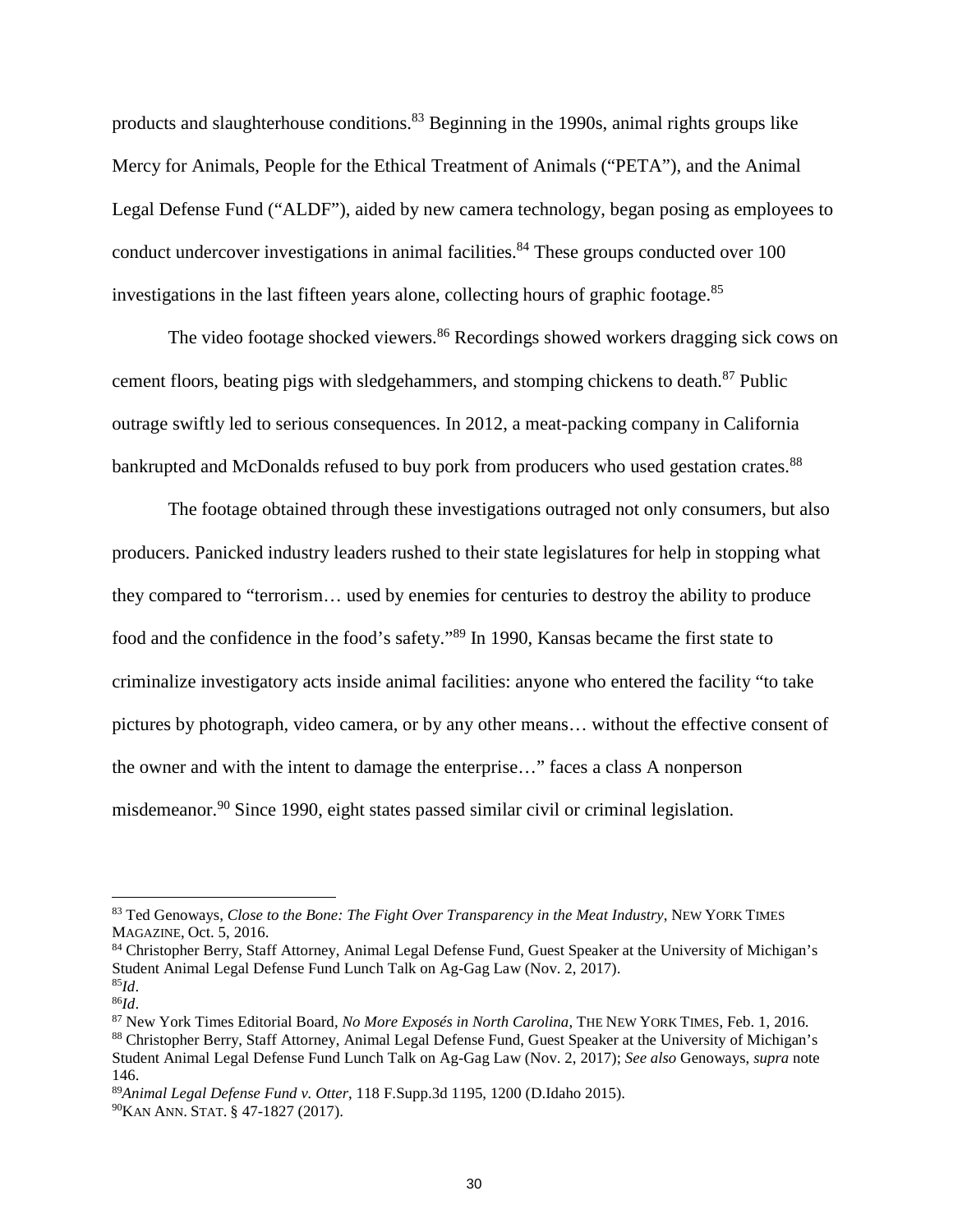A statute passed in Utah in 2012 criminalized "obtaining access to an agricultural operation under false pretenses" as a class B misdemeanor.<sup>91</sup> In North Dakota, a law passed in 1991 allowed persons damaged by video recordings inside animal facilities to file a civil suit "to recover an amount equal to three times all actual and consequential damages."<sup>92</sup> Arkansas, Iowa, Missouri, and Montana all passed similar laws over the last two and a half decades.<sup>93</sup> Together, these statutes effectively banned investigatory activities by criminalizing unauthorized entry, entry by misrepresentation, film or photography inside facilities, and interference with animal production.

### i. Speech restrictions aimed at chilling activism in Utah overturned in *Animal Legal Defense Fund v. Herbert.*

In 2012, a Utah state legislator introduced a bill he declared "motivated by a trend nationally of some propaganda groups… with a stated objective of undoing animal agriculture in the U.S."<sup>94</sup> Successful undercover investigations in California and Iowa resulted in both intense public backlash and legislative action, scaring the agriculture industry across the U.S.<sup>95</sup> Utah's ag-gag bill passed, containing four key provisions: the criminalization of obtaining "access to an agricultural operation under false pretenses," and bans on different filming methods—bugging, filming after applying for a job with the intent to film, and filming while trespassing.<sup>96</sup>

In *Animal Legal Defense Fund v. Herbert*, a federal district court in Utah concluded that all three plaintiffs had standing under the "chilling effects" standard<sup>97</sup> and granted their motion

<sup>91</sup>UTAH CODE ANN. §§ 76-6-112 (2017).

<sup>92</sup>N.D. CENT.CODE §§ 12.1-21.1-01, 12.1-21.1-05 (2017).

<sup>93</sup>ANIMAL LEGAL DEFENSE FUND, Taking Ag-Gag to Court, http://aldf.org/cases-campaigns/features/taking-ag-gagto-court/ (last visited Dec. 26, 2017).

<sup>94</sup>*Animal Legal Def. Fund v. Herbert*, 263 F. Supp.3d 1193, 1198 (D. Utah 2017).

<sup>95</sup>*Id*.

<sup>96</sup>*Id*.; *See* UTAH CODE ANN. § 76-6-112 (2017).

 $97$  The "chilling effect" standard refers to the Tenth Circuit Court's three part test to assess standing for plaintiffs who allege injury based on a "chilling effect" of a restriction. *Animal Legal Def. Fund v. Herbert*, 263 F. Supp.3d 1193, 1199 (D. Utah 2017) (quoting *Initiative & Referendum Inst. v. Walker*, 450 F.3d 1082, 1089-88 (10th Cir.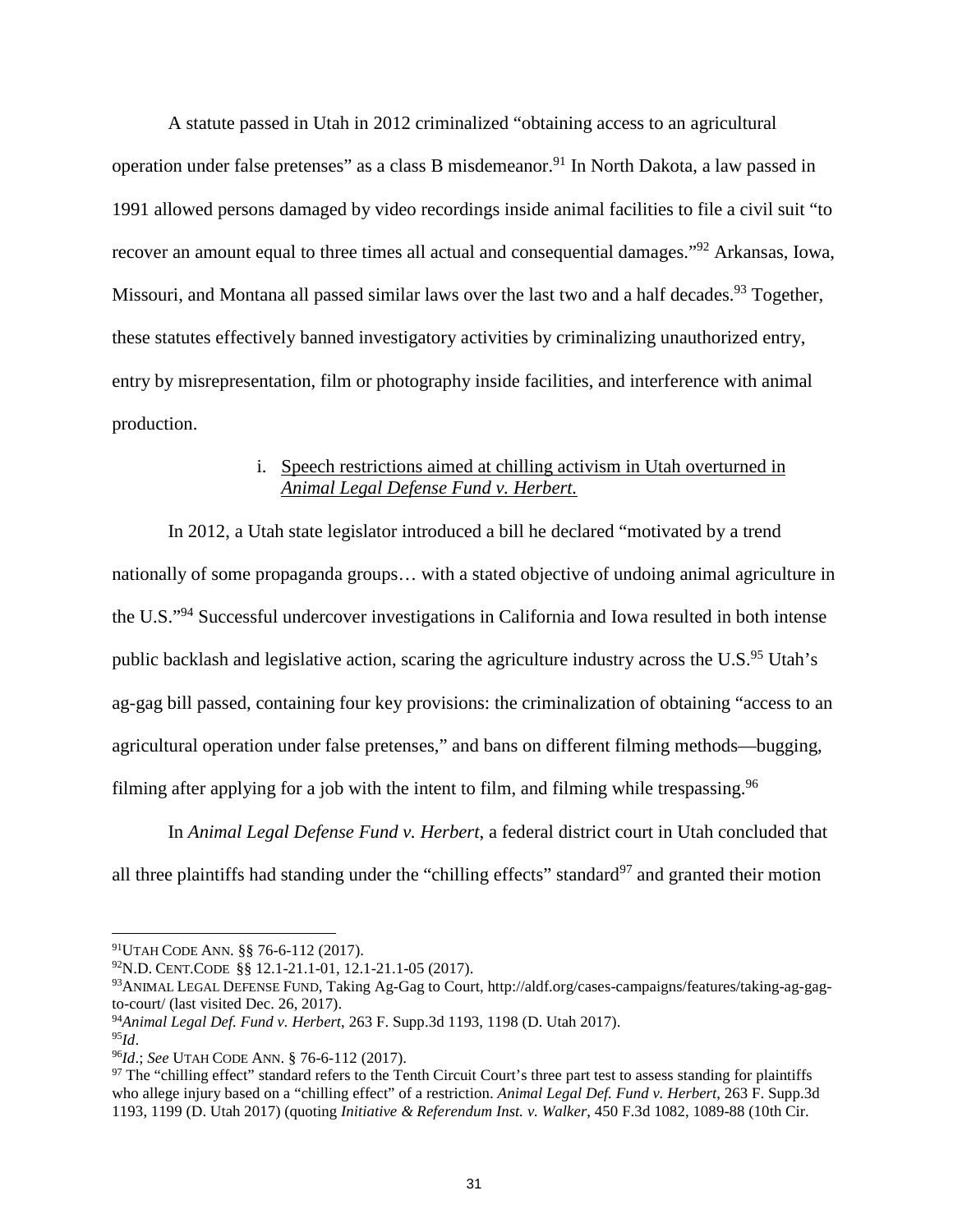for summary judgment.<sup>98</sup> The court found the First Amendment applied to the ag-gag law in question because the First Amendment protects lies that "do not cause legally cognizable harm," and "at least some of the lies criminalized by the [statute] retain *First Amendment* protection."<sup>99</sup> Next, restrictions on the creation of speech "are treated similarly to restrictions on speech itself" because "the consensus among courts is that the act of recording is protectable *First Amendment* speech."<sup>100</sup> The court also found both the lying and recording provisions restricted content-based speech because both provisions require a prosecutor examine either the words or the video footage itself.<sup>101</sup>

Therefore, strict scrutiny applied, and the ag-gag law failed to withstand strict scrutiny.<sup>102</sup> The state argued the law protected animals from diseases brought by outsiders, protected workers from exposure to animal diseases, and protected both animals and workers from injuries at the hands of unqualified workers.<sup>103</sup> Unconvinced, the court referred to the legislative history and determined "it is not clear that these were the actual reasons motivating the [law]."<sup>104</sup> Even if the state's rationale were legitimate, the state failed to provide proper evidence; narrowly tailored restrictions must be "actually necessary" and neither over- nor under-inclusive to achieve the state's interests.<sup>105</sup> Instead, the court found the restriction "perfectly tailored" to prevent undercover investigators from sharing animal abuses with the public.<sup>106</sup> Accordingly the court

2006)); The court also found one plaintiff had standing because Utah had prosecuted her under the ag-gag law before later dropping the case. *Herbert*, 263 F. Supp.3d at 1200. *Herbert*, 263 F. Supp.3d at 1213. *Id.* at 1202-03. *Id*. at 1208. *Herbert*, 263 F. Supp.3d at 1210-11. *Id*. at 1213. *Id*. at 1211. *Id*. at 1212. *Id*. at 1212-13.

<sup>106</sup>*Id*. at 1213.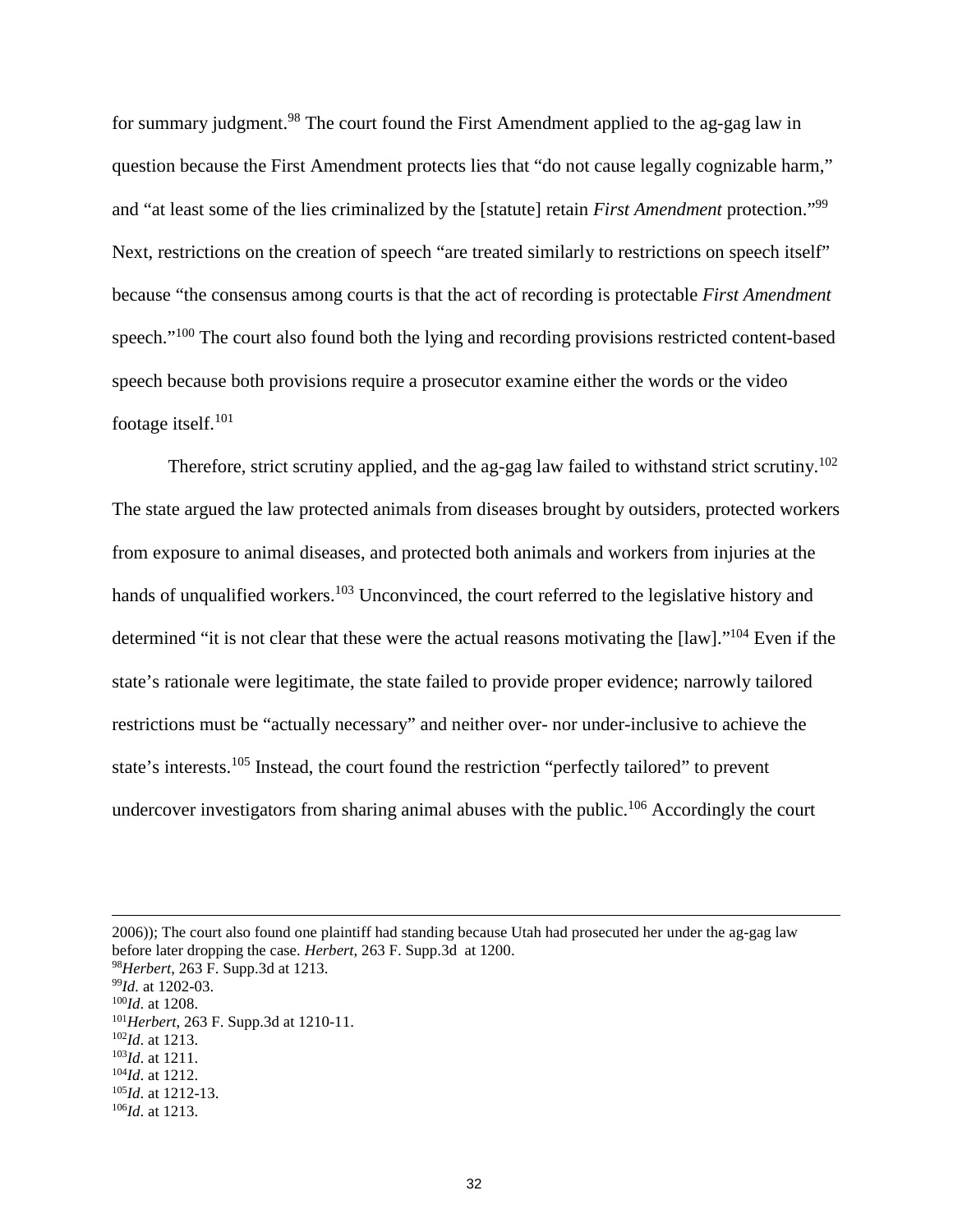found Utah's ag-gag law unconstitutional.<sup>107</sup> The Utah Attorney General's Office has stated it will not appeal the decision.<sup>108</sup>

### ii. Protecting free speech but not misrepresentation in *Animal Legal Defense Fund v. Otter* and *Animal Legal Defense v. Wasden*.

In 2014, Mercy for Animals captured a video of workers dragging a sick cow by its neck with a chain across an Idaho dairy facility.<sup>109</sup> Negative publicity ensued, and the Idaho Dairymen's Association sponsored a bill to create a new crime of "interference with agricultural production."<sup>110</sup> Some legislators commenting on the bill labeled undercover activists as "extremist groups" and "terrorists," while others supported the bill because they believed in the "need to protect members of the dairy industry from undercover investigators."<sup>111</sup> The bill criminalized the act of obtaining employment in an agricultural facility by misrepresentation, as well as making video recordings of conduct in production facilities.<sup>112</sup>

In *Animal Legal Defense Fund v. Otter*, a federal district court found that Idaho Code § 18-7042 "seeks to limit and punish those who speak out" about animal agriculture issues; the statute suppressed speech involving public interest topics.<sup>113</sup> The too-broad statute created "a particularly serious threat to whistleblowers' free speech rights" and "criminalize[d] recordings even when made by a person who is otherwise lawfully permitted to be there."<sup>114</sup> Because content-based speech restrictions are unconstitutional *"unless* they are narrowly tailored to a

<sup>108</sup>ASSOCIATED PRESS, Utah Won't Appeal Undercover Farm Filming Decision,

<sup>107</sup>*Id*.

https://www.usnews.com/news/best-states/utah/articles/2017-09-08/utah-wont-appeal-undercover-farm-filmingdecision (last visited June 15, 2018).

<sup>109</sup>*Animal Legal Defense Fund v.Otter*, 118 F. Supp.3d at 1199.

<sup>110</sup>*Id.*

<sup>111</sup>*Id*. at 1200.

<sup>112</sup>IDAHO CODE § 18-7042 (2017).

<sup>113</sup>*Otter*, 118 F. Supp.3d at 1201.

<sup>114</sup>*Id*. at 1208-09.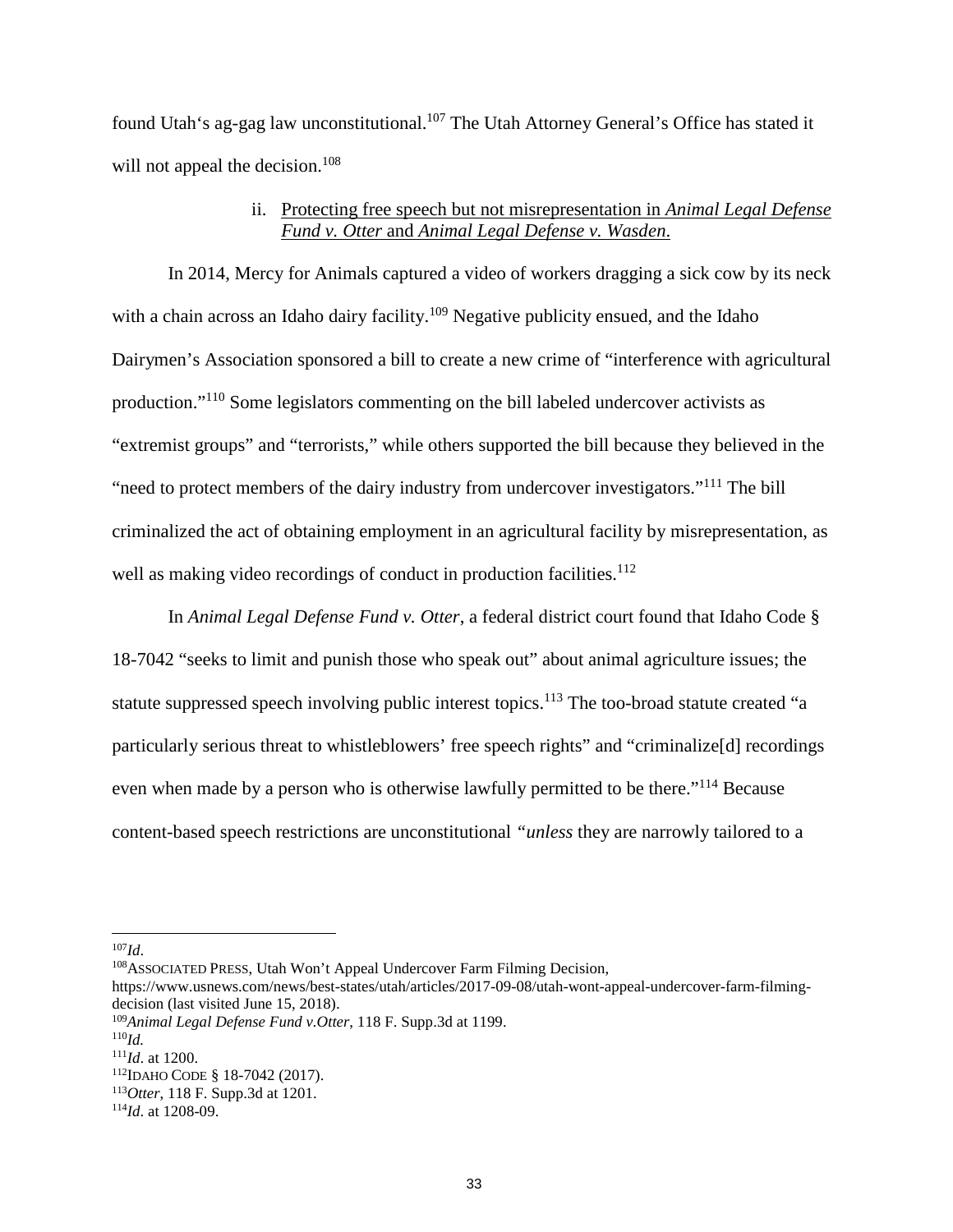compelling state interest," and the court failed to find proper narrow tailoring, the court declared Idaho Code section 18-7042 unconstitutional. $^{115}$ 

In *Animal Legal Defense Fund v. Wasden*, the Ninth Circuit Court of Appeals reversed in-part the lower court's decision. The court held that while the audio and video recording of facility operations, and misrepresentation to enter a facility, are protected speech under the First Amendment, misrepresentation to obtain records or employment are not so protected.<sup>116</sup> The court upheld the permanent injunction against the overly broad entry by misrepresentation provision, which criminalized innocent behavior and targeted specifically "falsity and nothing more."<sup>117</sup> The court also affirmed the unconstitutionality of the recording provision, defining it as a "classic example of a content-based restriction" under the strict scrutiny test.<sup>118</sup> Oppositely, the court found the provision banning misrepresentation to obtain records targeted behavior "long prohibited in Idaho,"<sup>119</sup> and the provision on employment only criminalized misrepresentation to obtain employment by individuals with intent to cause injury to the facility.<sup>120</sup> The court concluded that neither of these two misrepresentation provisions targeted behavior protected by the First Amendment.<sup>121</sup>

#### **ANALYSIS**

### I. FOUNDATION OF A DEMOCRATIC SOCIETY: SPEECH IS SPECIAL

The right to express opinions and speak freely without government intervention is a critical component of a functioning democracy. Censorship allows governments to restrict information, propagate a tainted agenda, and misinform the masses. Many revolutionary

<sup>115</sup>*Id*. at 1207 (quoting *Turner Broadcasting System Inc. v. F.C.C.*, 512 U.S. 622, 680 (U.S. 1994)).

<sup>116</sup>*Animal Legal Defense Fund v. Wasden*, 878 F.3d 1184, 1190 (9th Cir. 2018).

<sup>117</sup>*Id.* at 1195-96 (quoting *United States v. Alvarez*, 567 U.S. 709, 719 (2012)).

<sup>118</sup>*Id.* at 1203.

<sup>119</sup>*Id.* at 1199.

<sup>120</sup>*Id.* at 1201.

<sup>121</sup>*Id.* at 1205.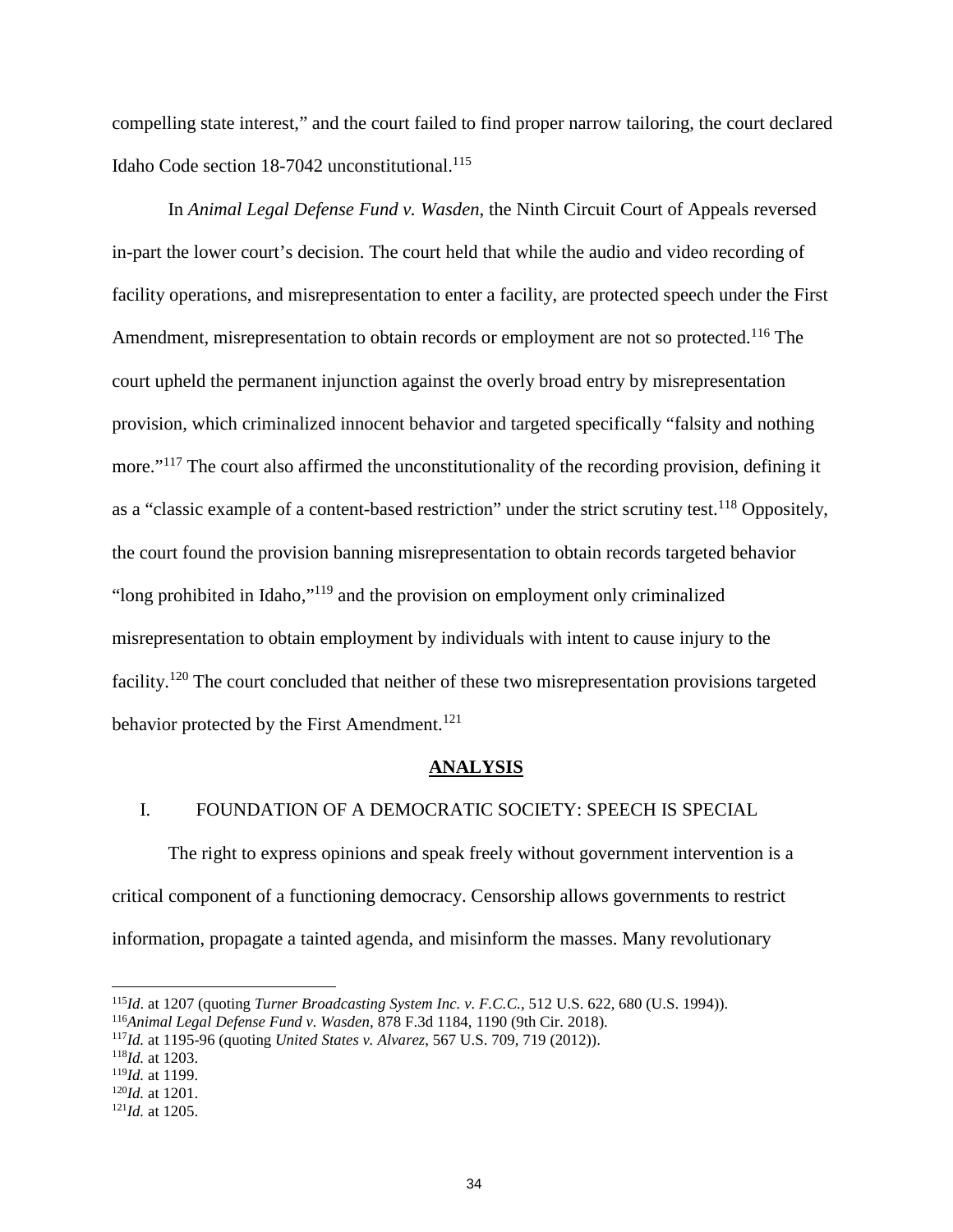constitutions abolished censorship and extended free speech and expression rights to the media; this suggests free speech encompasses "the right of all citizens to be informed."<sup>122</sup>

The European Court of Human Rights labeled the freedom of expression under Article 10 as "one of the essential foundations of a democratic society."<sup>123</sup> Justice Brandeis of the U.S. Supreme Court argued the "safety lies in the opportunity to discuss freely supposed grievances and proposed remedies."<sup>124</sup> Brandeis' solution involved "more speech, not enforced silence."<sup>125</sup> Unsurprisingly, free speech in the United States under the First Amendment is popularly, although incorrectly, viewed in absolutist terms: free speech seemingly reigns above all else.<sup>126</sup>

Surprisingly, republican state legislators in Idaho and Utah, popularly known for touting small government ideals, passed sweeping legislation to restrict speech—lying and video recording—in animal production facilities. In these cases, private property and food industry interests easily trumped free speech concerns, at least according to state legislators. Only in court, when out-of-state animal welfare organizations challenged these restrictions did free speech concerns take a central role in the debate. In New York City, investigative reports and opeds sounded the alarm on states' attempts to stifle speech, warning these ag-gag laws violated free speech rights and threatened transparency in the animal agricultural industry.<sup>127</sup> The welfare of animals mattered now that Americans' cherished free speech rights were threatened.

In Europe, popular belief assumes Europeans accept greater free speech restrictions. The European Convention on Human Rights ("Convention") itself explicitly allows states to restrict

<sup>&</sup>lt;sup>122</sup>NORMAN DORSEN, MICHEL ROSENFELD, ANDRÁSSAJÓ, & SUSANNE BAER, COMPARATIVE CONSTITUTIONALISM: CASES AND MATERIALS 847 (Thompson Reuters 2nd ed. 2010).

<sup>123</sup>RAINEY et. al., *supra* note 6, at 483 (quoting *Handyside v. UK*, No. 5493/72, 1 EHRR 737 ¶ 48 (Dec 7 1976)). <sup>124</sup>DORSEN et. al., *supra* note 122, at 851 (quoting *Whitney v. CA*, 274 U.S. 357, 375 (U.S. 1927)). <sup>125</sup>*Id.* at 852.

<sup>126</sup>*Id.* at 854.

<sup>127</sup>*See* Ted Genoways, *Close to the Bone: The Fight Over Transparency in the Meat Industry*, NEW YORK TIMES MAGAZINE, Oct. 5, 2016; *See* New York Times Editorial Board, *No More Exposés in North Carolina*, THE NEW YORK TIMES, Feb. 1, 2016.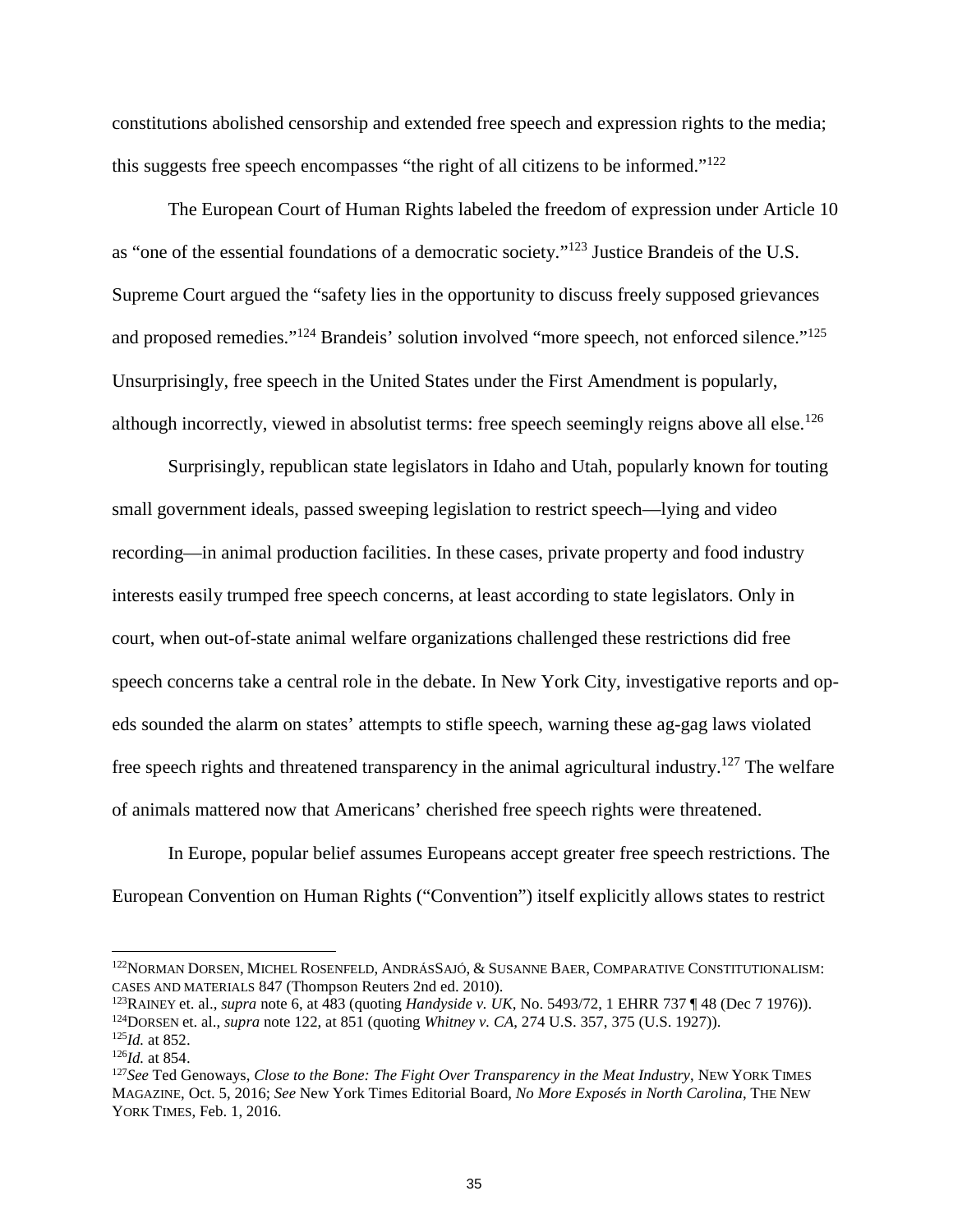expression, despite the central role the freedom of expression plays in protecting other Convention rights.<sup>128</sup> Restrictions are allowed so long as they are clearly prescribed by law, necessary in a democratic society, and satisfy one of many specific objectives, including public safety, the protection of the rights of others, or national security.<sup>129</sup>

Procedural, historical, and contextual differences between Europe and the United States help explain the differences between freedom of speech and expression challenges by animal activists at home and abroad.

### II. FREEDOM OF EXPRESSION VERSUS FREE SPEECH CHALLENGES

### a. Procedural Differences Between The European Court Of Human Rights And U.S. District Courts.

Several procedural aspects differentiate "freedom of speech" challenges in the United States from the "right to freedom of expression" jurisprudence of the European Court of Human Rights ("European Court"). First, once jurisdiction is established, U.S. federal district courts examine ag-gag laws as first instance courts. The European Court, however, may only hear cases once the applicant has exhausted all domestic remedies in the state which allegedly violated their rights.<sup>130</sup> This allows member states the chance to remedy an alleged breach, reaffirming the states' role as part of the "machinery of protection" to guard rights under the Convention.<sup>131</sup>

Both systems lack jurisdiction to review a national law upon request. In the United States, plaintiffs need standing, either an actual injury or threat of injury, and in Europe persons who bring applications must have been "directly affected by an alleged violation" and may not

<sup>128</sup>RAINEY et. al., *supra* note 6, at 486.

<sup>129</sup> David Pannick, *Article 10 of the European Convention on Human Rights*, 4 K.C.L.J. 44-45 (1993-94). <sup>130</sup>Convention for the Protection of Human Rights and Fundamental Freedoms (European Convention on Human Rights) art. 35, Nov. 4, 1950 (entered into force Sept. 3, 1953).

<sup>131</sup>RAINEY et. al., *supra* note 6, at 34.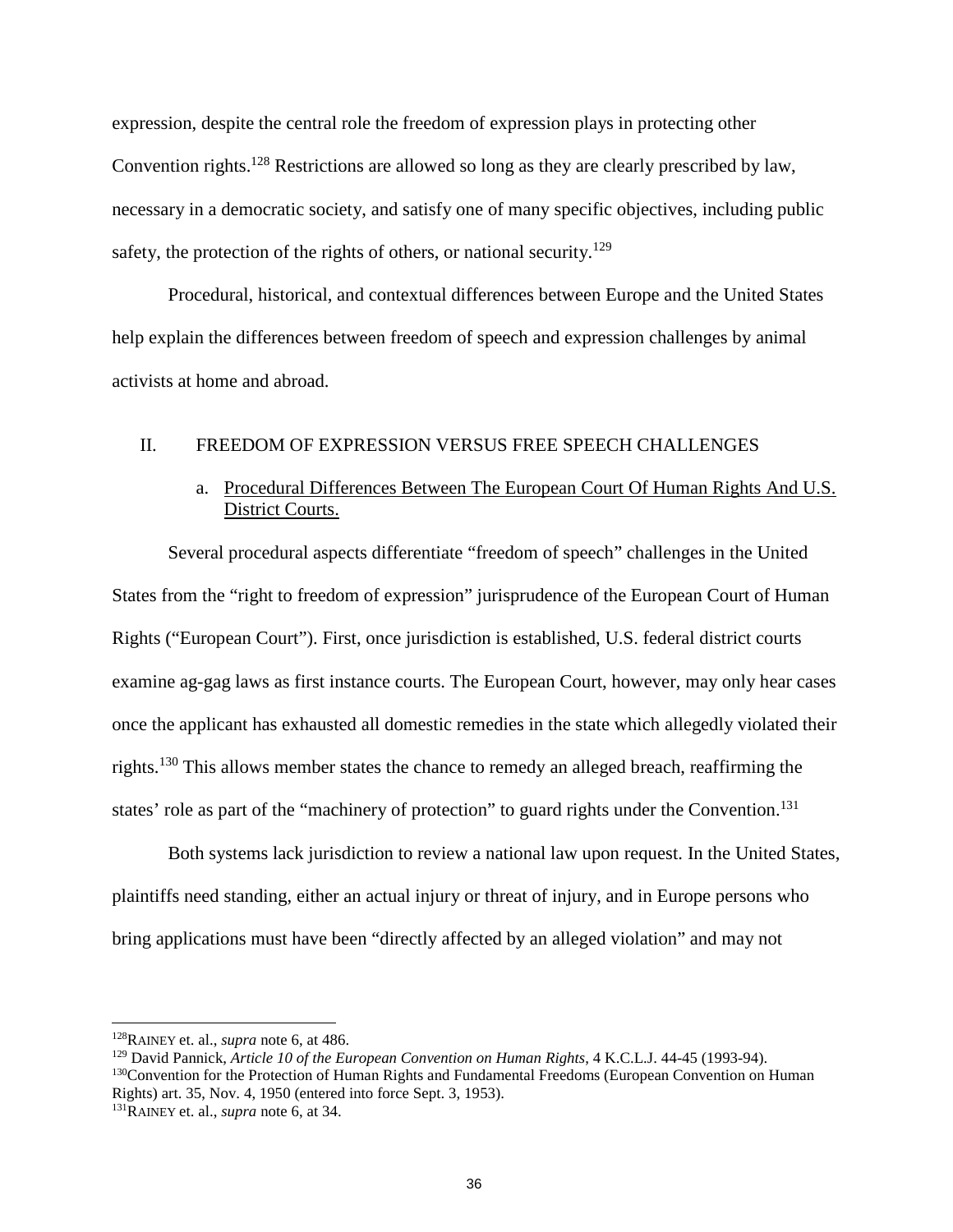"complain[] generally of certain legislation."<sup>132</sup> If admissibility is established, U.S. courts use a categorical approach<sup>133</sup> to assess free speech restrictions, while the European Court assesses the proportionality of government interests against free expression rights.

### b. Historical Background And Current Application: U.S. Categorical Approach Versus Proportionality In Europe.

The proportionality principle originated in Germany, under Prussian administrative court judges, as a means to limit government action to "only those measures that were necessary for achieving its legitimate goals."<sup>134</sup> With individual rights not explicitly protected by a constitution, a formalist means and ends analysis introduced the idea of rights into German law to protect "natural rights," while making the administration of law more efficient and rigorous.<sup>135</sup> Historical struggles, including social reform sought through the French Revolution and the atrocities of World War II led to a conception of positive rights, explicitly spelled out in the Convention, which require government action to protect.<sup>136</sup>

On the other hand, the U.S. Bill of Rights protected rights by first limiting the federal government, and later the states.<sup>137</sup> Thus, the Fourteenth Amendment protects speech from unconstitutional state restrictions,  $138$  placing the courts in a defensive role of retroactively overturning unconstitutional state speech restrictions. While both the Convention and U.S. Constitution can limit government lawmaking, the European Court and U.S. federal district courts view their roles in remedying violations differently.

<sup>132</sup>*PETA*, 259 F. Supp.3d at 374; RAINEY et. al., *supra* note 6, at 29 (explaining Art 34, allowing "any person, nongovernment organization, or group of individuals claiming to be the victim of a violation" includes both corporate or unincorporated bodies).

<sup>133</sup>DORSEN et. al., *supra* note 122, at 855.

<sup>134</sup> Moshe Cohen-Eliya&IddoPorat, *American Balancing and German Proportionality: The Historical Origins*, 8 INT'L J. CONST. L. 263, 272 (2010).

<sup>135</sup>*Id.* at 273, 276.

<sup>136</sup>*See* Halberstam, *supra* note 36, at 167, 171.

<sup>&</sup>lt;sup>137</sup>*SeeGitlow*, 268 U.S. at 666 (U.S. 1925) (incorporating the First Amendment against the states, the court found the First Amendment "among the fundamental personal rights and "liberties" protected by the due process clause of the Fourteenth Amendment from impairment by the States").

<sup>138</sup>ESSAYS IN CONSTITUTIONAL LAW, 275 (Robert G. McCloskey ed., Knopf 1957).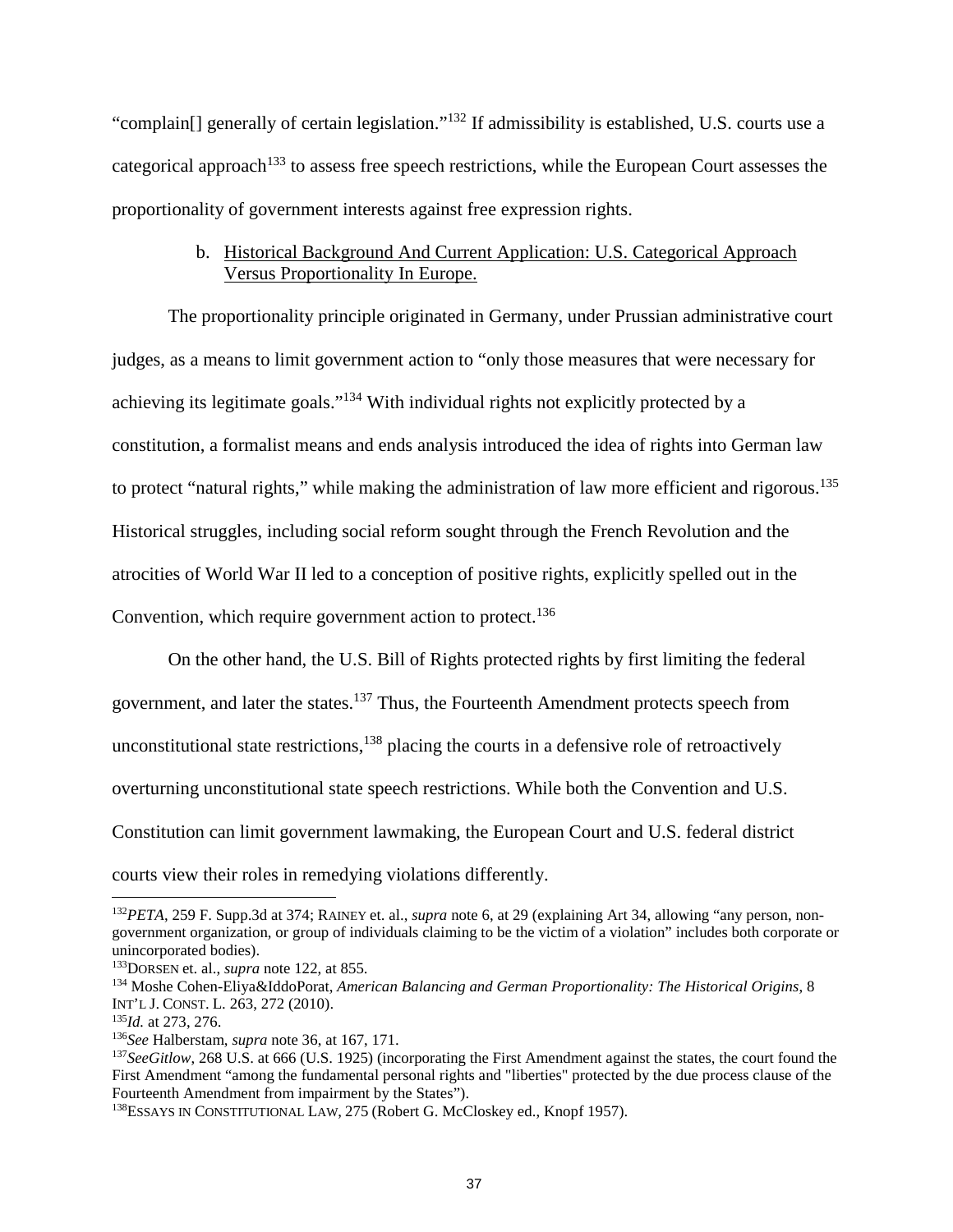In the United States, a categorical approach to free speech restrictions developed in a system with strong textual rights protections. Over ninety years of free speech jurisprudence and a distrust of judicial discretion led the U.S. Supreme Court to create many rules, tests, and presumptions to assess speech restrictions.<sup>139</sup> This categorical approach applies a sort of "wholesale balancing at the level of defining general categories," where the court balances the free speech right against other involved rights depending on the category of protected speech.<sup>140</sup> In Utah for example, the court in *Herbert* found the government's rationale insufficient under a strict scrutiny test, after finding a content-based restriction.<sup>141</sup> This approach allows government limits on certain categories of speech for public interest reasons, if proper justification is provided.<sup>142</sup>

The European Court applies the principle of proportionality to ensure a member state's restriction is reasonable. This requires the means by which a state hopes to achieve an objective be proportional to the means used to achieve it. In Europe, this ensures rights remain protected despite failures by member states to pass proper domestic legal protections, whereas the balancing test in the United States limits a possibly limitless reading of the First Amendment.<sup>143</sup>

The framework of the Convention gives member states the responsibility to protect individual rights.<sup>144</sup> The European Court simply examines whether a right is involved, and if so, balances the government interest against the protected right as defined in the Convention.<sup>145</sup> Therefore, when applying a margin of appreciation, the European Court considers local

<sup>139</sup>Halberstam, *supra* note 36, at 168.

<sup>140</sup>*Id*. at 177.

<sup>141</sup>*Herbert*, 263 F. Supp.3d at 1212.

<sup>142</sup> Cohen-Eliya&Porat, *supra note* 134, at 284.

<sup>143</sup>*Id*. at 266.

<sup>144</sup>RAINEY et. al., *supra* note 6, at 486.

<sup>145</sup>Halberstam, *supra* note 36, at 168.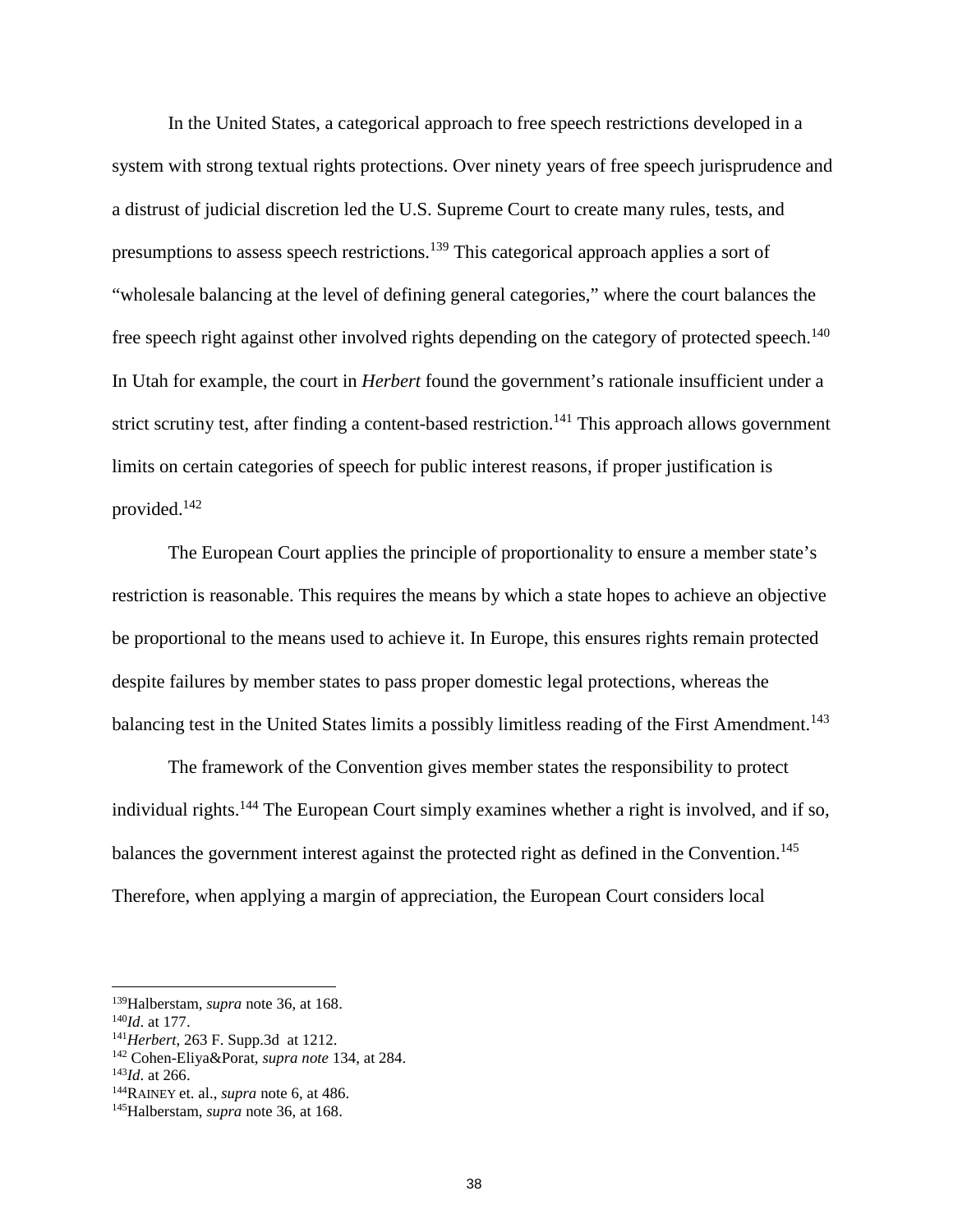conditions and circumstances.<sup>146</sup> As a result, considerations may vary greatly, depending on the purpose of the member state's restriction and the type of expression being restricted.<sup>147</sup>

### c. How Context Shapes Outcomes, Despite Similar Restrictions, At The European Court of Human Rights And U.S. Federal District Courts.

U.S. federal district courts and the European Court place great weight on context, examining closely legislative intent and the social/political power of the involved parties. In *Animal Defenders*, the European Court unjustifiably upheld a UK regulation after failing to focus on the individual facts of the case and yielding instead to the state's general reasoning for the ban. Rather than question whether calls for improved animal welfare regulations qualified as political, the Court assessed the general rationale for the ban, easily accepting the UK's labeling of the commercial as political and subsequent right to regulate. A well-spoken legislature, properly researched ban, and lack of consensus in other European countries swayed the European Court; the ban was upheld.

In Idaho and Utah, the context in which the state restriction passed also played a decisive role. The district court judges relied heavily on legislators' motivations for passing the ag-gag laws, and used their own statements against them to disprove the government's post-hoc rationale for the laws. These judges in both Idaho and Utah pointed to the detrimental effects of previous undercover investigations, including lost profits, poor public image, and public outcry against the animal facility operators. Neither judge pretended as though the ag-gag laws suddenly appeared to enhance safety and hygiene measures. Because neither Utah nor Idaho could convince the court of their claimed intentions, the true motive—ending undercover investigations—made for relatively straightforward First Amendment violations. In Idaho, the

<sup>146</sup> Mathew Saul, *The European Court of Human Rights Margin of Appreciation and the Process of National Parliaments*, 15 HUM. RTS. L. REV. 745, 749 (2015); *See also* Case of VgtVereinGegenTierfabriken v. Switzerland, No. 24699/94, Eur. Ct. H.R. ¶ 69 (June 28, 2001).

<sup>147</sup>RAINEY et. al., *supra* note 6, at 486.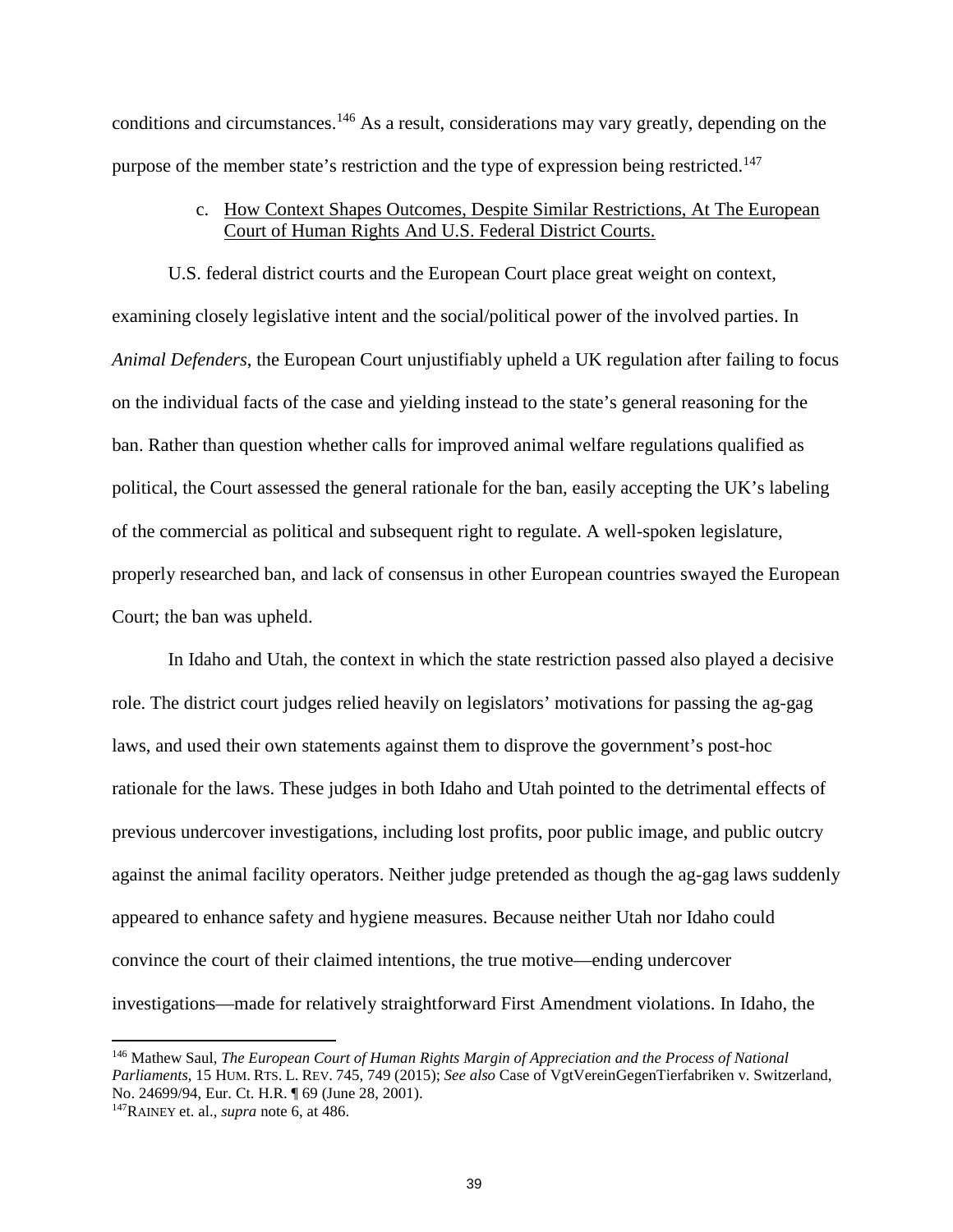appellate court later found the federal district court had gone too far, but preserved its injunction against half of the ag-gag law provisions.

The social and political power of the parties involved also played a role in both the United States and Europe. In *Tierbefreier*, the opinion reads as though the European Court viewed the issue through the lens of a personal dispute between two parties, rather than a public debate involving information sharing and transparency. For example, the European Court outlined in detail the domestic courts' rationale in upholding the civil injunction against the short film's dissemination. Rather than discussing the need for open public debate, European Court characterized the case as an intellectual battle of ideas. As a result, German defamation laws applied. In the United States, federal district courts in Utah and Idaho sided against the powerful agricultural lobby and state government legislatures working in concert. In comparison, the European Court viewed the private German research company on equal footing as the animal welfare organization.

Intended effects also matter. In the UK, the NGO created the commercial as a part of its campaign to change legislation and public policy regarding the use of animals. In Germany, the sensationalist accusations against the animal experiment company were found to increase the chances of criminality against the company. Alternatively, in Utah and Idaho, the applicants/plaintiffs merely sought to educate the public about animal abuses, and the courts accordingly found the effects of the speech restriction themselves more compelling.

#### **CONCLUSION**

The European Court of Human Rights recognizes its powerful role and treads cautiously in full recognition of member states' responsibility to protect legitimate interests through democratically created regulations. As a result, the European Court questionably accepted the

40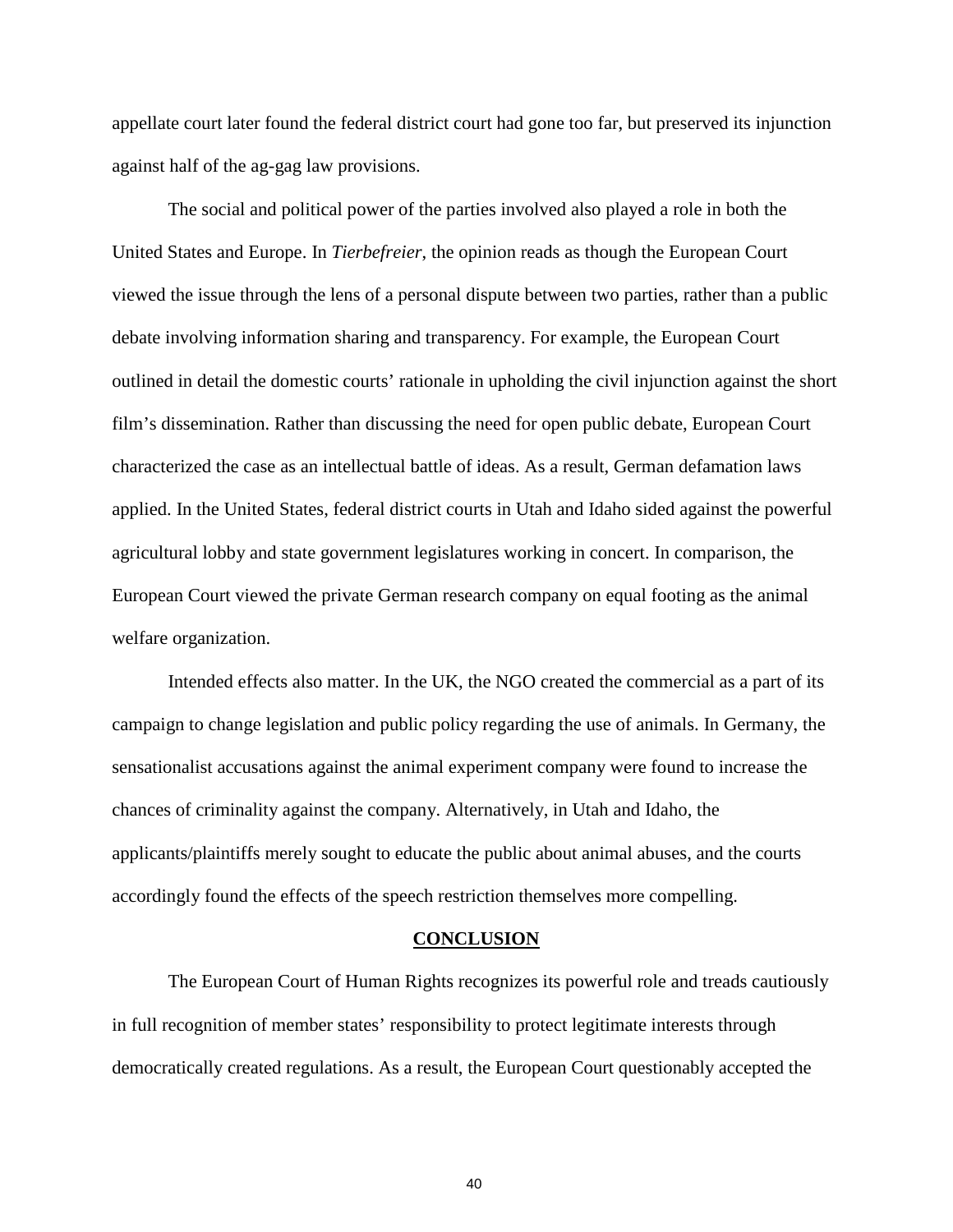UK's rationale, because the UK properly and proportionately regulated a legitimate interest. Should this holding create cause for concern in the United States? The current, hastily written and overbroad ag-gag laws make for simple cases, but will U.S. courts be able to rule against future, more subtly and strategically crafted ag-gag laws?

Under Professor Halberstam's conception of U.S. rights, likely not. Halberstam argues the dominant conception of rights in the United States is a "motivational one."<sup>148</sup> Under this view, rights involve freedom from government intervention "motivated by a particular set of excluded reasons."<sup>149</sup> As a result, the right to free speech is not absolute, but simply the right to speak without government interference "*for bad reasons*."<sup>150</sup> Regardless of how the current U.S. approach to free speech jurisprudence is labeled, the complex combination of categorical analysis, balancing considerations, and examining government motivations provides a powerful buffer against unconstitutional infringements when the government acts *for bad reason*.

The First Amendment, created against the historical backdrop of newfound independence and drafted as a negative right restricting the government, will withstand even carefully crafted legislation. Any future ag-gag laws, passed under the familiar guise of public health and safety, will have been created *for bad reason*—to silence speech and reduce transparency in the animal agricultural industry. The tried and tested First Amendment will continue to withstand attempts, made *for bad reason*, to quell free speech.

<sup>148</sup>Halberstam, *supra* note 36, at 178.

<sup>149</sup>*Id*. <sup>150</sup>*Id*.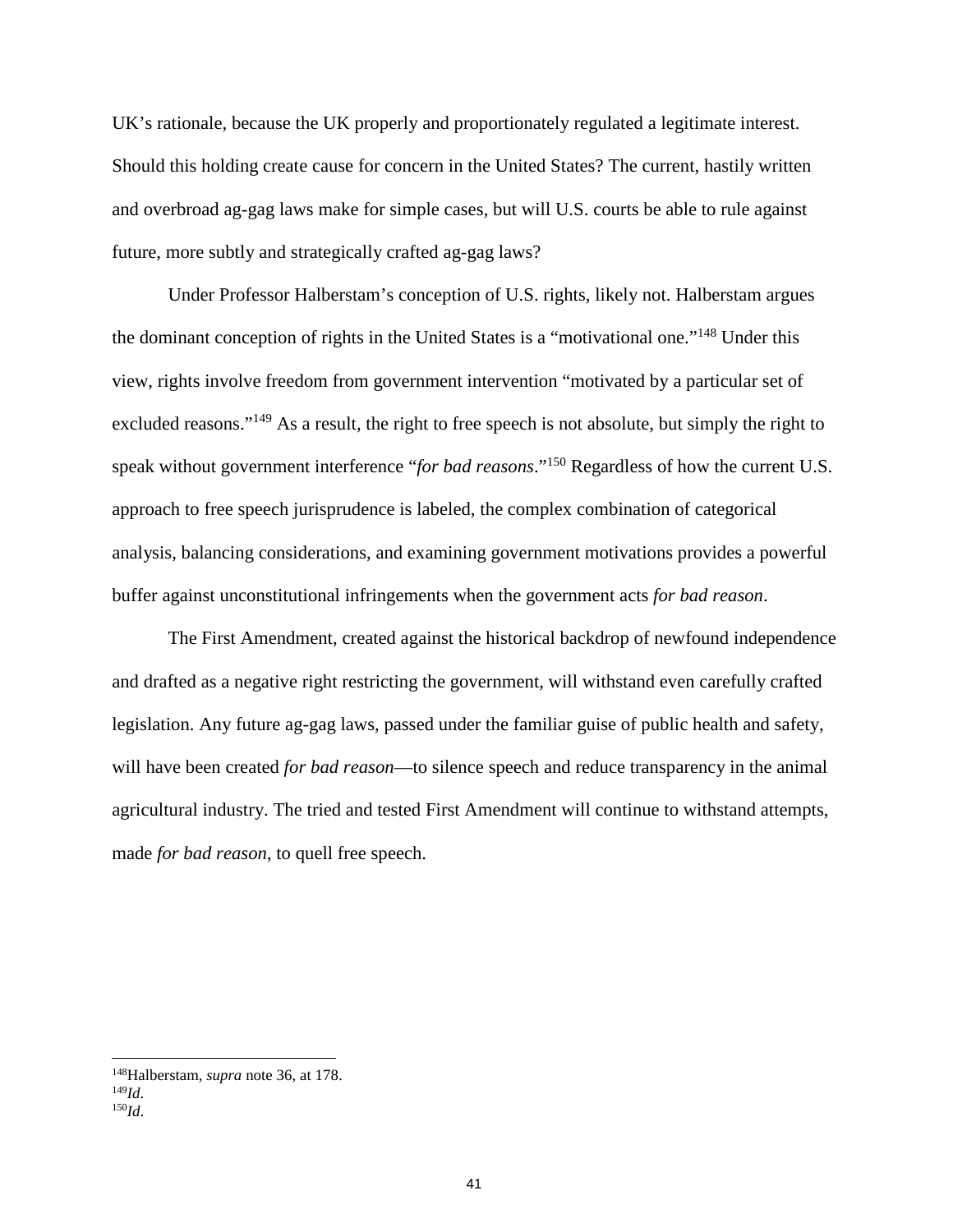Standing For Animals: A Review of Ninth Circuit, D.C. Circuit, and Supreme Court Case Law, Developments in Habeas Corpus, and the Implications for Animal Attorneys

> Sherman McFarland University of California Davis School of Law Class of 2020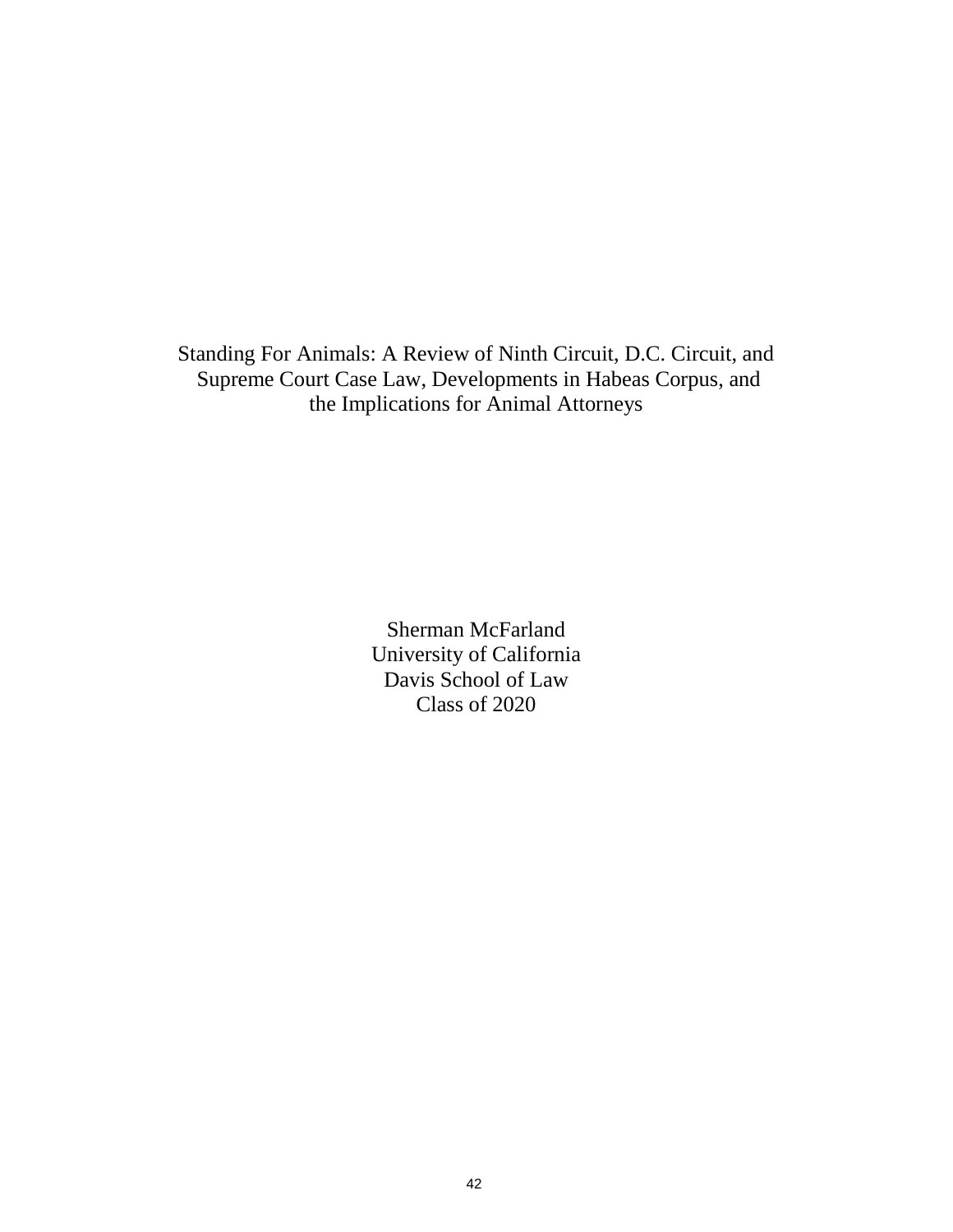#### **INTRODUCTION**

When a student takes Constitutional Law and is introduced to the concept of standing, he or she learns that, in order for a federal court to lawfully exercise its Article III power to hear a case or controversy brought before it<sup>1</sup>, the plaintiff or petitioner must satisfy three separate requirements: 1) Injury; 2) Causation; 3) and Redress.<sup>2</sup> Regarding the first element, the injury must be imminent or actual.<sup>3</sup> If the injury is actual—that is, it has already occurred—it must also be an injury that is concrete and particularized.<sup>4</sup> For causation, the injury suffered must be fairly traceable to the conduct of the defendant.<sup>5</sup> In other words, the party that caused the injury must also be the party being sued. Finally, the injury must be one that is likely to be redressed by judicial action.<sup>6</sup> Although, constitutional standing, or Article III standing, undoubtedly applies to *Homo sapiens*, it is less clear how standing applies to non-humans, that is, animals. This paper will examine case law from the Supreme Court, D.C Circuit Court of Appeals, and primarily the Ninth Circuit Court of Appeals, and how each of those jurisdictions has addressed constitutional and statutory standing as they apply to animals. In addition, two recent state court decisions regarding habeas corpus petitions brought by the Nonhuman Rights Project will be analyzed to establish an understanding of the relationship between standing and habeas corpus. Although the case law discussed in the paper is by no means representative of all jurisdictions, it provides for an interesting insight into how some jurisdictions, both federal and state, perceive animals and their legal status. Finally, this paper may be helpful to young animal law attorneys interested in constitutional law, or in extending constitutional protections to their non-human clients.

<sup>1</sup>*Allen v. Wright*, 468 U.S. 737, 750 (1984).

<sup>2</sup>ERWIN CHEMERINSKY, CONSTITUTIONAL LAW, 45, 9TH ED. 2017

<sup>3</sup> *Id.*

<sup>4</sup>*Lujan v. Defs. of Wildlife*, 504 U.S. 555, 560 (1992).

<sup>5</sup> *Id.*

<sup>6</sup> *Id.*at 561.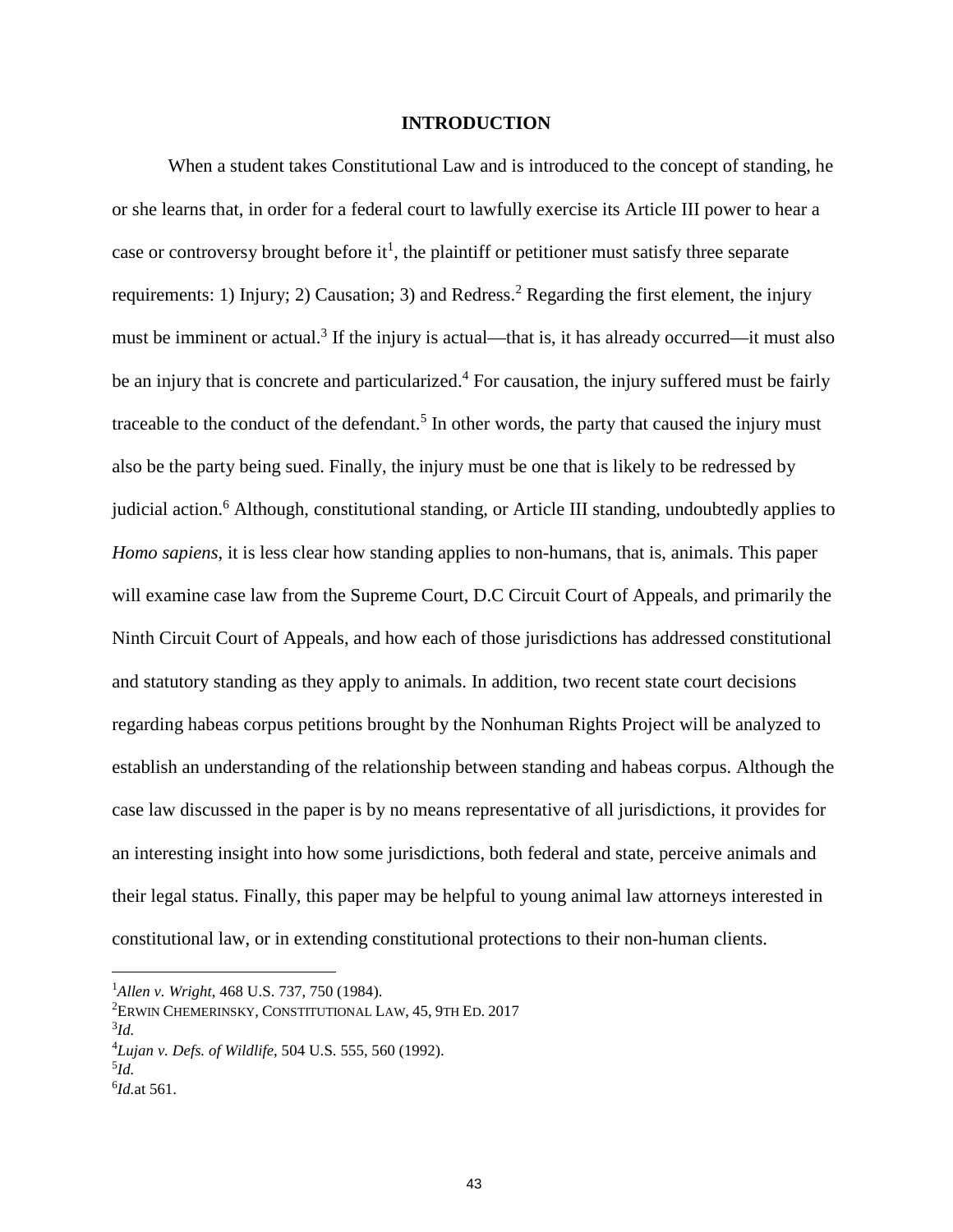### **A Guiding Light:** *Lujan v. Defenders of Wildlife*

In 1992, the Supreme Court ruled that two women, each of whom had an interest in observing endangered species, failed to satisfy the injury requirement for standing in their lawsuit against the Secretary of the Interior.<sup>7</sup> The petitioners alleged that the Agency for International Development's (AID) projects in Egypt and Sri Lanka would threaten the endangered species in which said petitioners had an interest, and that the Secretary of the Interior, pursuant to the Endangered Species Act, should have required AID to consult with the Secretary before initiating the projects.<sup>8</sup>

In the majority opinion, Justice Scalia argued that, for the purposes of constitutional standing, injury "requires more than an injury to a cognizable interest. It requires that the party seeking review be himself among the injured."<sup>9</sup> In other words, plaintiffs must demonstrate how the injury to the animals injured themselves as well.<sup>10</sup> It is important to remember that, in spite of the plaintiffs' interests in preventing further endangerment of certain species, the question in this case ultimately deals with whether *human* plaintiffs have established standing. This begs the question: if the plaintiffs were concerned about the welfare and viability of the animals they wished to observe, could they not have argued that the animals had standing themselves? Or may an animal only achieve standing vicariously through a human, who must satisfy the three standing requirements for herself? The answer to those questions is both Yes and No.

*<sup>7</sup> Lujan v. Defs. of Wildlife*, 504 U.S. 555, 558, 563, 566 (1992).

<sup>8</sup> *Id.* at 558, 568-69.

<sup>9</sup> *Id.* at 563.

<sup>10</sup>*Id.*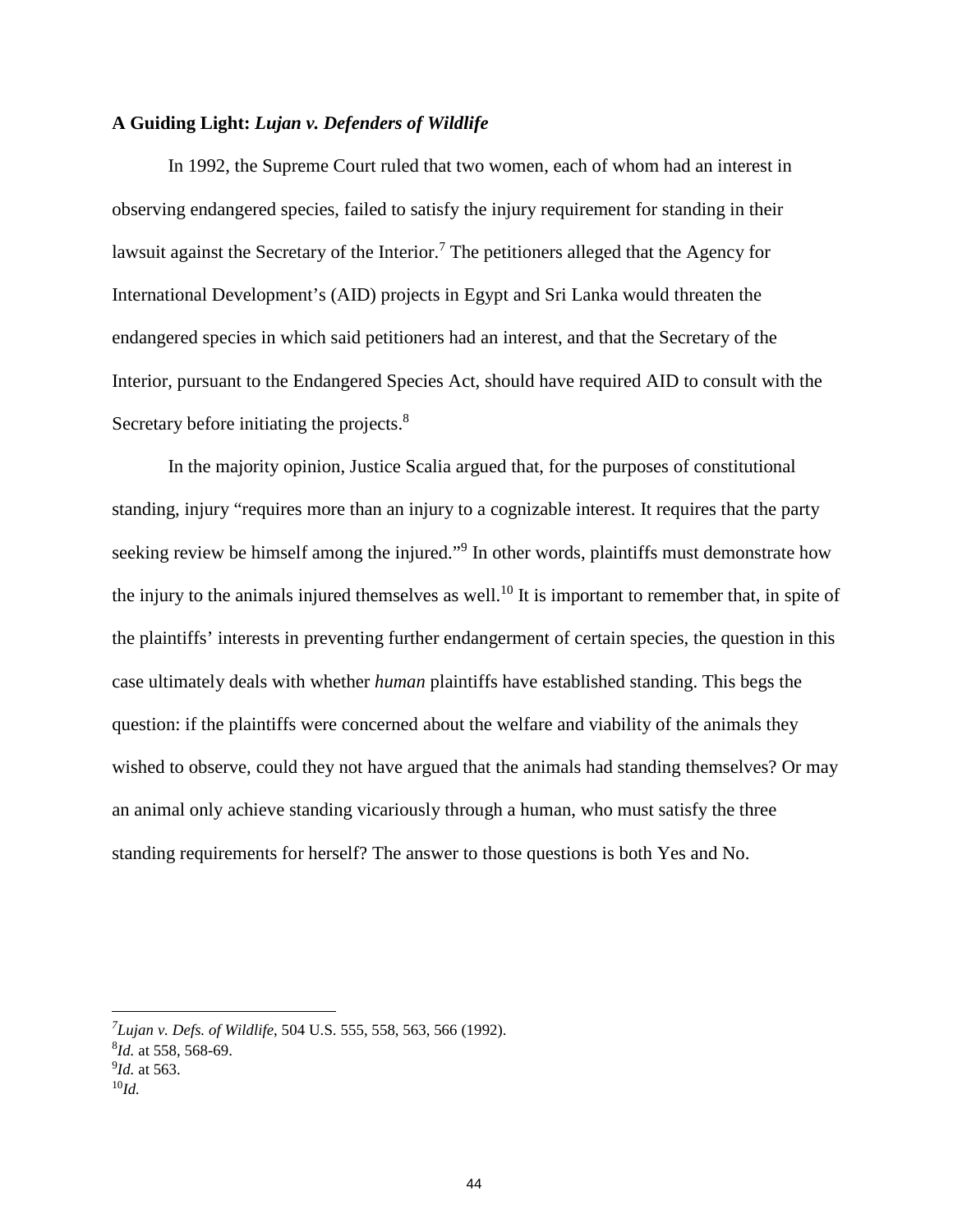#### **May Animals Establish Constitutional Standing?**

Obviously, an animal cannot vocalize that it has suffered an injury, identify the proper defendant necessary to establish causation, or argue that a court can redress the injury sustained. However, the status of being an animal does not automatically disqualify one from satisfying the elements of constitutional standing.<sup>11</sup> Moreover, it would be strange not to allow animals to establish constitutional standing given that it is available for a number of other entities such as trusts, corporations, juveniles, the mentally handicapped, cities, and ships.<sup>12</sup> Through the help of a human attorney to represent him, her, or it, any animal is capable of presenting a justiciable case provided that the human attorney can establish the three requirements needed for constitutional standing. Again, no case law suggests that only certain species may qualify for standing. This leaves the door open for potentially every living creature that has suffered an injury. Yet, it is not quite that simple for non-humans. For they must clear a second hurdle via statutory standing, and the generosity of the case law to animals in that regard is antithetical to that of constitutional standing.

### **Statutory Standing as a Roadblock and an Opportunity**

Simply put, a plaintiff establishes statutory standing when a federal statute created by Congress permits said plaintiff to sue under that specific statute.<sup>13</sup> Constitutional standing lays the groundwork for an animal to sue in federal court, but statutory standing acts as a gatekeeper, allowing only those who qualify as a "person" under the statute to argue his or her case. Currently, neither the Marine Mammal Protection Act (MMPA), Endangered Species Act (ESA),

<sup>11</sup> *Cetacean Cmty. v. Bush*, 386 F.3d 1169, 1175

 $^{12}$ *Id.* at 1176.

<sup>13</sup>*Id.*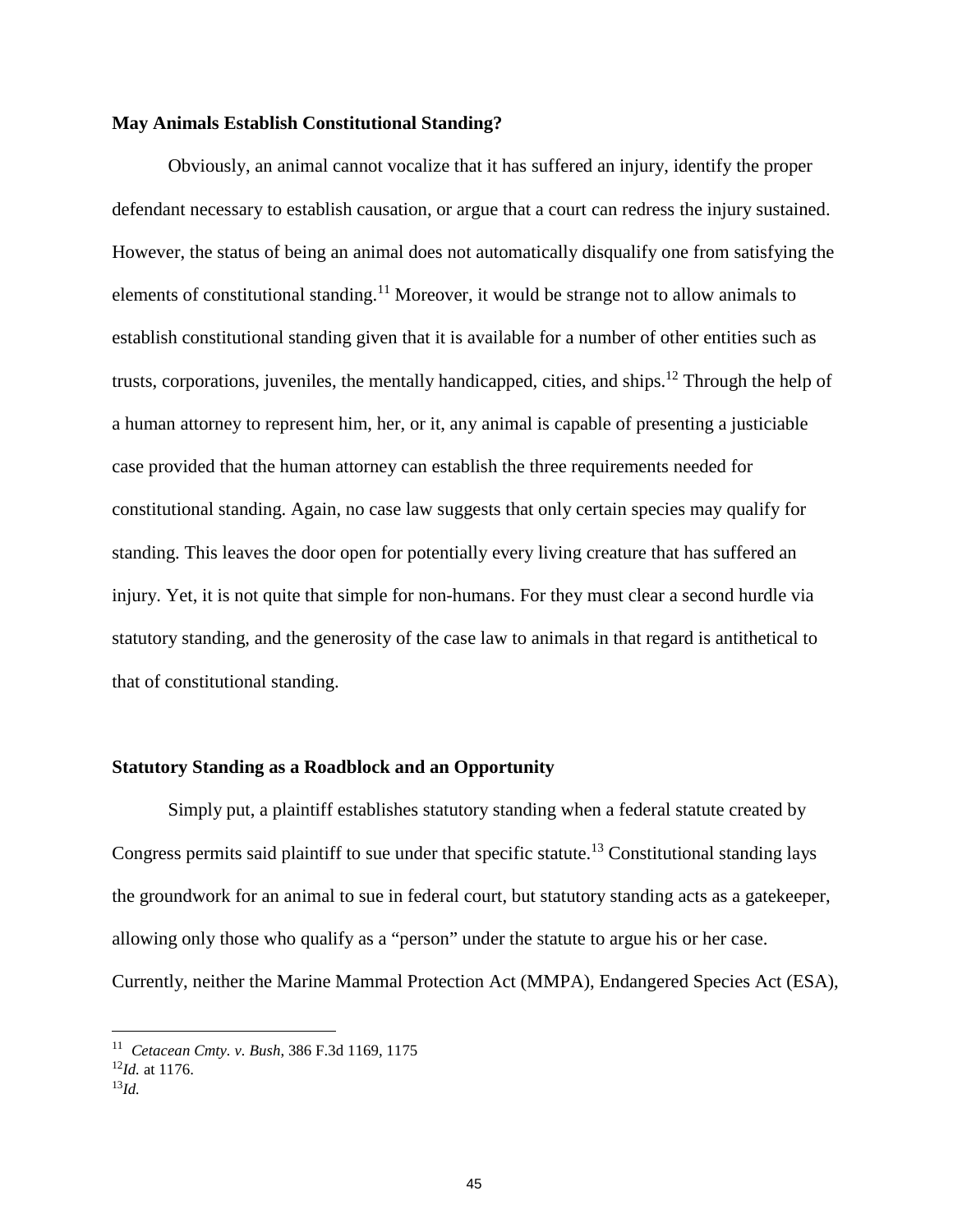or National Environmental Protection Act (NEPA) provide standing to animals.<sup>14</sup> For example, the ESA permits "persons" to sue under the law, but non-human persons are not included in that definition.<sup>15</sup> Interestingly, the ESA considers any of the following entities to be "persons" for purposes of statutory standing: "an individual, corporation, partnership, trust, association, or any other private entity."<sup>16</sup> The ESA also includes federal government, state government, and foreign government officials and employees on its list of "persons".<sup>17</sup>

The MMPA features nearly identical language, which limits persons to "any private person or entity."<sup>18</sup> What a "private person" is, however, is uncertain, and it appears that this ambiguity could be exploited by attorneys representing animals that have been injured as a result of MMPA violations. Nevertheless, the Court of Appeals for the Ninth Circuit interpreted the language in the MMPA, along with that in NEPA, to exclude animals from their definitions of what a "person" entitled to statutory standing is.<sup>19</sup> The court concluded that congressional silence in the ESA, MMPA, and NEPA regarding statutory standing for animals is to be construed as ineligibility for statutory standing.<sup>20</sup> As the court in *Citizens to End Animal Suffering & Exploitation v. New England Aquarium* put it, "If Congress and the President intended to take the extraordinary step of authorizing animals as well as people and legal entities to sue, they could, and should, have said so plainly."<sup>21</sup> It is important to note that the environmental laws above do

<sup>14</sup>Cass R. Sunstein, *A Tribute to Kenneth L. Karst: Standing for Animals (with Notes on Animal Rights)*, 47 UCLA L.Rev. 1333, 1359 (2000) (discussing the lack of statutory standing for animals).

<sup>15</sup> Cetacean Cmty. v. Bush, 386 F.3d 1169, 1178 (9th Cir. 2004).

<sup>16</sup>16 USCS § 1532 (2018).

<sup>17</sup>*Id.*

<sup>18</sup>16 USCS § 1362 (2018).

<sup>19</sup>Cetacean Cmty. v. Bush, 386 F.3d 1169, 1178-79 (9th Cir. 2004).

<sup>20</sup>*Id.* at 1179 (citing *Citizens to End Animal Suffering & Exploitation v. New England Aquarium*, 836 F. Supp. 45, 49 (D. Mass. 1993)).

<sup>21</sup>836 F. Supp. 45 (D. Mass. 1993).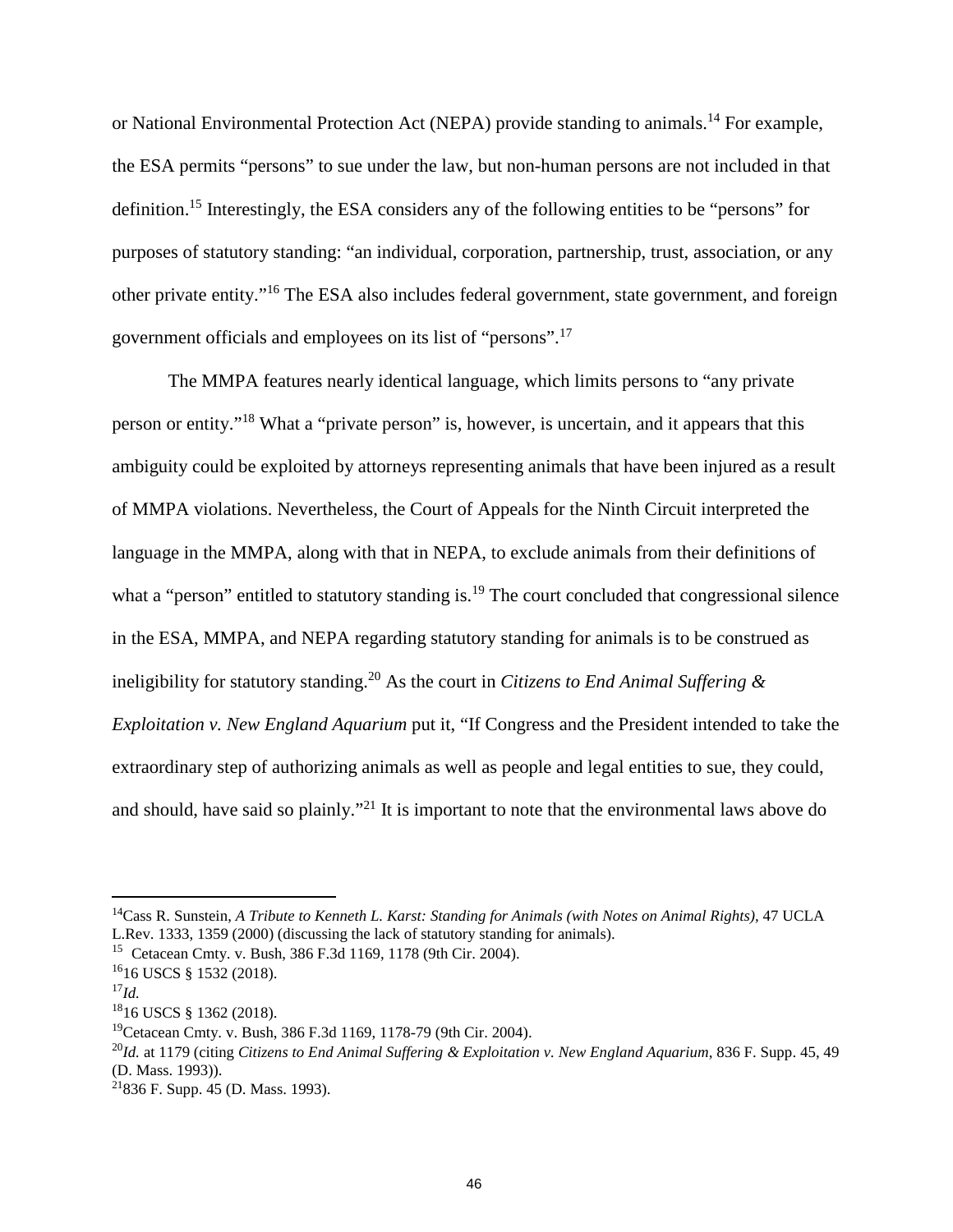not merely reflect how the majority of statutes address statutory standing for animals. In fact, there are currently no federal statutes that grant statutory standing to animals.

#### **Statutory Standing for Humans: A Workaround?**

Statutory standing is not the end of the line for animals. However, at this juncture, a human must substitute himself or herself as the plaintiff, and demonstrate the he or she has suffered an injury under the statute, in order to continue to advocate for the injured animal. This the human may do through the Administrative Procedure Act  $(APA)$ .<sup>22</sup> To eschew any confusion at the moment, it should be noted that an animal would be incapable of establishing statutory standing under the APA as well, because that law uses the same definition of "person" as the ESA, MMPA, and NEPA do.<sup>23</sup> Additionally, causation and redress are not needed for statutory standing, although injury alone is insufficient, as the paper will demonstrate later on.

To put the APA into context, we should recall the Court's holding in *Lujan*, which established that a speculative visit to observe endangered species did not satisfy the 'concrete' or 'particularized' criteria for the injury requirement of standing. Now, if the tentative visit became a *planned* visit with an established date, the Court suggests that the plaintiffs *then* would have suffered an injury.<sup>24</sup> The logical conclusion is that the government-funded projects challenged by the plaintiffs would threaten the endangered species that the plaintiffs wanted and planned to observe, thereby particularly and concretely harming the plaintiffs' interest in observing said species. It is the APA that allows human plaintiffs to establish such injuries and, consequently,

<sup>22</sup>*Id.* at 1176.

<sup>23</sup>*Id.* at 1178.

<sup>24</sup>*Lujan v. Defs. of Wildlife*, 504 U.S. 555, 564 (1992).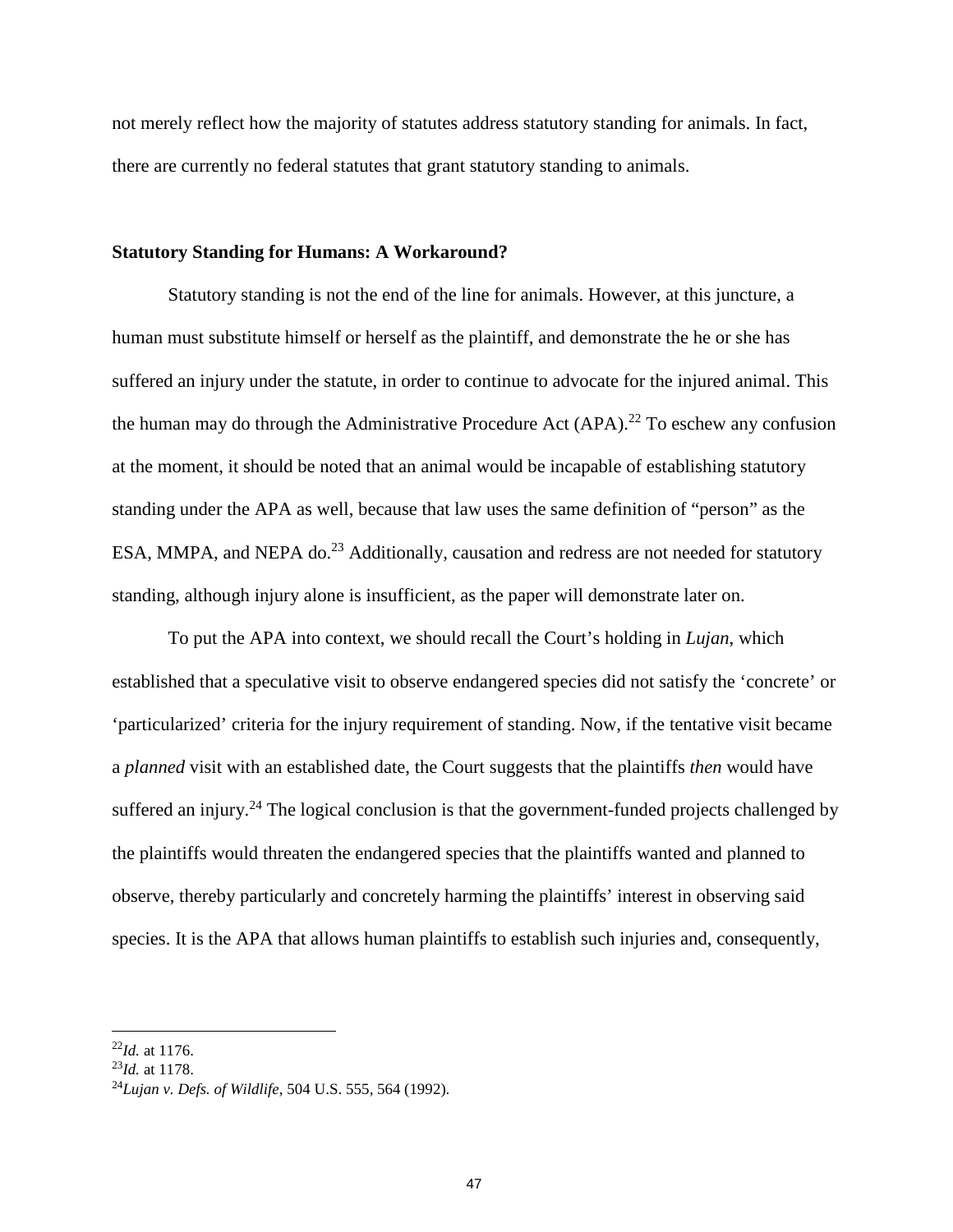opens the door for them to obtain standing for the purpose of protecting an animal or a group of animals.

Under the APA, "a person suffering legal wrong because of agency action, or adversely affected or aggrieved by agency action within the meaning of a relevant statute, is entitled to judicial review thereof."<sup>25</sup> Put otherwise, for the purposes of this paper, if a human seeks to protect an animal from harm, the human must demonstrate that *he* or *she* has suffered an injury due to an agency's failure to regulate under and enforce the statute, for which said agency is responsible. To demonstrate that he or she has suffered an injury, the human plaintiff must prove that the interest he or she seeks to protect is among the interests protected by the statute that the agency allegedly failed to uphold or properly enforce.<sup>26</sup> Fortunately, for the human plaintiff, the Supreme Court alleviates some of this burden by allowing plaintiffs to seek protection for aesthetic, recreational, or conservational interests.<sup>27</sup> However, those interests must still be protected by the statute under which the plaintiff is suing. Simply asserting an aesthetic, recreational, or conservational interest does not eliminate the plaintiff's obligation to demonstrate how either of those interests are protected by the statute.

However, in cases where an environmental statute is available, one should scrutinize the law for language that either directly protects the animal (conservation), or protects the interests of a human (aesthetics, recreation), who can, in turn, obtain statutory standing under the APA to intervene on the animal's behalf. Therefore, one might view the APA as statutory standing by proxy, since statutory standing for animals is wholly unavailable. The ability to assert recreational, aesthetic, and conservational interests also expands the plaintiff pool in a significant

<sup>25</sup>5 USCS § 702 (2018).

<sup>26</sup>*Ass'n of Data Processing Serv. Orgs., Inc. v. Camp*, 397 U.S. 150, 153 (1970). <sup>27</sup>*Id.* at 154.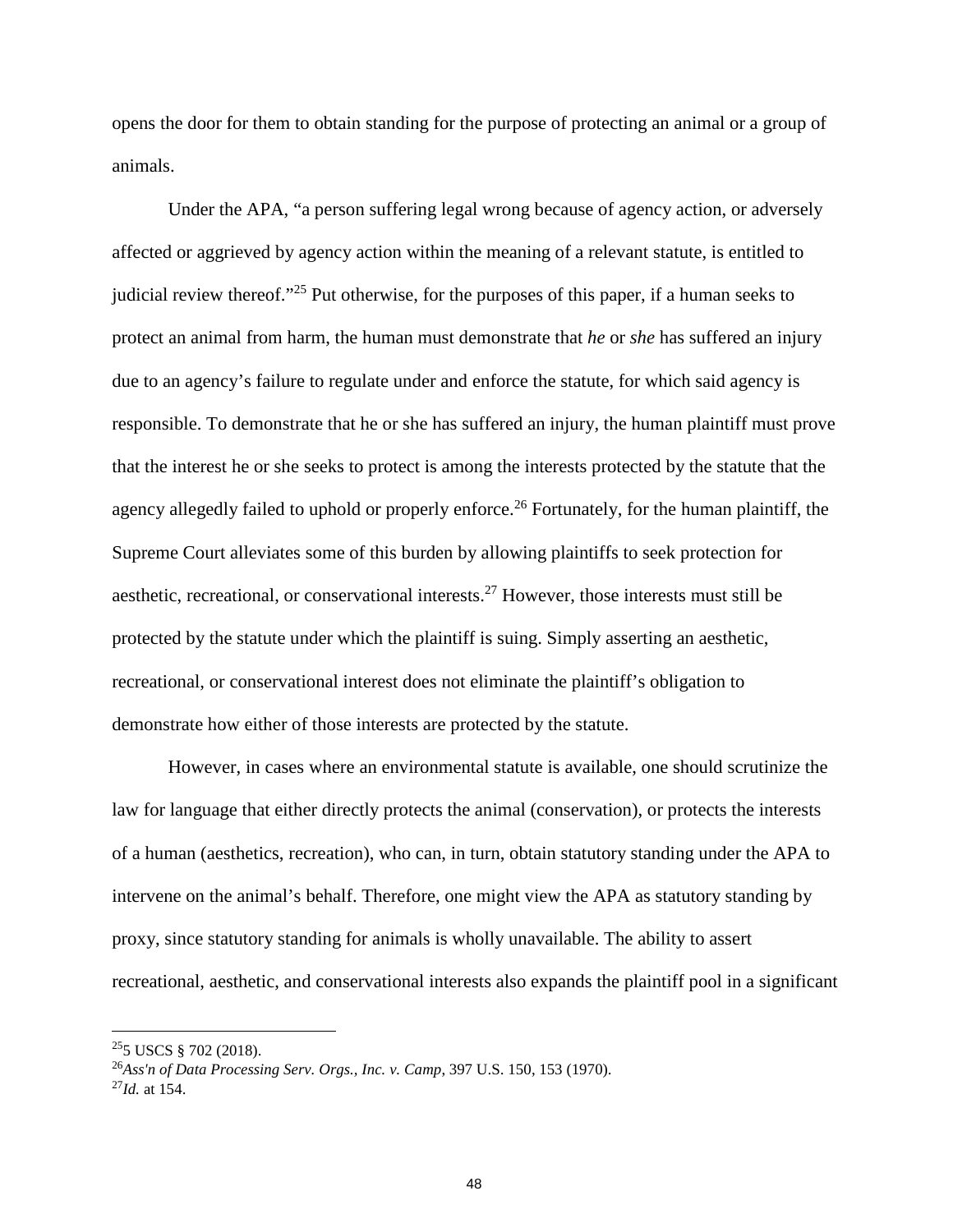way. For not only can scientists or researchers who handle and come into contact with animals as part of their employment obtain statutory standing under the APA, but individuals like the plaintiffs in *Lujan* with an interest in studying or observing species can also establish statutory standing. Two cases illustrate the opportunities that citizens have to obtain statutory standing.

In 1986, the Supreme Court held that members of the American Cetacean Society (ACS) suffered an injury when the United States Secretary of Commerce and the Japanese government agreed to allow Japanese whalers to continue their whaling operations, despite the fact that the permitted whaling would lead Japan to exceed its quota under the International Convention for the Regulation of Whaling (ICRW).<sup>28</sup> The Court found that an injury existed because the ACS's members had an interest in whale watching, which additional Japanese whaling would jeopardize.<sup>29</sup> The agency action responsible for the injury was the United States Commerce Secretary's failure to certify to the President of the United States that "nationals of a foreign country, directly or indirectly … conduct[ed] fishing operations in a manner or under circumstances which diminish[ed] the effectiveness of an international fishery conservation program."<sup>30</sup> The diminished fishery conservation program referred to was the ICRW, and the failure of the Secretary of Commerce to certify Japan to the United States President violated the Pelly Amendment to the Fisherman's Protective Act.<sup>31</sup> Under the APA, the Court found that the ACS's interest in whale watching fell within the zone of interests protected by the Pelly Amendment.<sup>32</sup>

<sup>28</sup>*Japan Whaling Ass'n v. Am. Cetacean Soc'y,*478 U.S. 221, 223-24, 227-28, footnote 4 (1986).

<sup>29</sup>*Id.* at footnote 4.

<sup>30</sup>*Id.* at 225.

<sup>31</sup>*Id.*

<sup>32</sup>*Id*. at footnote 4.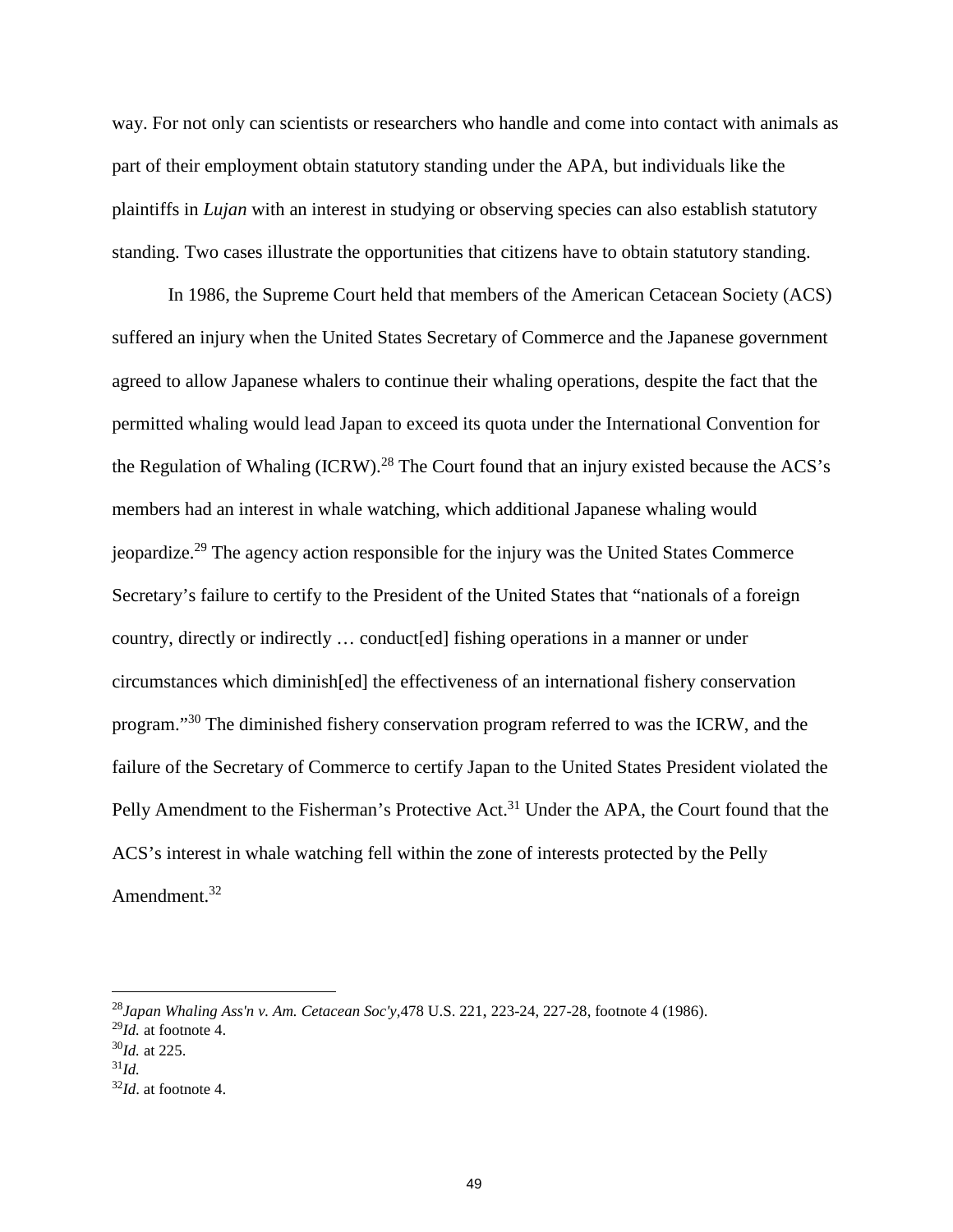*Japan Whaling Ass'n* exemplifies how a citizen's, or a group of citizens', recreational interest may receive protection under a federal statute, such that the protection afforded to the interest allowed ACS members to establish an injury for statutory standing. Again, using the APA simply allows a human to achieve statutory standing, and does not confer standing upon an animal. While the Supreme Court found whale watching to be a legitimate recreational interest, the Court of Appeals for the D.C. Circuit found that an even broader interest was protected by a different statute.

In 1998, the Court of Appeals for the D.C. Circuit held that a visitor to a particular zoo suffered an aesthetic injury when he witnessed animals being confined under inhumane conditions.<sup>33</sup> During its analysis of statutory standing, the court found that the visitor-plaintiff's interest in observing animals under humane conditions was protected by the Animal Welfare Act's 1985 Amendments.<sup>34</sup> The agency action responsible for the injury, which, again, must be demonstrated by the plaintiff under the APA, was the failure of the United States Department of Agriculture (USDA) to develop humane living standards for animals dwelling in exhibits and zoos by which animal keepers were required to comply.<sup>35</sup> Instead, the USDA delegated its rulemaking authority to animal exhibitioners and zookeepers themselves, who were directed to comport the animals' living arrangements with accepted industry standards.<sup>36</sup>

As the Court of Appeal for the Ninth Circuit held in 1985, "A party has standing to protest an action taken by someone else if he or she can show two things—'injury in fact' arising from the action and injury 'arguably within the zone of interests to be protected' by a violated

<sup>33</sup>*Animal Legal Def. Fund v. Glickman,* 154 F.3d 426, 431 (1998).

<sup>34</sup>*Id.* at 444-45.

 $^{35}$ *Id.* at 430.

<sup>36</sup>*Id.*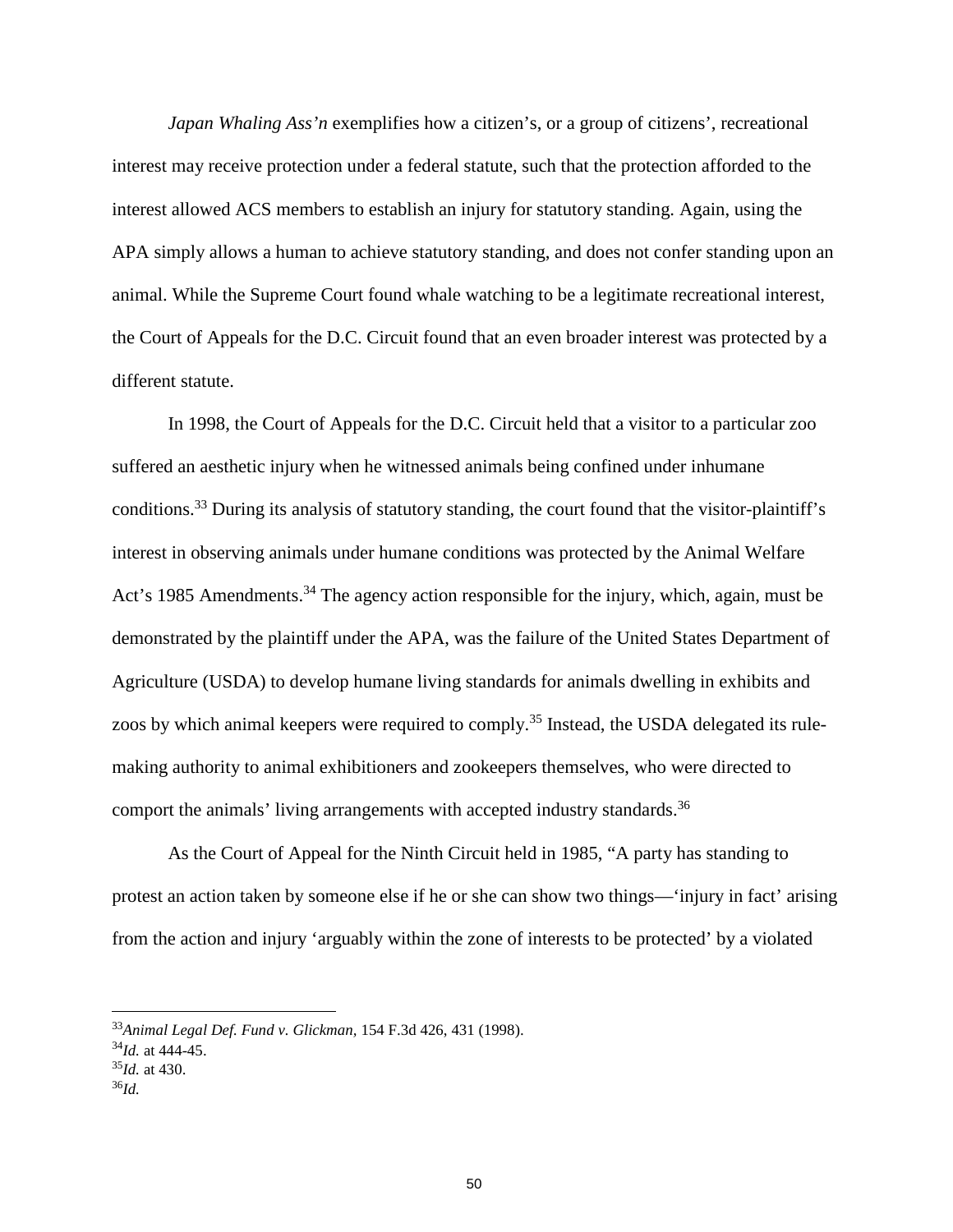statute."<sup>37</sup> As mentioned above, a plaintiff need not demonstrate causation or redress to establish statutory standing. However, one must remember that acquiring statutory standing only represents one half of the battle for standing. Constitutional standing must first be satisfied. Thus, an organization or an individual who sues in federal court to challenge governmental or individual activity that negatively affects an animal, or group of animals, cannot proceed without both constitutional and statutory standing. Since an animal has the potential to obtain constitutional standing in any jurisdiction (again, no case law exists to contradict such a claim, and the Ninth Circuit affirmatively allows constitutional standing for animals—see *Naruto* below), but not statutory standing, it would be futile to name the animal as the plaintiff to the case, since the animal would always lose on the issue of statutory standing. Therefore, as a practical matter, a human must serve as the named plaintiff throughout the duration of the case in order to act as the legal proxy for an animal or group of animals.

But how can a human establish injury, causation, and redress when the animal is the one experiencing the personalized, physical injury? What are the odds that a human can satisfy all the requirements of constitutional standing and statutory standing when his or her injury is less physical and concrete than the injury to the animal? It is true that the injuries suffered by the animal and the human will be different, but the cause of the harm will be the same defendant, and redress is simply a question of whether a court can *probably* remedy or halt the injury. Although the plaintiff has only one chance to name the proper defendant for causation and successfully demonstrate redress before a judge or justice, the plaintiff has more room to be creative when it comes to the injury. Since various types of injuries are available to the plaintiff

<sup>37</sup>*Animal Lovers Volunteer Asso. (A.L.V.A.) v. Weinberger*, 765 F.2d 937, 938 (9th Cir. 1985).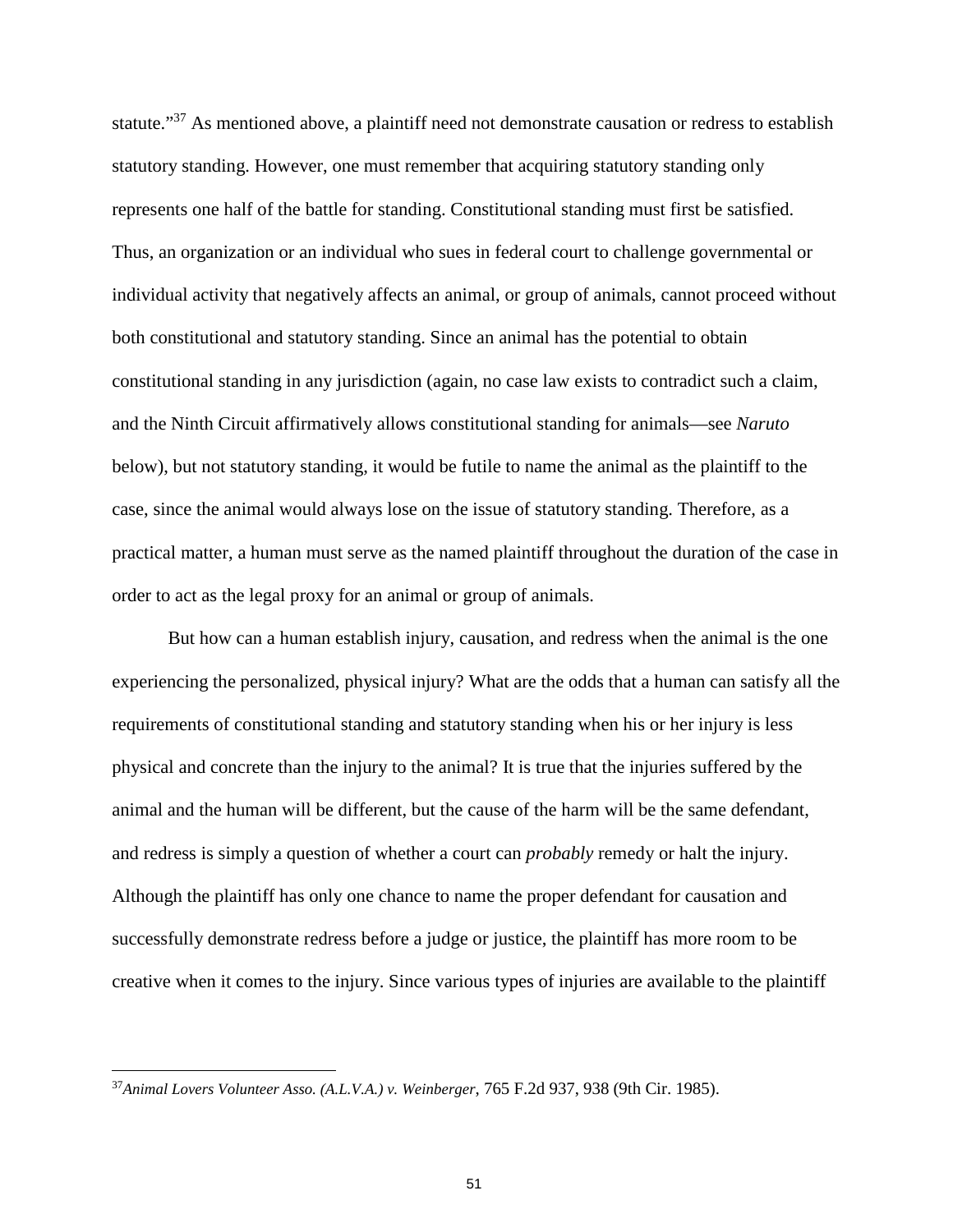and the path toward standing cannot begin without first establishing an injury, the primary focus of attorneys seeking to intervene on behalf of an injured animal should be the injury requirement.

#### **Humans Harmed by Harm to Non-Humans?**

The case law overwhelmingly suggests that ordinary citizens can bring lawsuits for physical harm suffered by animals. In *Glickman*, the Court of Appeals for the D.C. Circuit discussed the plaintiff's professional and volunteer experience with animals, his numerous visits to the zoo, and his interest in observing the zoo animals under humane conditions.<sup>38</sup> The court found that the plaintiff's aesthetic interest in observing the animals under humane conditions was concrete and particularized for the purposes of constitutional standing.<sup>39</sup> Was the injury dependent on the fact that the plaintiff had experience working with animals, or that he was a frequent visitor of the zoological exhibits? Environmental and animal case law indicate that a plaintiff must have some type of a relationship with the animals he seeks to protect, which we will explore very shortly.

To return briefly to the question of whether a human suing on behalf of an injured animal can establish an injury for himself or herself when that injury is non-physical and less concrete than the animal's, the Supreme Court might have provided an affirmative answer when it wrote the following in *United States v. Students Challenging Regulatory Agency Procedures*: "[D]eny[ing] standing to persons who are in fact injured simply because many others are also injured, would mean that the most injurious and widespread Government actions could be questioned by nobody."<sup>40</sup> Although that language was used in a case involving injuries to

<sup>38</sup>*Animal Legal Def. Fund v. Glickman*, 154 F.3d 426, 429, 431-32 (1998).

<sup>39</sup>*Id.* at 432 (1998).

<sup>40</sup>*United States v. Students Challenging Regulatory Agency Procedures,* 412 U.S. 669, 688 (1973).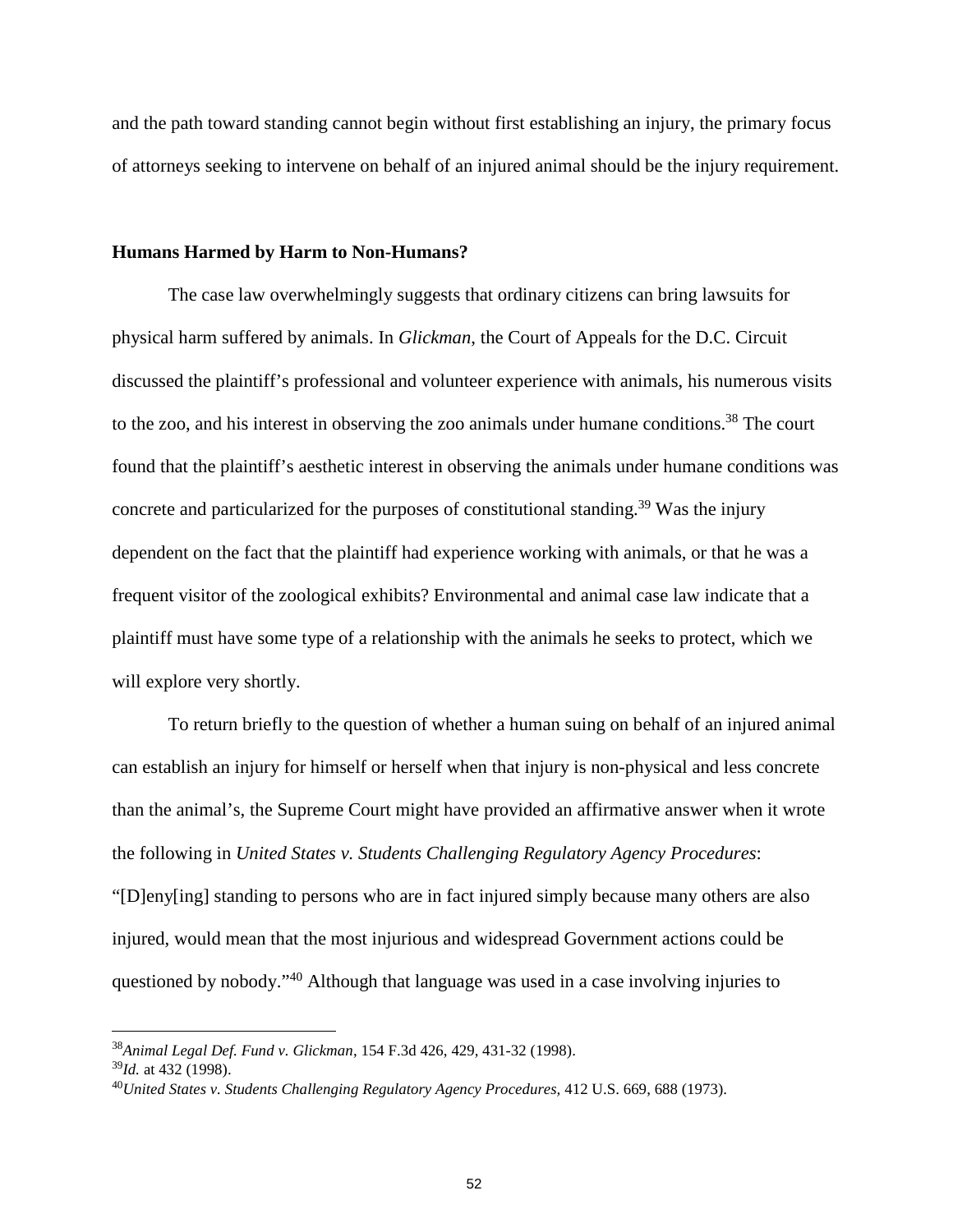multiple human persons, could it not also be applied to injuries suffered by humans and nonhumans, regardless of the character of their injuries? That is, regardless of whether the animal experiences a physical injury, and the human experiences an emotional injury, would it be wrong to deny standing to an emotionally injured human because his or her injury is derivative of, and attenuated from, the animal's direct, physical injuries suffered at the hands of the same defendant? The case law tells us that it would be wrong, since emotional injuries—like physical injuries—can also be concrete and particularized.

In *Glickman,* the Court of Appeals for the D.C. Circuit Court wrote that injuries of an aesthetic nature have consistently been considered legitimate injuries for the purposes of constitutional standing, and cited the Court in *Lujan*, which held that the mere act of observing an animal represents a cognizable interest.<sup>41</sup> However, in *Lujan*, the Supreme Court stressed that an injury to a cognizable interest is insufficient for constitutional standing.<sup>42</sup> The injury must also be concrete and particularized and experienced by the plaintiff.<sup>43</sup> The court in *Glickman* addresses these factors by noting that the plaintiff suffered an aesthetic injury when he witnessed the exhibited animals being confined under inhumane conditions.<sup>44</sup> Therefore, it would appear that an injury incurred through visual perception is sufficient to constitute "concrete and particularized."

Additionally, in *Beck v. United States Dep't of Commerce*, four animal welfare and environmental organizations were held to have established an injury when they intervened on behalf of the United States government in a suit brought by an Aleut woman whose hand-made goods produced from the pelts of sea otters were confiscated by U.S. Fish and Wildlife agents

<sup>41</sup>*Animal Legal Def. Fund v. Glickman*, 154 F.3d 426, 432 (1998).

<sup>42</sup>*Lujan v. Defs. of Wildlife*, 504 U.S. 555, 563 (1992).

<sup>43</sup>*Id.* at 560, 563.

<sup>44</sup>*Animal Legal Def. Fund v. Glickman*, 154 F.3d 426, 433 (1998).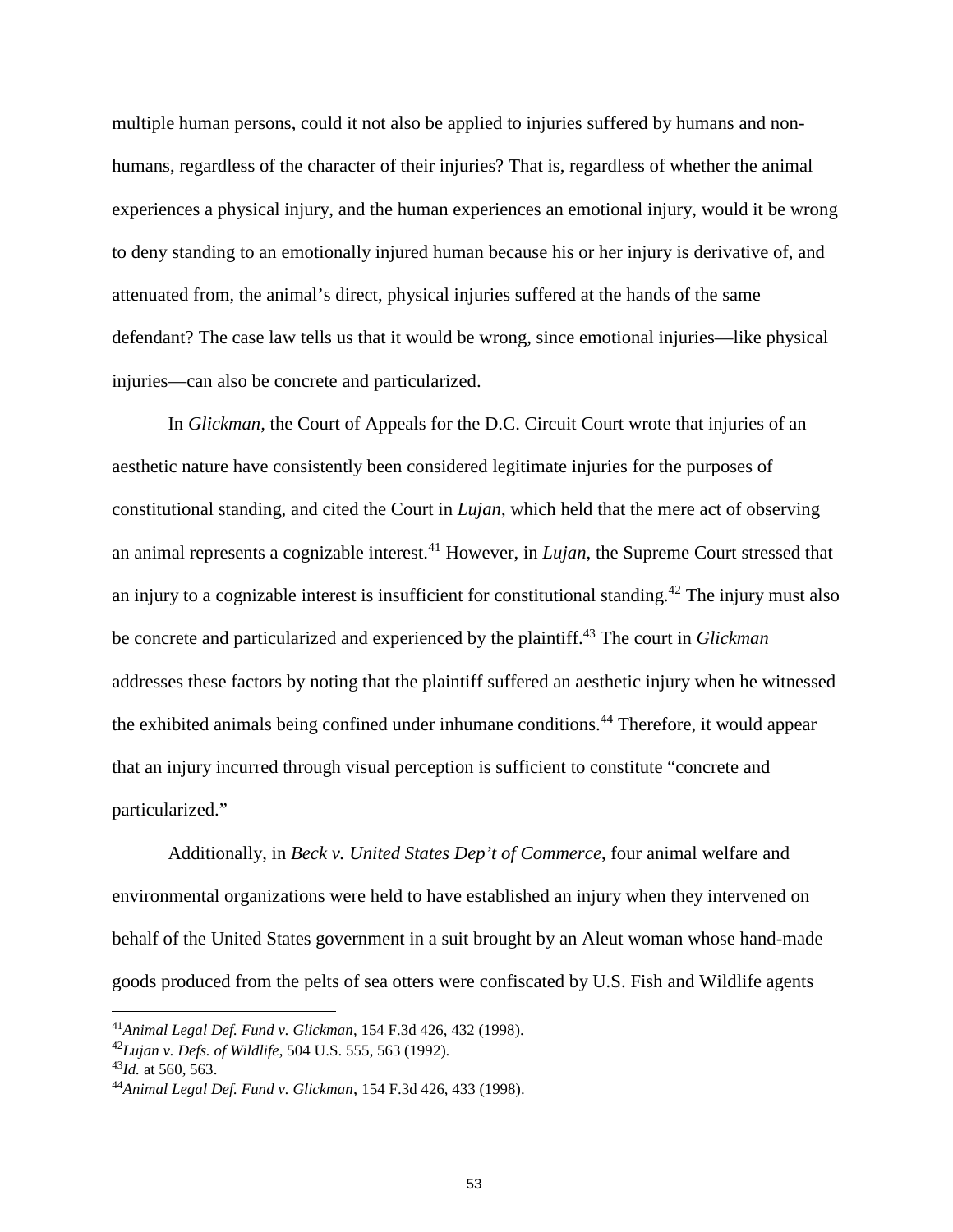under the MMPA.<sup>45</sup> The Court of Appeals for the Ninth Circuit held that the members of one of the litigating organizations, Friends of the Sea Otter (FSO), had an interest in studying and observing, and therefore, protecting sea otters.<sup>46</sup> Those members would suffer an injury to their interest if the United States government permitted Aleuts to use sea otters to make hand-made goods because doing so would encourage the growth of a market for sea-otter products, thereby encouraging individuals seeking to profit from the market to illegally take sea otters under the MMPA and deplete sea otter populations.<sup>47</sup> The court also considered the members' interest in sea otters to be greater than that of the average individual based on the fact that multiple members of FSO listed nine different sites in Alaska wherein they enjoyed studying and observing sea otters in the FSO's motion to intervene.<sup>48</sup> Plus, unlike the plaintiffs in *Lujan*, the plaintiffs in *Beck* lived near and often visited the sites where they exercised their interest.<sup>49</sup>

It is an established principle that, to have statutory standing, one must demonstrate how his or her interest in a certain activity or species, for instance, is greater than that of the general public.<sup>50</sup> Furthermore, as the Ninth Circuit Court suggests in *Beck* and *Idaho Conservation League*, the geographical proximity of the petitioner to the alleged injury site may be taken into consideration to determine whether that party has indeed suffered an injury.<sup>51</sup> And in cases where a project or development is expected to result in negative environmental consequences, a

<sup>45</sup>982 F.2d 1332, 1334-35 (9th Cir. 1992).

<sup>46</sup>*Id.* at 1340-41.

<sup>47</sup>*Id.* at 1341.

<sup>48</sup>*Id.*

<sup>49</sup>*Id.* at 1341.

<sup>50</sup>*Animal Lovers Volunteer Asso. (A.L.V.A.) v. Weinberger*, 765 F.2d 937, 939 (9th Cir. 1985) citing *Sierra Club v. Morton*, 405 U.S. 727, 736-41.

<sup>51</sup>*Beck v. United States Dep't of Commerce*, 982 F.2d 1332, 1341 (9th Cir. 1992); *Idaho Conservation League v. Mumma*, 956 F.2d 1508, 1517 (9th Cir. 1992).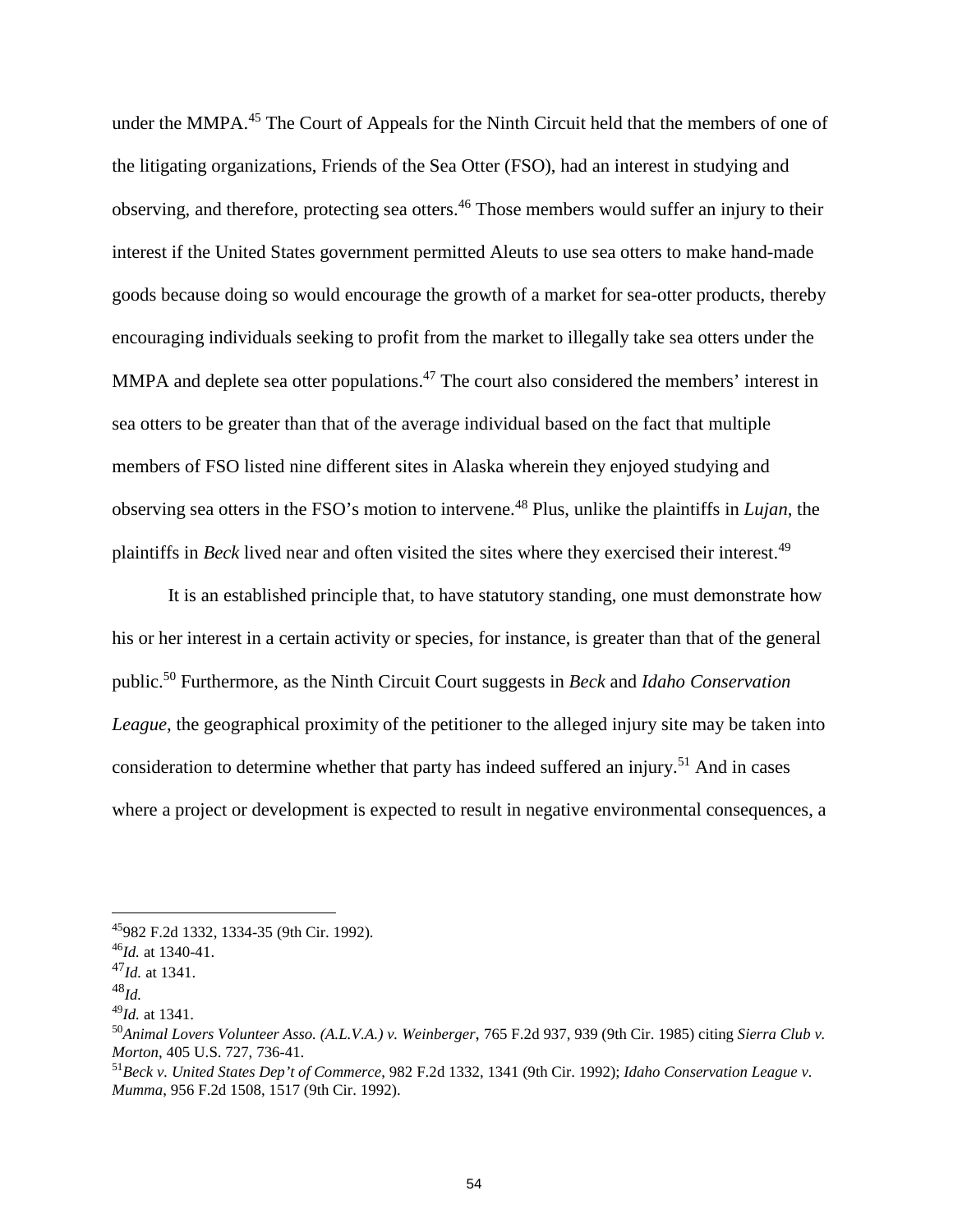plaintiff need not prove that said consequences will *certainly* occur to establish an injury.<sup>52</sup> Rather, he or she can establish his or her injury if expert opinion and sufficient factual allegations raise substantial questions about the character of the consequences.<sup>53</sup> Logically, there is no reason to doubt that the latter rule can be applied to cases involving animals, since negative environmental consequences often implicate wildlife or endangered species.

### **When Is Statutory Standing Unavailable?**

It is necessary to include a contrasting case to help us understand when a human cannot establish standing for the purpose of protecting an animal, group of animals, or an entire species. After all, organizations and individuals pursuing a legal cause of action are less likely to succeed if they do not know how to be *unsuccessful*, since that knowledge facilitates an understanding of failed arguments and how to avoid them.

In *Animal Lovers Volunteer Asso. (A.L.V.A.) v. Weinberger*, the Court of Appeals for the Ninth Circuit held that the plaintiff organization, ALVA, failed to demonstrate an injury for the purpose of constitutional standing during its challenge of the United States Navy's efforts to eliminate a group of wild goats on San Clemente Island in California.<sup>54</sup> The failure to establish an injury was attributable to ALVA's inability to demonstrate how their interest in the wild goats exceeded that of the general public.<sup>55</sup> In that regard, the court noted two things: (1) ALVA was not a longstanding organization; (2) ALVA had not adequately drawn attention to its distinct animal welfare efforts, or "indicia of commitment to preventing inhumane behavior."<sup>56</sup> Even

<sup>52</sup>*Davis v. Coleman*, 521 F.2d 661, 670-671 (9th Cir. 1975).

<sup>53</sup>*Id.*

<sup>54</sup>765 F.2d 937, 938-39 (9th Cir. 1985) <sup>55</sup>*Id.* at 939.

<sup>56</sup>*Id.*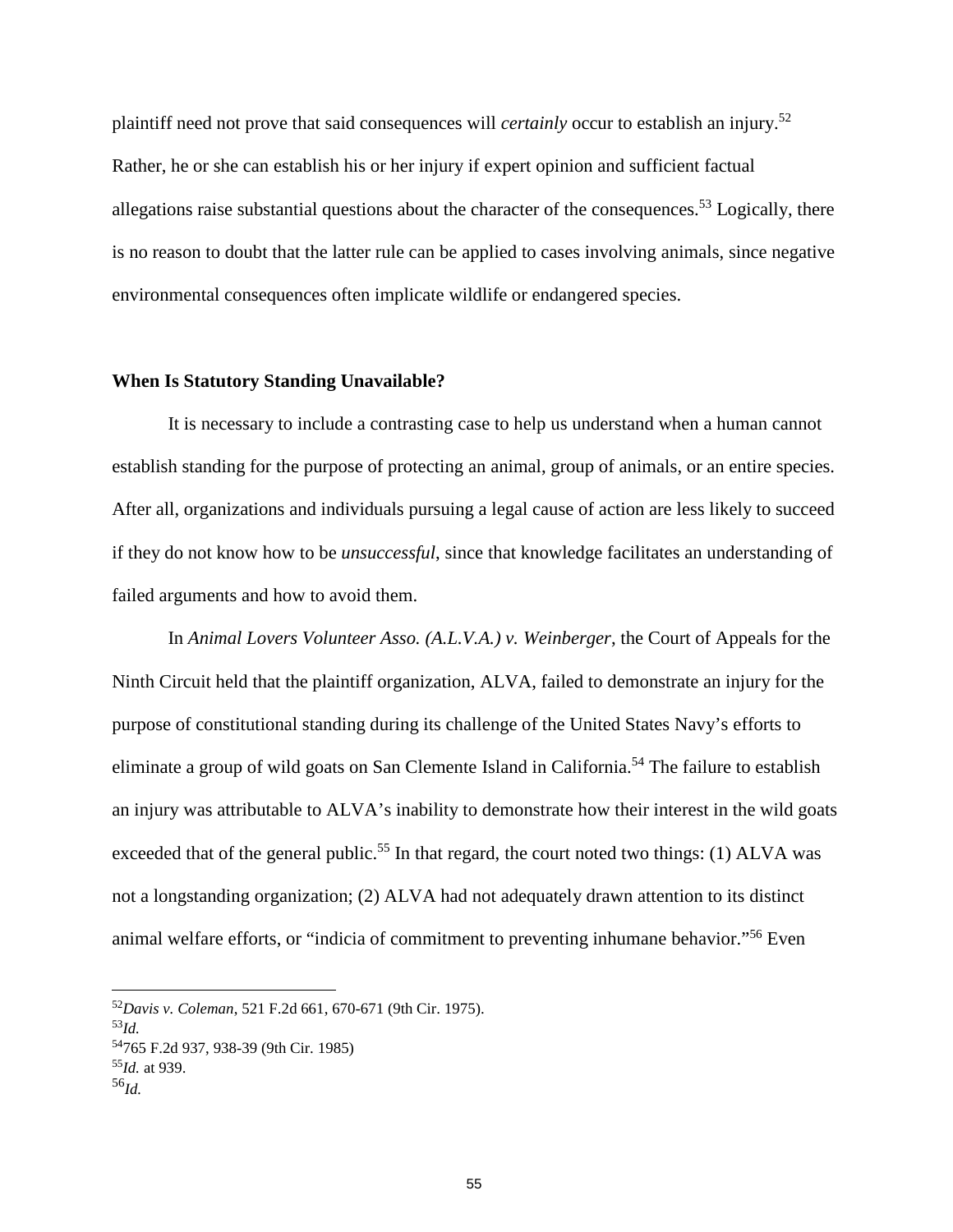though the length of an organization's existence and its popularity are not determinative for the purposes of standing, the court found that those factors were important to ALVA because it had neither a long existence nor any degree of publicity.<sup>57</sup> Thus, the organization was incapable of distinguishing its own interests, or those of its members, from those of the general public.<sup>58</sup>

Furthermore, even though ALVA sued under NEPA to protest the Navy's method of killing the goats—gunfire from helicopters—the court argued that NEPA did not protect psychological interests.<sup>59</sup> If we recall, the APA allows for aesthetic, recreational, or conservational injuries, but not psychological ones. The court did, however, suggest that ALVA's psychological injury might have satisfied statutory standing if the injury arose out of a "direct sensory impact of a change in the plaintiffs' physical environment."<sup>60</sup> Thus, in order for ALVA to have established a psychological injury for statutory standing, San Clemente Island must have been part of its surrounding physical environment, or the surrounding physical environment of its members, which it was not.<sup>61</sup>

The physicality requirement in *ALVA* is congruent with the D.C. Circuit Court of Appeals' opinion regarding the plaintiff's injury in *Glickman*, in that, the zoo, which kept animals under inhumane conditions, was part of the plaintiff's physical environment. Naturally, observing zoo animals close enough to recognize that they are being housed improperly and inadequately requires the observer to be within the surrounding physical environment of the zoo. Based on the language in *ALVA* and *Glickman*, members of ALVA likely would have had a permissible psychological or aesthetic injury if they had witnessed naval gunfire wounding and

<sup>58</sup>*Id.*

<sup>57</sup>*Id.*

<sup>59</sup> *Animal Lovers Volunteer Asso. (A.L.V.A.) v. Weinberger*, 765 F.2d 937, 938-39 (9th Cir. 1985). <sup>60</sup>*Id.* <sup>61</sup>*Id.* at 938-39.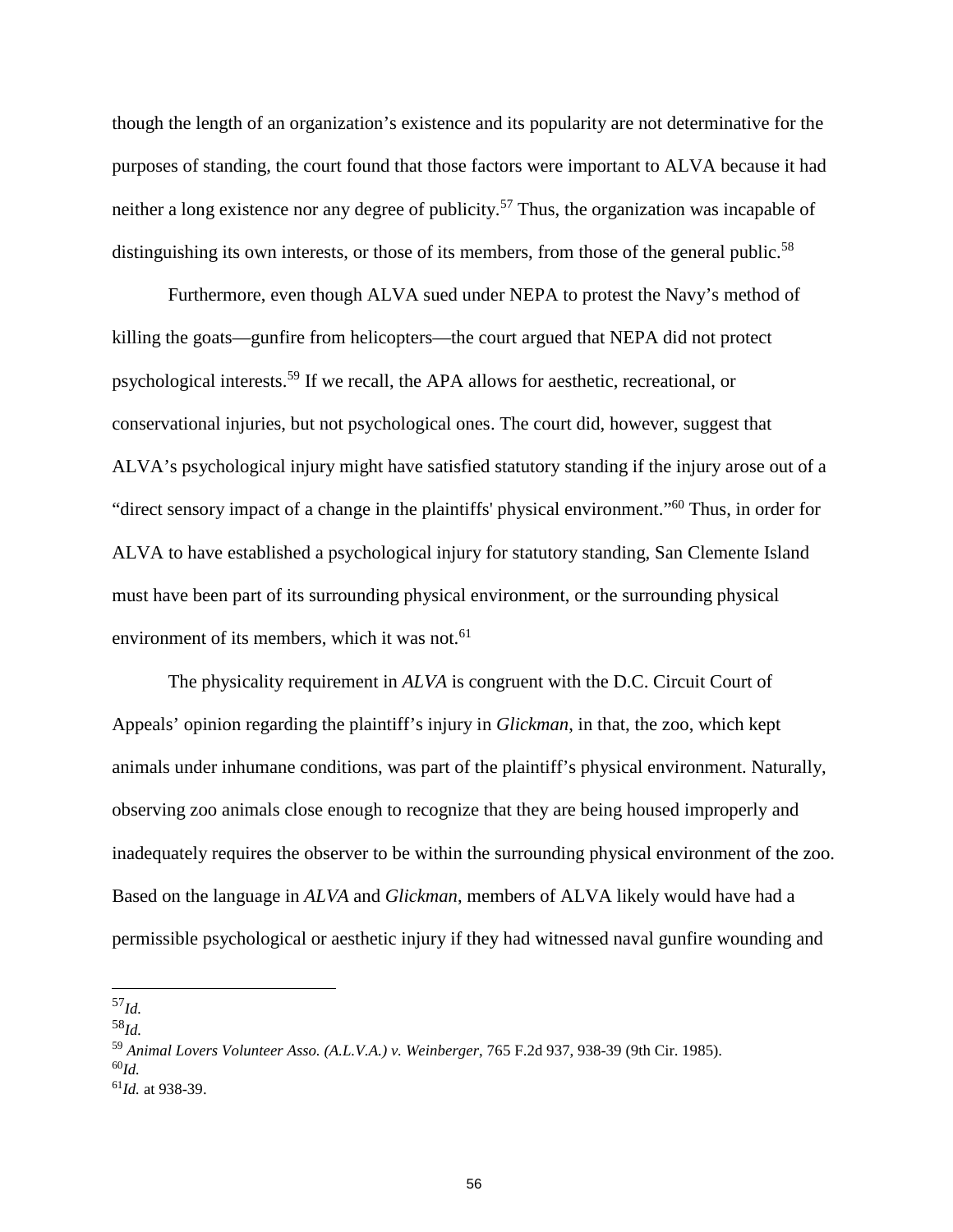killing the wild goats, since those direct observations would have necessarily placed them within the surrounding physical environment of San Clemente Island. Since members of ALVA did not witness the goat killings, however, the organization needed to demonstrate that its members' interest in the wild goats exceeded that of the average person, as in *Beck*, and that ALVA members lived or worked in close proximity to San Clemente Island, as in *Idaho Conservation League*. Unfortunately for the organization, ALVA members did not satisfy either of those additional factors.<sup>62</sup>

Similar to *ALVA* on facts, but different in outcome, the Court of Appeals for the Ninth Circuit held that an organization successfully established an injury when its members witnessed bison in Yellowstone Park being shot to death as part of a bison management plan proposed by the National Park Service.<sup>63</sup> The court cited the "direct sensory impact" language from *ALVA*, which the plaintiff organization, Fund for Animals, satisfied since its members witnessed the bison deaths transpire.<sup>64</sup> Just as the court had intimated in *ALVA*, the interest of an organization's members was deemed protected under NEPA in *Fund for Animals*, because the psychological injury arose out of a direct sensory impact of a change in the plaintiff's environment.<sup>65</sup> Therefore, statutory standing was available to the organization.

Although this case was published before the Supreme Court rendered its decision in *Lujan*, it is likely that the injury suffered by Fund for Animals members satisfied the threshold of 'concrete and particularized' for an Article III/constitutional injury since the members experienced their injury via direct visual observation. Recall that the court in *Glickman* found that the zoo-visiting plaintiff's visual perception of zoo animals under inhumane conditions fell

<sup>62</sup>*Id.* at 938-39.

<sup>63</sup>*Fund for Animals, Inc. v. Lujan*, 962 F.2d 1391, 1394-97 (9th Cir. 1992). <sup>64</sup>*Id.* at 1396. <sup>65</sup>*Id*. at 1396.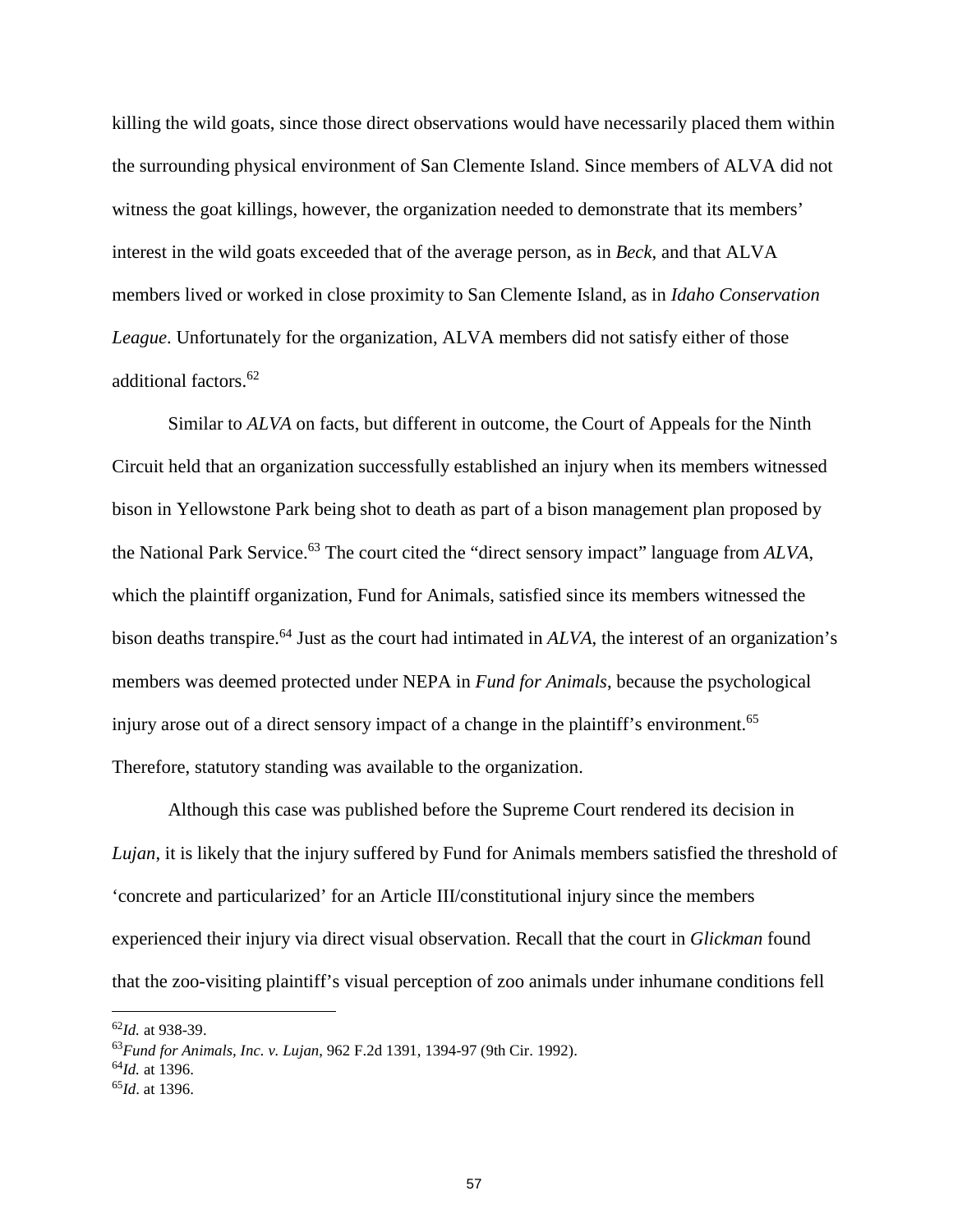within the parameters of "concrete and particularized" as well.<sup>66</sup> After all, what could be more concrete and particularized than direct sensory perception?

Now, one more item is in need of clarification before we review a recent case published last year. The cases cited in this paper do not clearly distinguish constitutional injuries from statutory injuries, and this is likely because an injured aesthetic, recreational, or conservational interest is highly likely to pass the 'concrete and particularized' test for constitutional standing. In *Glickman* and *Fund for Animals*, the visual perception of harm caused to an animal or group of animals amounted to an aesthetic, statutory injury, provided of course, that the plaintiffs could demonstrate a greater interest in the animals than the average person. As long as the aesthetic injuries are concrete and particularized, which they are likely to be, given that personal observations are concrete and particular to the individual making them, those injuries will be sufficient for the purposes of establishing constitutional standing. And provided that aesthetic interests are protected by the statute under which a plaintiff is suing, statutory standing will follow as well. The point is that while an injury for statutory standing can be the same injury for constitutional standing, assuming that said injury is concrete and particularized, the reverse is not always true. An injury for constitutional standing does not automatically become an injury for statutory standing because of the need to demonstrate that the injured interest is protected by the statute invoked by the plaintiff.

<sup>66</sup>*Animal Legal Def. Fund v. Glickman*, 154 F.3d 426 (1998).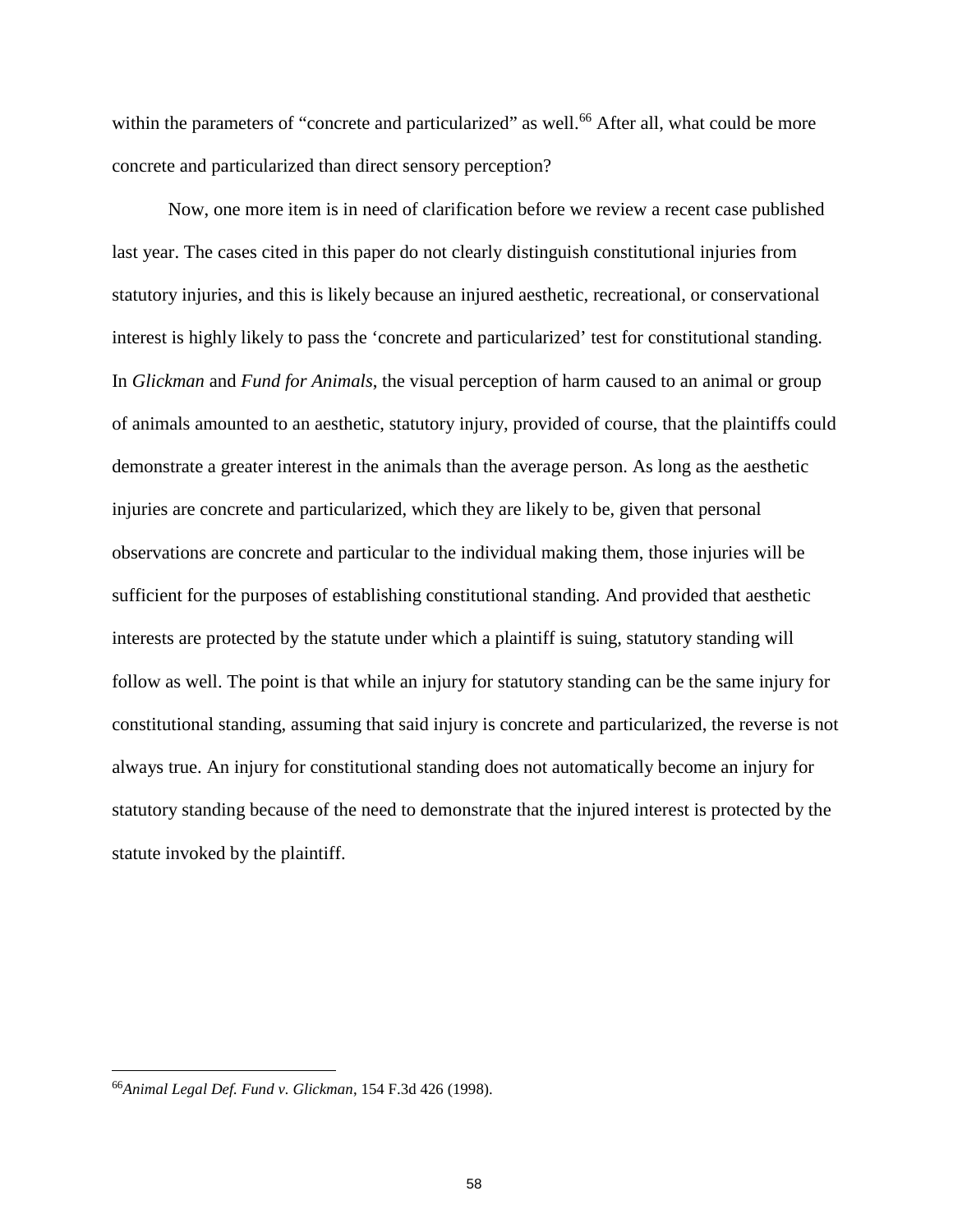### **A Recent Case from the Ninth Circuit**

Affirming what has heretofore been discussed regarding the application of standing to animal law, the Court of Appeals for the Ninth Circuit published a decision in April 2018 about a monkey bringing a copyright infringement lawsuit. In *Naruto v. Slater*, a macaque named Naruto took photos of himself using the camera of photographer David Slater. When Slater published the photos in a book, he identified himself, but not Naruto, as one of the copyright owners of the material.<sup>67</sup> However, Slater did attribute the photos to the work of Naruto, after which the People for the Ethical Treatment of Animals (PETA) brought a copyright claim against Slater.<sup>68</sup>

Like *Cetacean*, the plaintiff in this case was not an organization acting on behalf of an animal, but the injured animal itself.<sup>69</sup> During its discussion of standing, the court cited *Cetacean* and found that Naruto established the three requirements necessary for constitutional standing.<sup>70</sup> Naruto suffered a concrete and particularized injury when Slater claimed copyright ownership of Naruto's photos, and the court determined that it could redress the injury by declaring Naruto the true owner<sup>71</sup>. Although a causation analysis was not included, it is clear from the facts that the copyright injury to Naruto was, at the very least, fairly traceable to Slater.

When the court analyzed statutory standing for Naruto, it came to the same conclusion as *Cetacean*: Animals are not persons for the purposes of statutory standing absent explicit language to the contrary.<sup>72</sup> Since the Copyright Act does not explicitly permit animals to sue under the statute, Naruto could not obtain statutory standing.<sup>73</sup>

<sup>67</sup>888 F.3d 418, 420 (9th Cir. 2018). <sup>68</sup>*Id.* <sup>69</sup>*Id*. at 423-24. <sup>70</sup>*Id.* at 424.  $^{71}Id.$  $^{72}$ *Id.* at 425-26. <sup>73</sup>*Id.* at 426.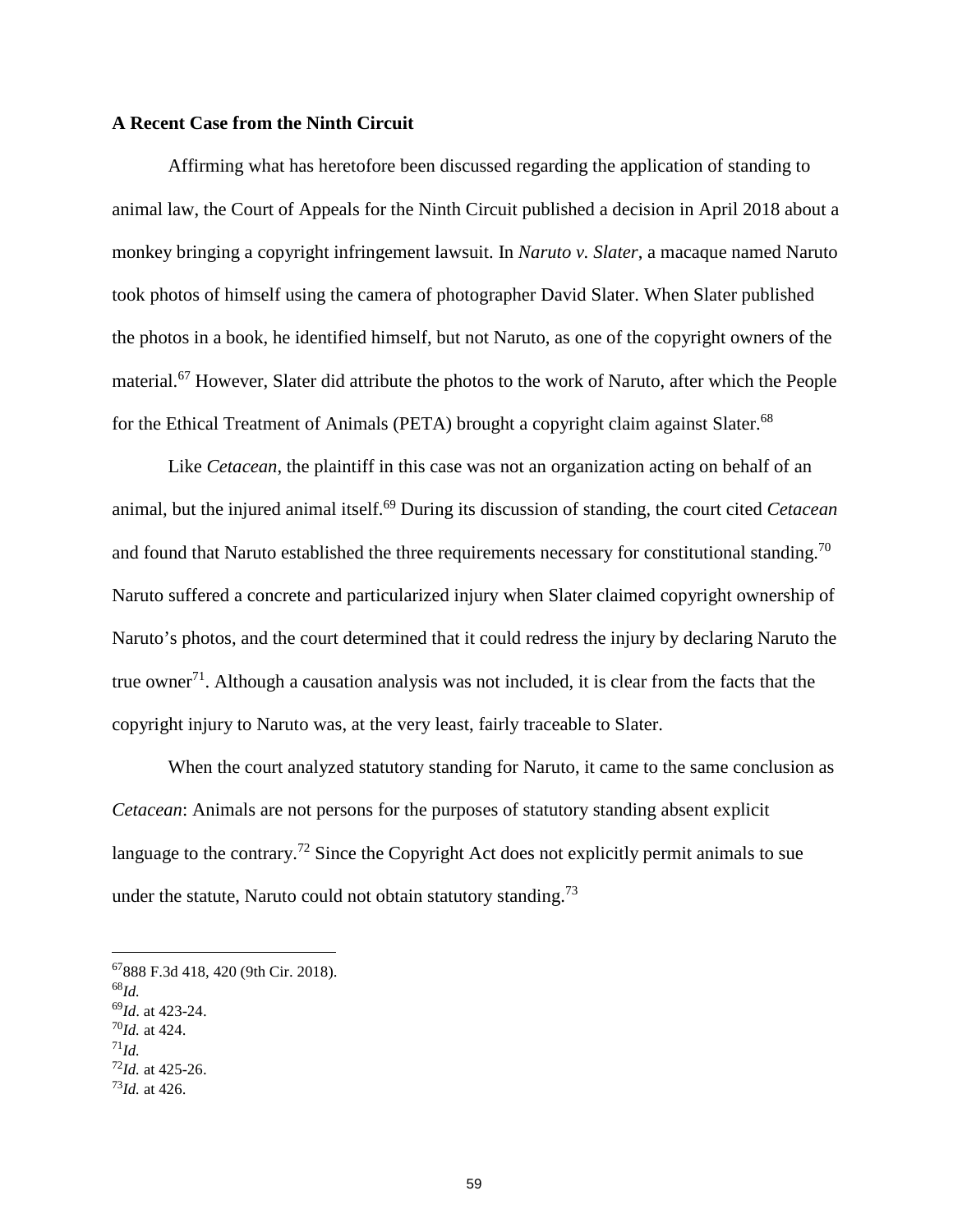Lastly, the court also examined the issue of "next-friend" standing. PETA attempted to represent Naruto by establishing next-friend standing, which requires the "next friend" to demonstrate "(1) that the petitioner is unable to litigate his own cause due to mental incapacity, lack of access to court, or other similar disability; and (2) the next friend has some significant relationship with, and is truly dedicated to the best interests of, the petitioner."<sup>74</sup> In *Naruto*, PETA did not have a prior relationship with the macaque-plaintiff, let alone a significant one. Additionally, the Supreme Court has held that "the scope of any federal doctrine of 'next friend' standing is no broader than what is permitted by the ... statute."<sup>75</sup> And since Congress has only permitted next-friend standing for petitions for writs of habeas corpus, and for minors or incompetent people, PETA's attempt to represent Naruto failed.<sup>76</sup>

### **Other Forms of Standing**

In addition to the discussion of next-friend standing, it is worth pointing out that PETA is unlikely to have been successful had it attempted to assert organizational or representational standing instead. In regard to the former, organizational standing is present where the actions of a defendant frustrate the ability of the plaintiff to engage in organizational activities such that the plaintiff organization expends significant resources to counteract the defendant's actions.<sup>77</sup> The Ninth Circuit Court of Appeals adopted this rule, but changed the language regarding injury. Instead of the injury affecting the organization's "activities," there must be an injury to the organization's "mission."<sup>78</sup>

<sup>74</sup>*Id.* at 421 (citing *Coalition of Clergy v. Bush*, 310 F.3d 1153, 1159-60 (9th Cir. 2002)).

<sup>75</sup>*Id.* at 422 (citing *Whitmore v. Arkansas*, 495 U.S. 149, 164-165 (1990)). <sup>76</sup>*Id.*

<sup>77</sup>*Havens Realty Corp. v. Coleman*, 455 U.S. 363, 379 (1982).

<sup>78</sup>*Fair Hous. v. Combs*, 285 F.3d 899, 905(9th Cir. 2002).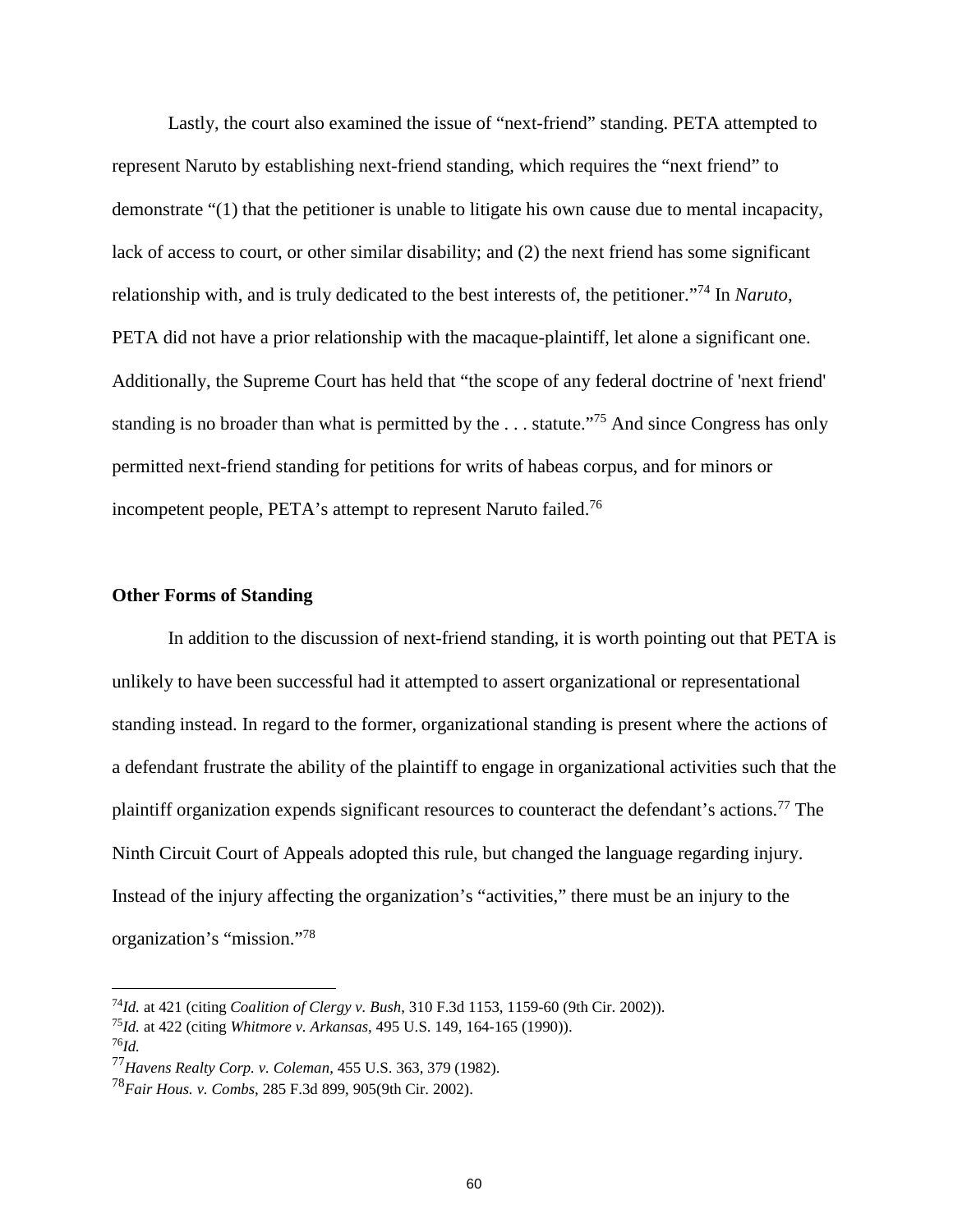In 2009, the Humane Society of the United States (HSUS) successfully established an injury via organizational standing following the rule established in *Havens Realty Corp* when it sued the United States Postal Service for distributing *The Feathered Warrior*, a publication that contained advertisements for animal fights, animal fighting equipment, fighting animals themselves, and fighting venues.<sup>79</sup> The District Court for the District of Columbia held that although HSUS spends hundreds of thousands of dollars to combat animal fighting of its own volition, any increase in expenditures made by the HSUS for rescuing or treating injured fighting animals caused by the Postal Service's distribution of *The Feathered Warrior* would qualify as an injury to the organization.<sup>80</sup>

Despite the fact that this case does not have binding authority, it is an interesting example of how organizational standing can be applied to an animal law case. Of particular interest and importance is the fact that the court held that any increase in expenditures to rescue fighting animals would create an organizational injury, despite the fact that *Haven Realty Corp* requires a "significant" increase in expenditures to counteract the defendant's actions. It seems here that the significance of the cost already existed since HSUS already dedicated hundreds of thousands of dollars to combating animal fighting. Thus, any increase to the already great amount spent by the organization, would be considered significant.

It is unclear whether organizational standing would have helped PETA in *Naruto*, especially since that case was brought before the Ninth Circuit: the same court that requires the plaintiff organization to demonstrate that its *mission* had been frustrated. It would be unlikely for a court to agree with the proposition that HSUS' mission involves affording intellectual property

<sup>79</sup>*Humane Soc'y of the United States v. United States Postal Serv.*, 609 F. Supp. 2d 85, 89 (D.D.C. 2009). <sup>80</sup>*Id.* at 89-91.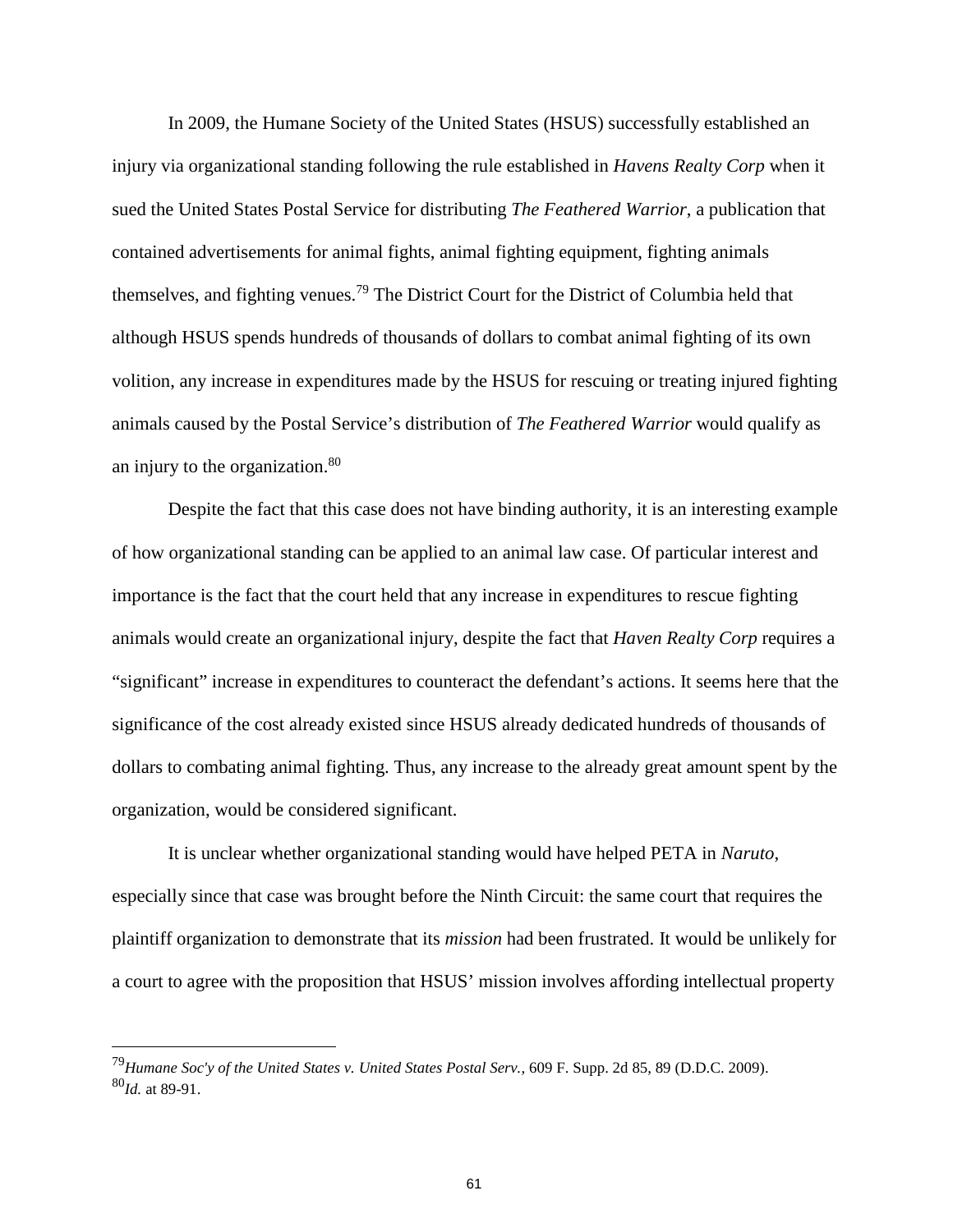rights to animals. Similarly, if ALVA tried to assert organizational standing it would have failed as well, because (a) ALVA did not allege that it had spent any resources to save the San Clemente Island goats, and (b) ALVA's relative anonymity as an organization and its failure to highlight prior efforts to protect animals would not give the court any guidance as to an organizational mission.

One final, viable opportunity for animal attorneys is associational standing. The Supreme Court held that an association has standing to sue on behalf of association members where "(a) [the] members would otherwise have standing to sue in their own right; (b) the interests it seeks to protect are germane to the organization's purpose; and (c) neither the claim asserted nor the relief requested requires the participation of individual members in the lawsuit."<sup>81</sup> As an association, ALVA could have opted for this form of standing while attempting to protect the goats of San Clemente Island. However, ALVA would have failed in this effort as well.

Even if the Ninth Circuit Court were to grant that neither the claim asserted nor the relief requested required participation of the individual ALVA members, the court already held that neither the group nor its members had statutory standing to sue since no change to the physical environment of either had occurred to give rise to a psychological injury. Moreover, it is unlikely for the court to have found that ALVA's interests in protecting the goats was germane to its organizational purpose, since the court argued that ALVA's short history and lack of publicity precluded the organization from demonstrating how its interest was greater than that of the public's. The point here is that if the Ninth Circuit already determined that ALVA had not drawn sufficient attention to prior work, activities, or efforts demonstrative of a distinct interest in protecting animals from harm, then the court would also be unlikely to understand ALVA's

<sup>81</sup>*Hunt v. Wash. State Apple Advert. Comm'n*, 432 U.S. 333, 343 (1977).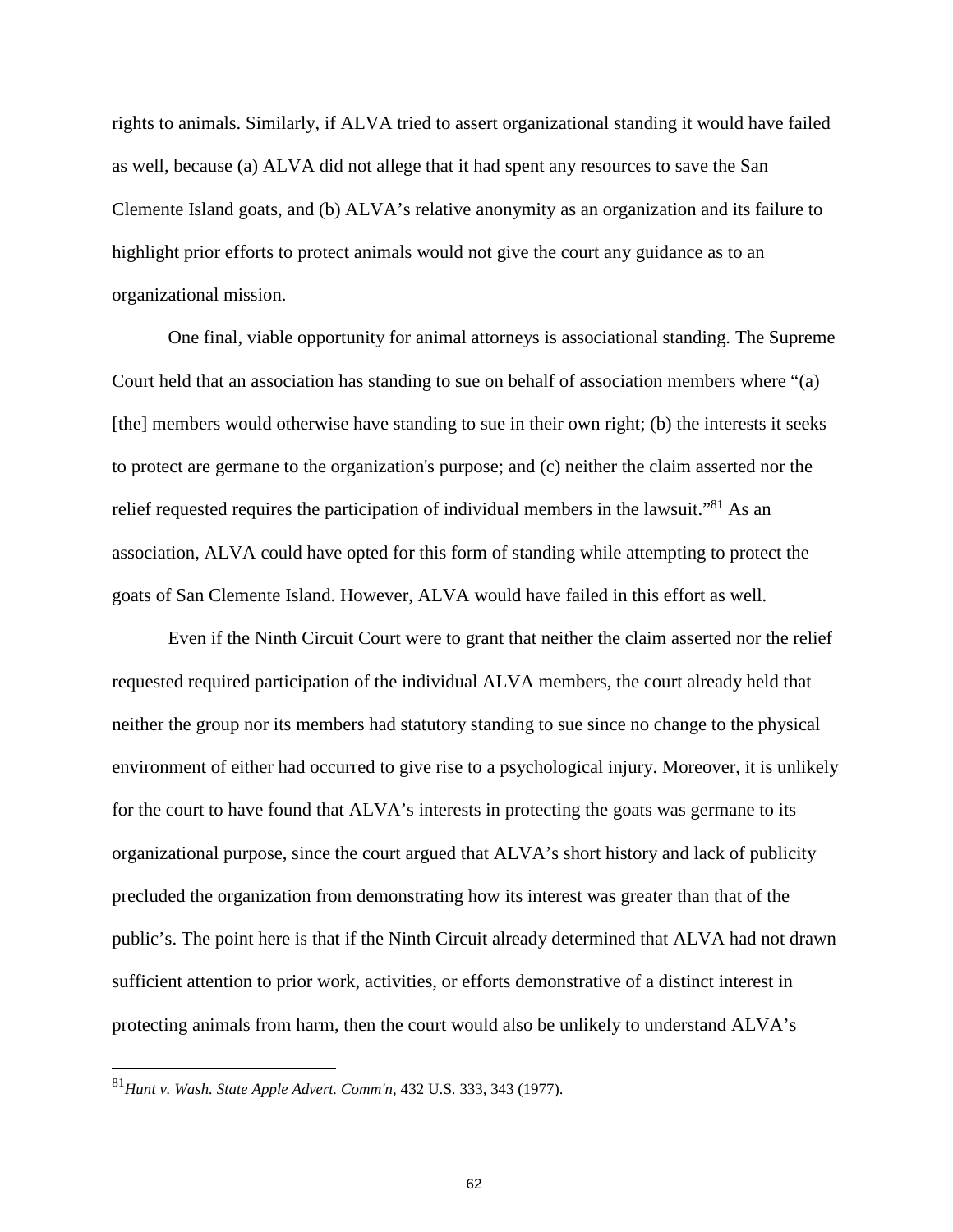purpose as an organization. Put otherwise, if you've never heard of an organization or its work, how can you know its purpose?

Before moving on to habeas corpus, one item regarding associational standing must be clarified. While *Hunt* serves as the guiding case on the topic, the litigating association therein was a trade association. It is therefore unclear whether associational standing is available to associations of all kinds, or merely to trade associations.

### **Developments Regarding Habeas Corpus and Animals**

Since next-friend standing is available for writs of habeas corpus, could a human file such a writ petition on behalf of an animal? The Nonhuman Rights Project has tried to do so for confined animals on numerous occasions in an attempt to establish personhood rights for the animals, and transfer said animals to sanctuaries.<sup>82</sup> However, the organization has yet to achieve success in that regard.<sup>83</sup> In two separate cases, two different courts refused to accept the Nonhuman Rights Project's writ of habeas corpus on behalf of captive animals. In 2017, the New York Supreme Court, Appellate Division, First Judicial Department affirmed an earlier judgment of the Supreme Court, New York County declining the Nonhuman Rights Project's writ of habeas corpus on behalf of two chimpanzees kept in cages; one of which is located in a warehouse in Gloversville, New York, and the other in a cement storefront in Niagara Falls, New York.<sup>84</sup> The decision made by the Appellate Division, First Judicial Department to affirm the

<sup>82</sup>Nonhuman Rights, *Second Petition Filed on Behalf of Captive Elephants in Connecticut*, Nonhuman Rights Blog (July 11, 2018, 11:17 PM), https://www.nonhumanrights.org/blog/second-petition-connecticut/ <sup>83</sup>*Matter of Nonhuman Rights Project, Inc. v. Lavery*, No. 150149/16 162358/15, slip op. 04574 (App. Div. June 8, 2017).

<sup>84</sup>*Id.*at 1-3.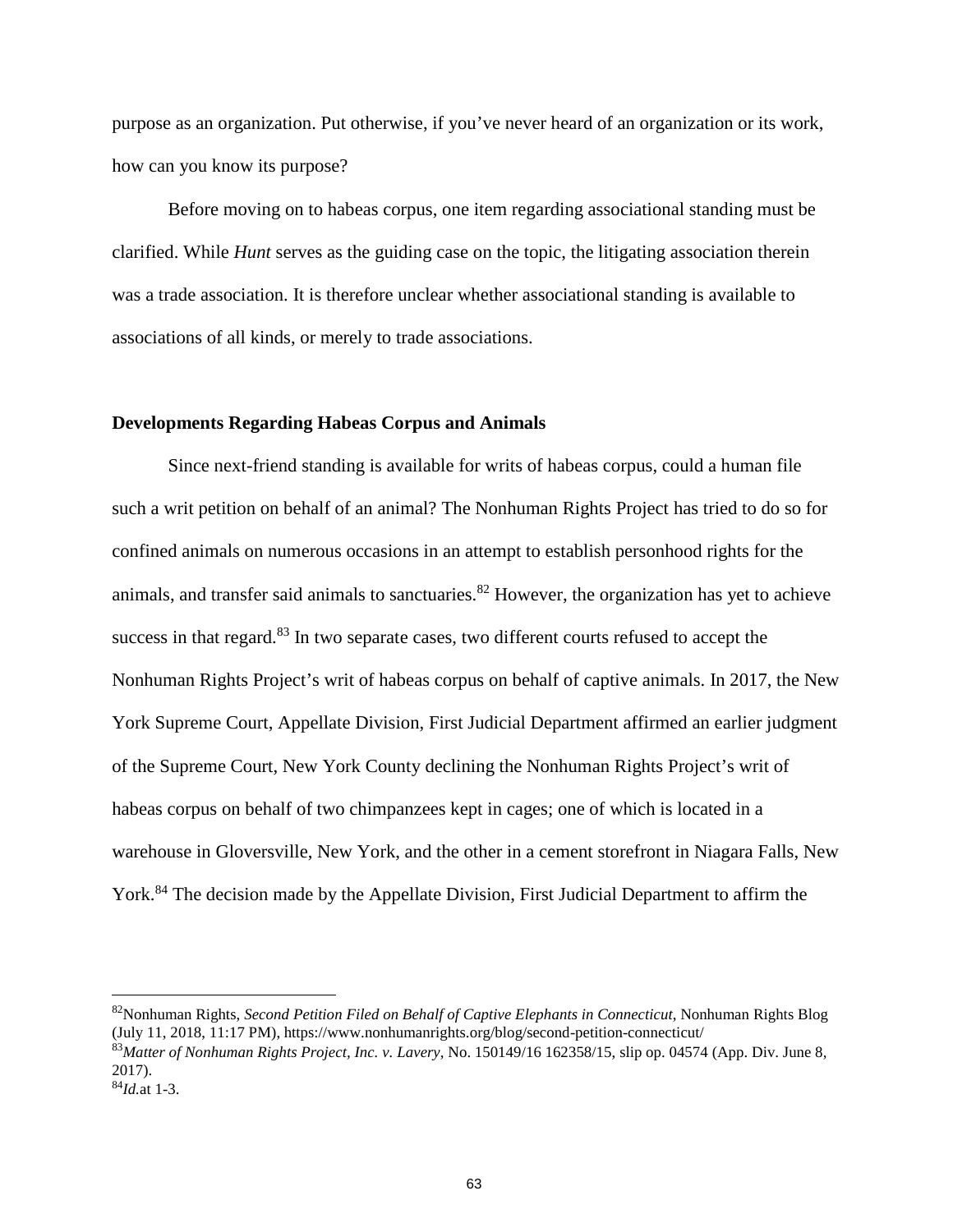judgment was based on the petitioner's failure to introduce new information not already contained within the four prior petitions.<sup>85</sup>

In addition, the Appellate Division, First Judicial Department justified its denial of the habeas corpus petition by agreeing that chimpanzees are incapable of "bear[ing] any legal duties, submit [ting] to societal responsibilities or be<sup>[ing]</sup> held legally accountable for their actions.<sup>86</sup> Finally, even though the court admitted that the definition of a "person" for purposes of habeas corpus in New York is ambiguous, it held that the Nonhuman Rights Project needed to indicate legislative intent that the definition of "person" should include animals, and emphasized the absence of any such inclusion from any and all case law.<sup>87</sup> Thus, the Appellate Division, First Judicial Department and the Court of Appeals for the Ninth Circuit take the same approach to statutory interpretation, as both courts construe the absence of animals from a legislature's definition of "person" to mean that animals have been purposefully disregarded, and that only explicit language to the contrary will change that interpretation.

Most recently, the Superior Court of Connecticut denied a writ of habeas corpus filed by the Nonhuman Rights Project on behalf of three elephants kept at a zoo in Goshen, Connecticut.<sup>88</sup> One the reasons the court denied the petition was the Nonhuman Rights Project's lack of next-friend standing to file its habeas corpus petition, since it was unable to demonstrate a significant relationship with the three elephants.<sup>89</sup> Furthermore, the court rejected the petition

<sup>89</sup>*Id.* at 7-11.

<sup>85</sup>*Id.* at 3-4.

<sup>86</sup>*Id*. at 4 (citing *People ex rel. Nonhuman Rights Project, Inc. v. Lavery*, 148, 152, slip op. 08531 (App. Div. Dec. 4, 2014).

<sup>87</sup>*Id.* at 5.

<sup>88</sup>*Nonhuman Rights Project, Inc. v. R.W. Commerford & Sons, Inc.*, No. LLICV175009822S, 2017 Conn. Super. LEXIS 5181 (Super. Ct. Dec. 26, 2017).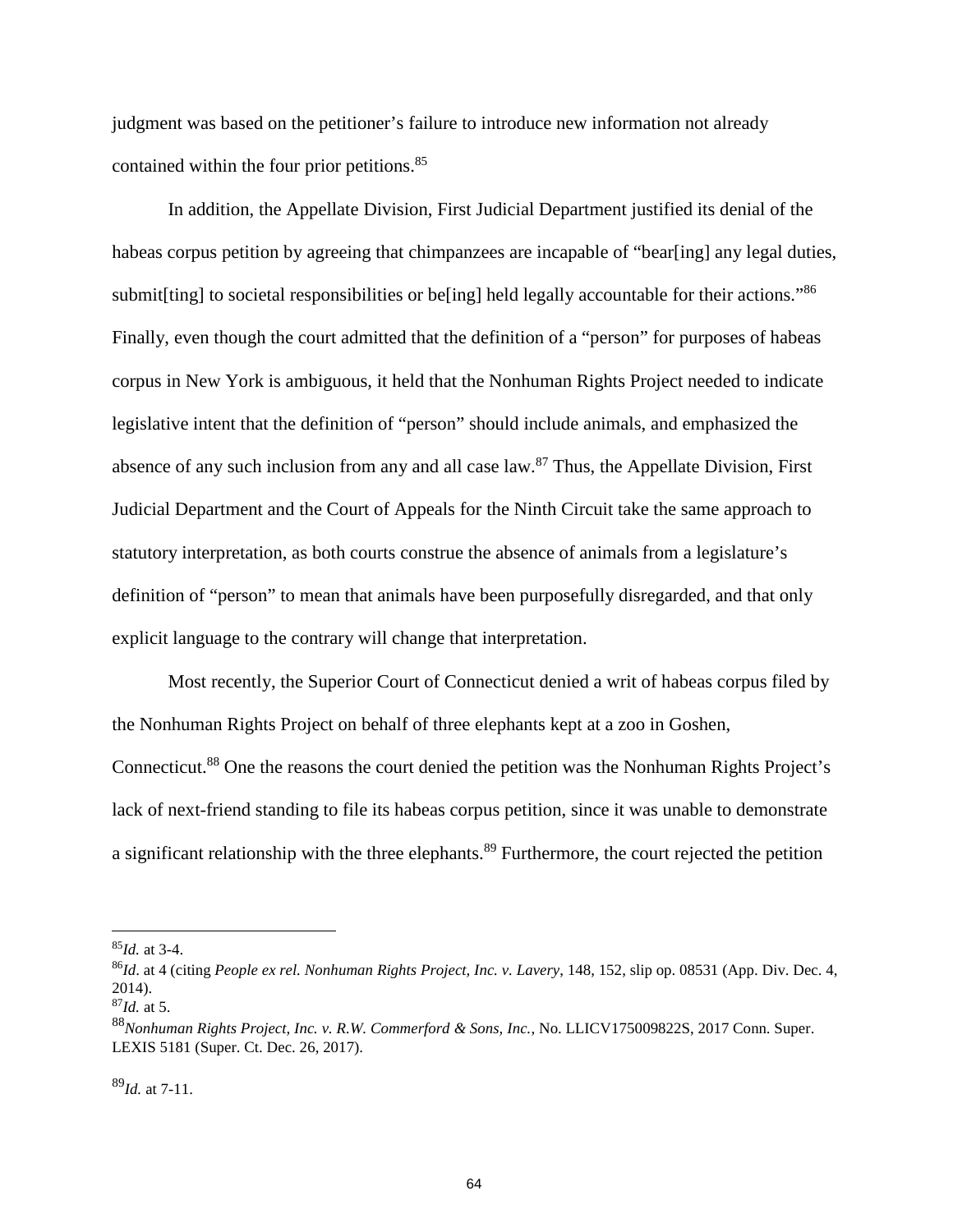for being frivolous.<sup>90</sup> According to the court, the frivolity of a habeas corpus petition is contingent upon the probability of the petitioner achieving a successful result.<sup>91</sup> The court stated that the Nonhuman Rights Project had not cited any legal authority to support its assertion that habeas corpus should extend to animals, thereby making it improbable for the petitioner to earn a grant of habeas corpus from the court.  $92$ 

#### **CONCLUSION**

So, what does this all mean? As mentioned earlier in the introduction, this paper is by no means an exhaustive survey of case law regarding constitutional and statutory standing for animals across all jurisdictions. However, for budding animal law attorneys that practice law in any of the states whereby the Ninth Circuit Court of Appeals or D.C. Circuit Court of Appeals serve as binding authority, this paper may be a useful primer on what to expect when handling a case in which the issue of standing arises. We know that animals can establish constitutional standing (explicitly in the Ninth Circuit, and implicitly everywhere else) provided that they satisfy the necessary elements of injury, causation, and redress. However, nowhere in the District of Columbia, nor in any of the jurisdictions bound by the authority of the Court of Appeals for the Ninth Circuit is it possible for an animal to establish statutory standing. A human is required to assert an interest that is protected by the federal statute under which he or she is suing. And the injury to that interest must be attributable to an act by the federal agency responsible for the enforcement of said statute. The interest for which the petitioner seeks protection may be aesthetic, recreational, or conservational. It may not, however, be psychological, unless the

<sup>90</sup>*Id.* at 11.

<sup>91</sup>*Id.* at 13-15.

<sup>92</sup>*Id*. at 14-15.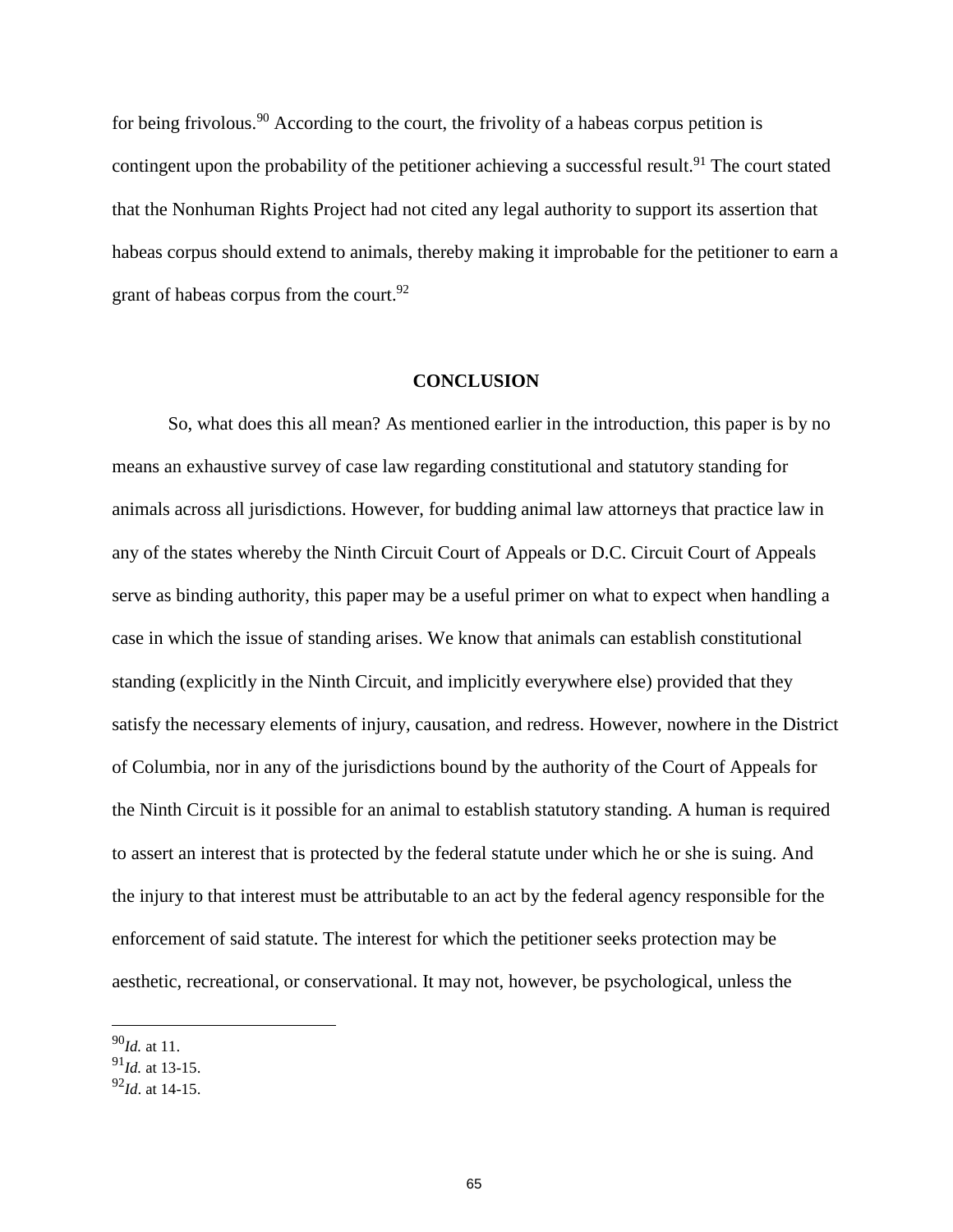injury arose out of a direct sensory impact of a change to the petitioner's surrounding physical environment. The plaintiff must also demonstrate that his or her interest in the injured animal or group of animals is greater than that of the general public, which can be done by making numerous visits or trips to observe those animals. By subsequently demonstrating that he or she either lives or works in close proximity to the site where an alleged injury occurred, a plaintiff can increase his or her odds of establishing an injury to that interest.

But what is there to do about the lack of statutory standing for *animals*? We know that in jurisdictions whereby the Court of Appeals for the Ninth Circuit is binding authority, along with New York and Connecticut, that the courts take the same approach to statutory interpretation. Only explicit language drafted by Congress or state legislatures can allow animals to establish statutory standing or attain recognition as persons in habeas corpus petitions. So long as legislative bodies are silent, animals will continue to be excluded from the definition of "person." Additionally, the requirements of next-friend standing make it difficult to bestow personhood rights upon animals, since the petitioner is required to have a significant relationship with the animal he or she is representing. This creates a substantial obstacle to the legal teams of animal rights and animal welfare organizations that advocate on behalf of various species. Indeed, it is simply unrealistic to expect a national organization with multiple campaigns to have established a relationship with all of its potential animal clients, let alone a significant one. Then again, organizations can always opt for a human plaintiff, which is an easier road to travel considering the opportunity to allege different injuries for the purposes of statutory standing.

In closing, it should be understood that change in the legal landscape of standing for animals lies within the power of legislative bodies. As commendable and necessary the work of animal attorneys and organizations is for protecting those who cannot speak for themselves,

66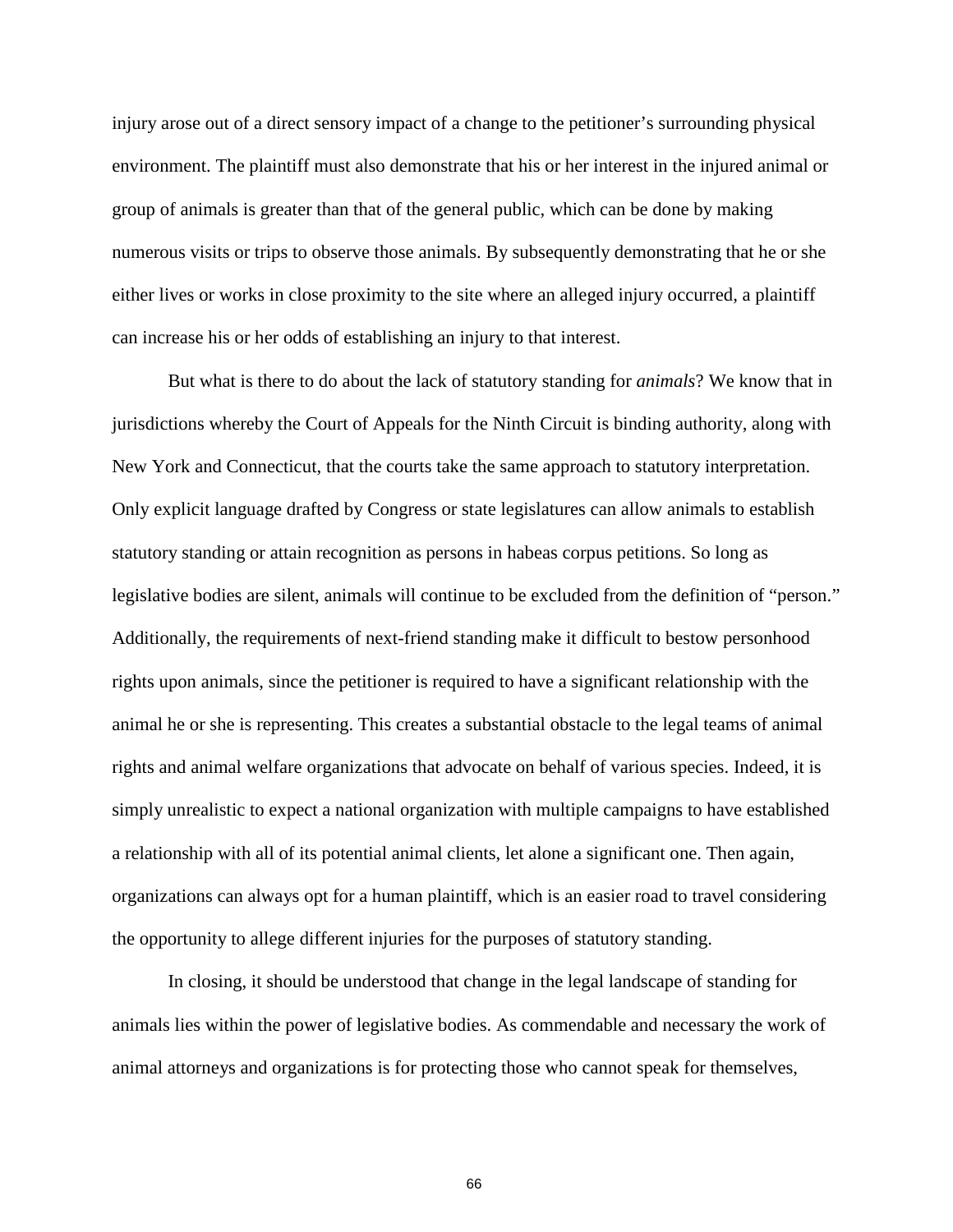perhaps what is needed in the future is a greater number of lawmakers and lobbyists who are sympathetic to the cause of animal welfare and animal rights. For it is those individuals who have the best chance of changing the way the legal system in the United States perceives, categorizes, and defines animals.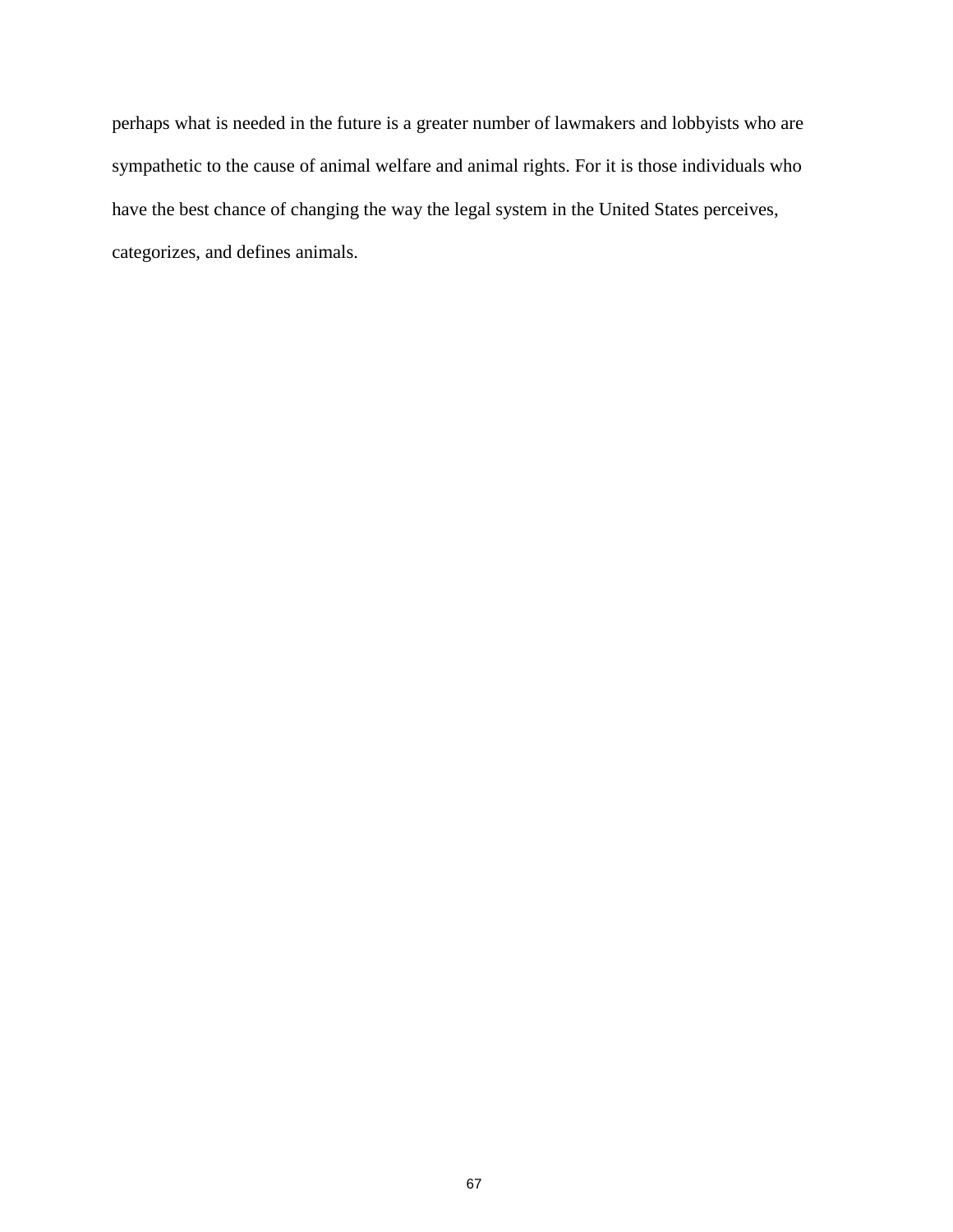### **BIBLIOGRAPHY**

5 USCS § 702 (2018).

16 USCS § 1532 (2018).

*Animal Legal Def. Fund v. Glickman*, 332 U.S. App. D.C. 104, 154 F.3d 426 (1998).

*Animal Lovers Volunteer Asso. (A.L.V.A.) v. Weinberger*, 765 F.2d 937 (9th Cir. 1985).

*Ass'n of Data Processing Serv. Orgs., Inc. v. Camp*, 397 U.S. 150 (1970).

*Cetacean Cmty. v. Bush*, 386 F.3d 1169 (9th Cir. 2004).

Erwin Chemerinsky, Constitutional Law, 5th Ed. 2017

*Citizens to End Animal Suffering & Exploitation v. New England Aquarium*, 836 F. Supp. 45 (D. Mass. 1993).

*Davis v. Coleman*, 521 F.2d 661 (9th Cir. 1975).

*Fair Hous. v. Combs*, 285 F.3d 899 (9th Cir. 2002).

*Fund for Animals, Inc. v. Lujan*, 962 F.2d 1391 (9th Cir. 1992).

*Havens Realty Corp. v. Coleman*, 455 U.S. 363 (1982).

*Hunt v. Wash. State Apple Advert. Comm'n*, 432 U.S. 333 (1977).

*Idaho Conservation League v. Mumma*, 956 F.2d 1508, 1517 (9th Cir. 1992).

*Japan Whaling Ass'n v. Am. Cetacean Soc'y,* 478 U.S. 221, 106 S. Ct. 2860 (1986).

*Lujan v. Defs. of Wildlife*, 504 U.S. 555, 112 S. Ct. 2130 (1992).

*Matter of Nonhuman Rights Project, Inc. v. Lavery*, No. 150149/16 162358/15, slip op. 04574 (App. Div. June 8, 2017).

*Naruto v. Slater*, 888 F.3d 418 (9th Cir. 2018).

Nonhuman Rights, *Second Petition Filed on Behalf of Captive Elephants in Connecticut*, Nonhuman Rights Blog (July 11, 2016, 11:17 PM), https://www.nonhumanrights.org/blog/second-petition-connecticut/

*Nonhuman Rights Project, Inc. v. R.W. Commerford & Sons, Inc.*, No. LLICV175009822S, 2017 Conn. Super. LEXIS 5181 (Super. Ct. Dec. 26, 2017).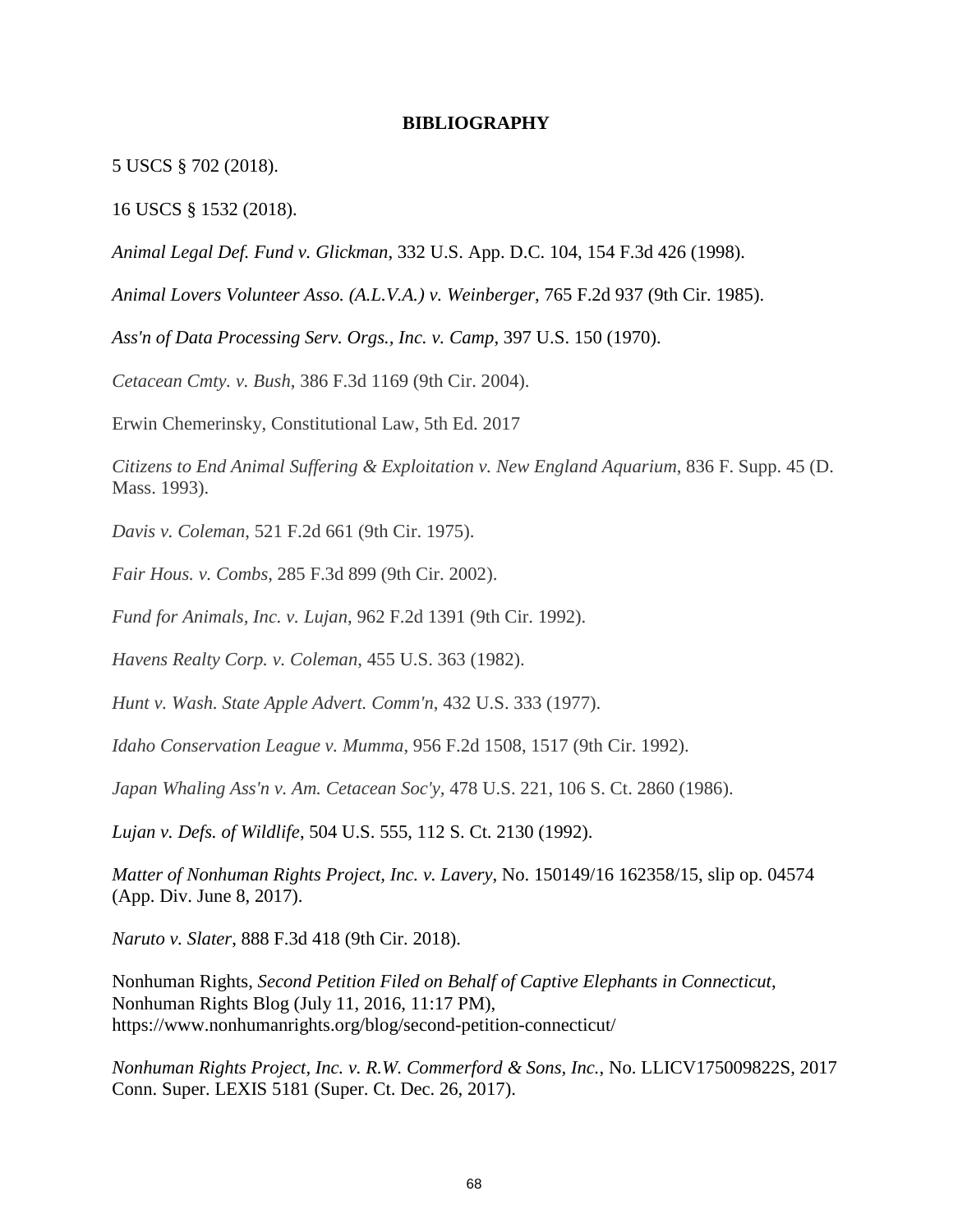Cass R. Sunstein, *A Tribute to Kenneth L. Karst: Standing for Animals (with Notes on Animal Rights)*, 47 UCLA L.Rev. 1333 (2000).

*United States v. Students Challenging Regulatory Agency Procedures*, 412 U.S. 669, 93 S. Ct. 2405 (1973).